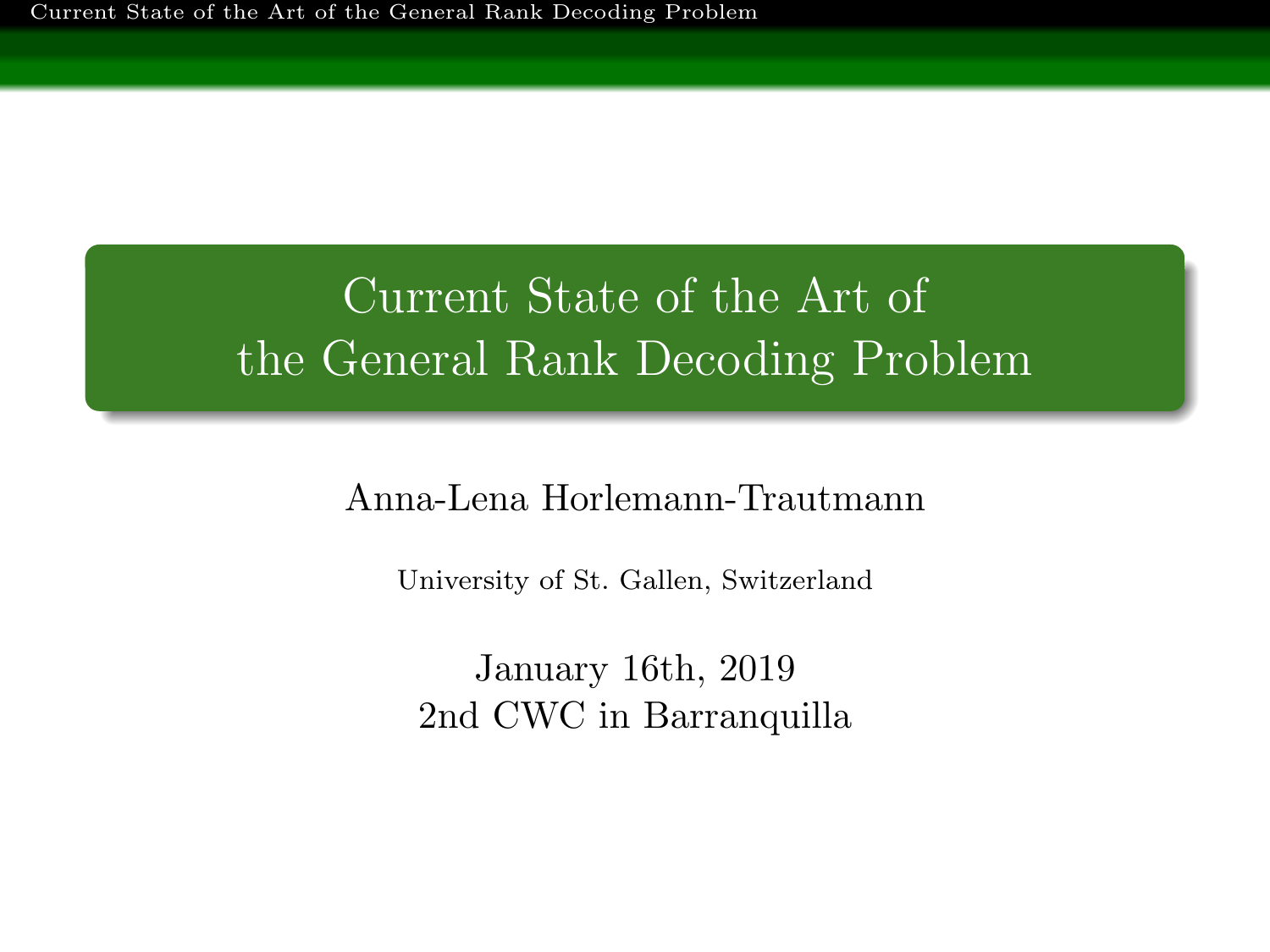# The general (unique) rank decoding problem

Our notion of rank of  $e \in \mathbb{F}_{q^m}^n$ :

rank $(e) = \max \#$  of  $\mathbb{F}_q$ -linearly independent coordinates of e.

### The problem

Consider a  $\mathbb{F}_{q^m}$ -linear code  $C \subseteq \mathbb{F}_{q^m}^n$  with rank error correction capability t. Given a received word  $r = c + e$  with  $c \in C$  and  $e \in \mathbb{F}_{q^m}^n$  with rank $(e) \leq t$ , find the (unique) closest codeword c.

Of course, we can always do this by brute force, but the question is how to do so *efficiently*.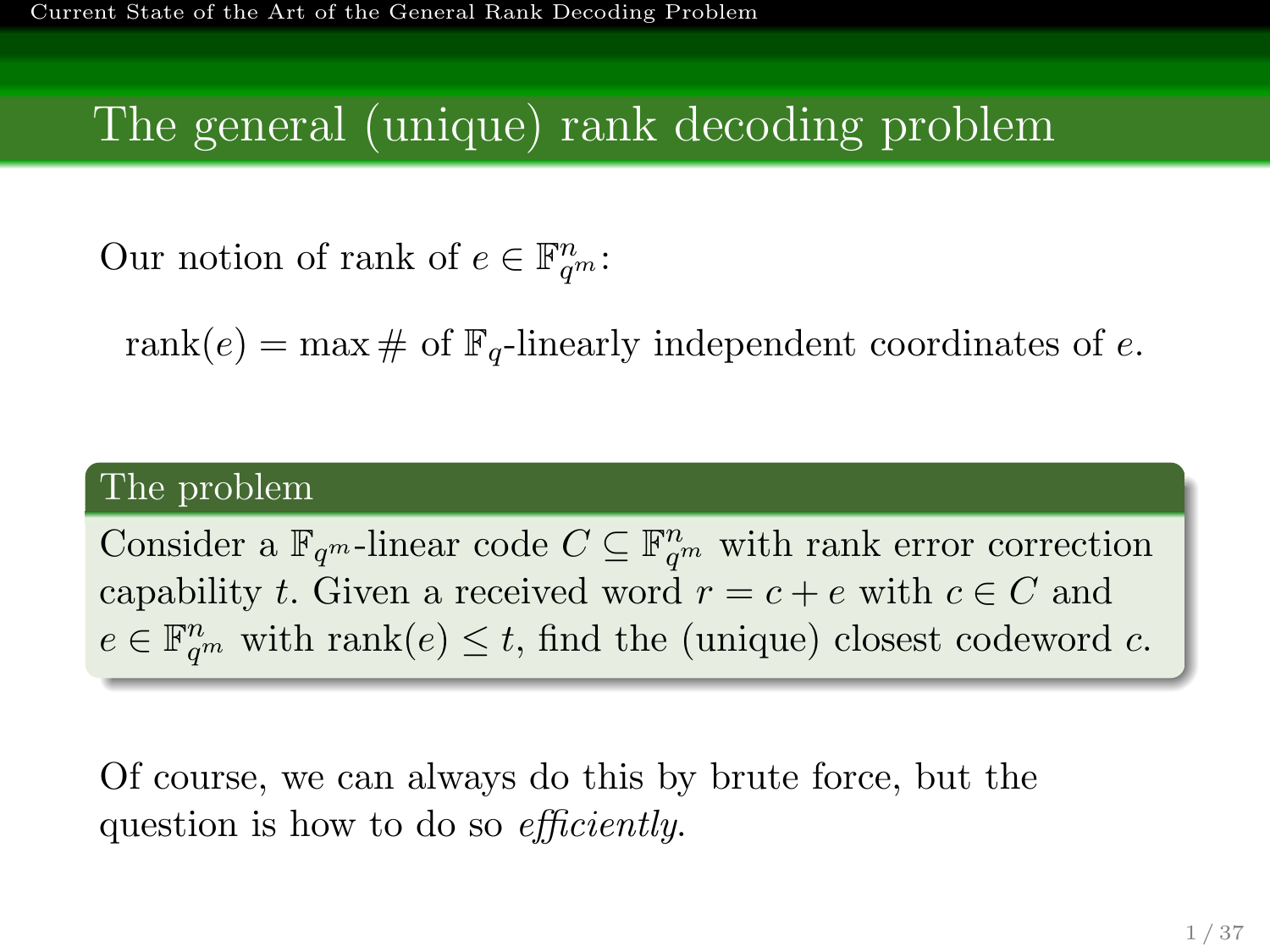<span id="page-2-0"></span>

1 [Why do we care? – Code based cryptography!](#page-2-0)

# 2 [General rank \(syndrome\) decoding algorithms](#page-16-0)

- [with error spaces](#page-17-0)
- [with Grassmann support](#page-38-0)
- [with linearized polynomials](#page-53-0)

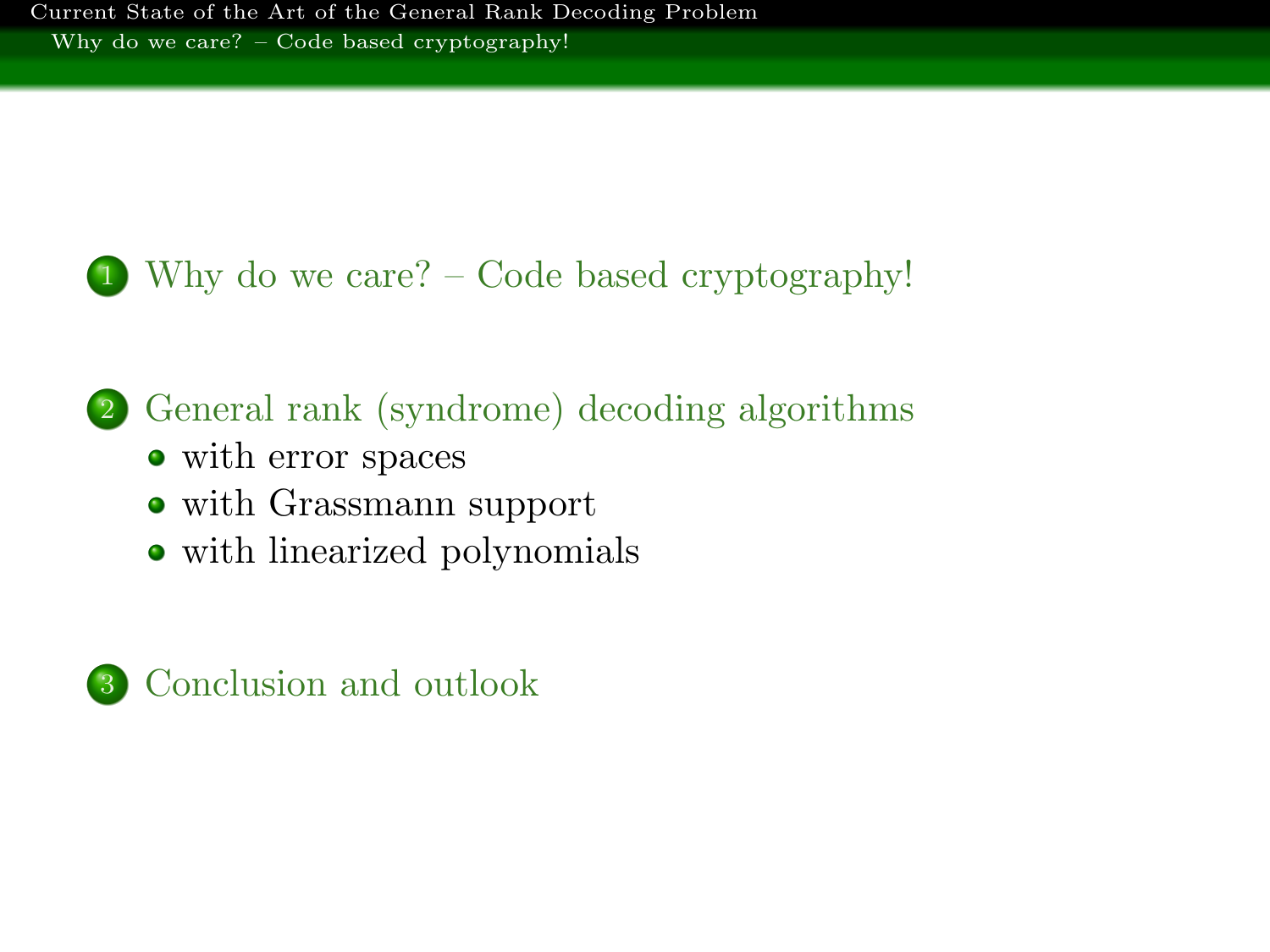## Post-quantum cryptography

- Most asymmetric cryptosystems in use are based on one of the following hard problems:
	- integer factorization
	- discrete logarithm
	- elliptic curve discrete logarithm
- These problems are not "hard enough" anymore on quantum computers, due to Shor's algorithm (1994).
- This calls for different cryptosystems, based on other hard mathematical problems. This is the field of post-quantum cryptography.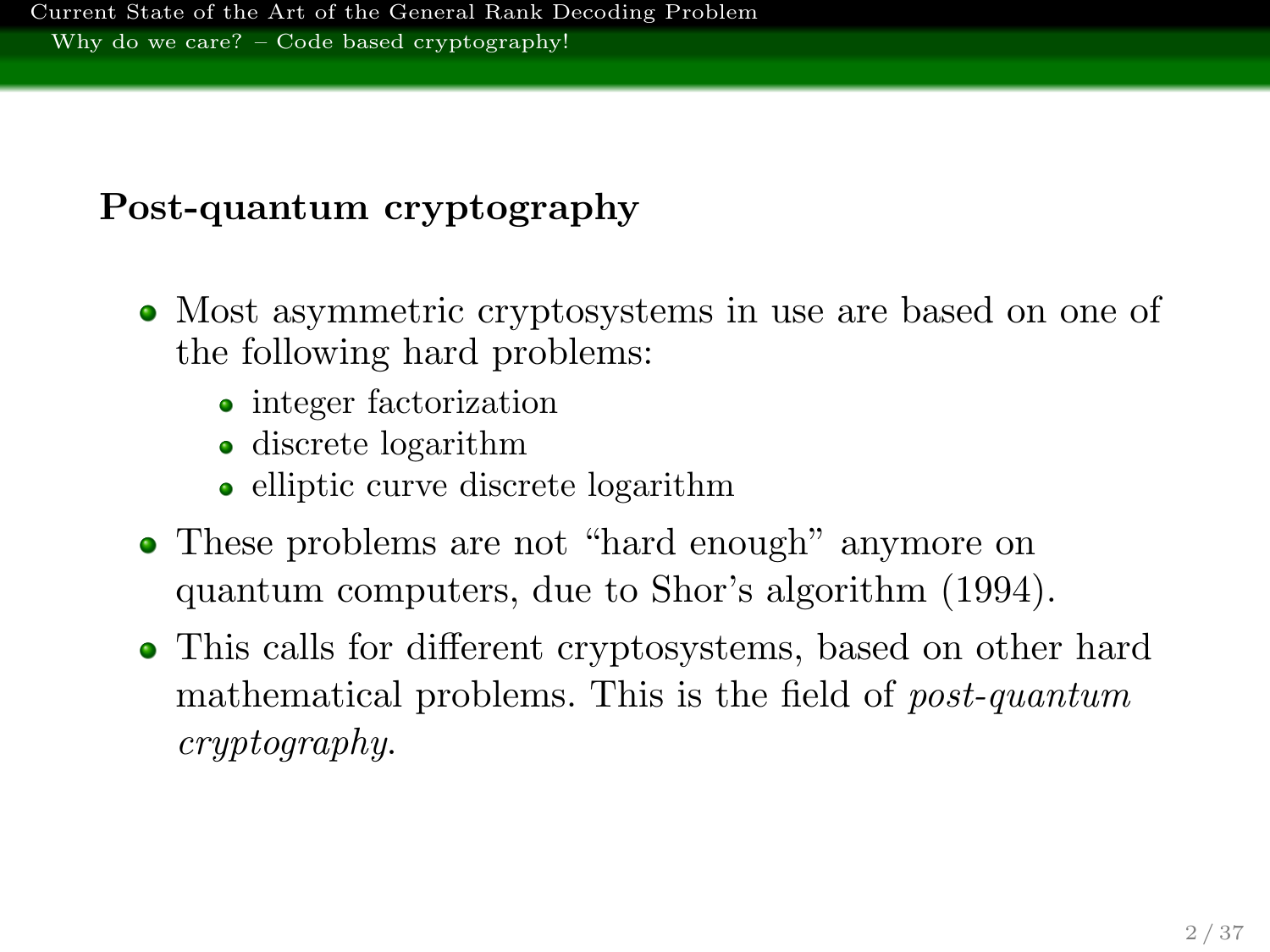## Post-quantum cryptography

The most studied proposed hard problems are

- the general syndrome decoding problem (code-based cryptography)
- the lattice shortest vector problem (lattice-based) cryptography)
- inverting hash functions (hash-based cryptography)
- solving systems of multivariate polynomial equations (multivariate cryptography)
- walks in a supersingular isogeny graph (supersingular elliptic curve isogeny cryptography)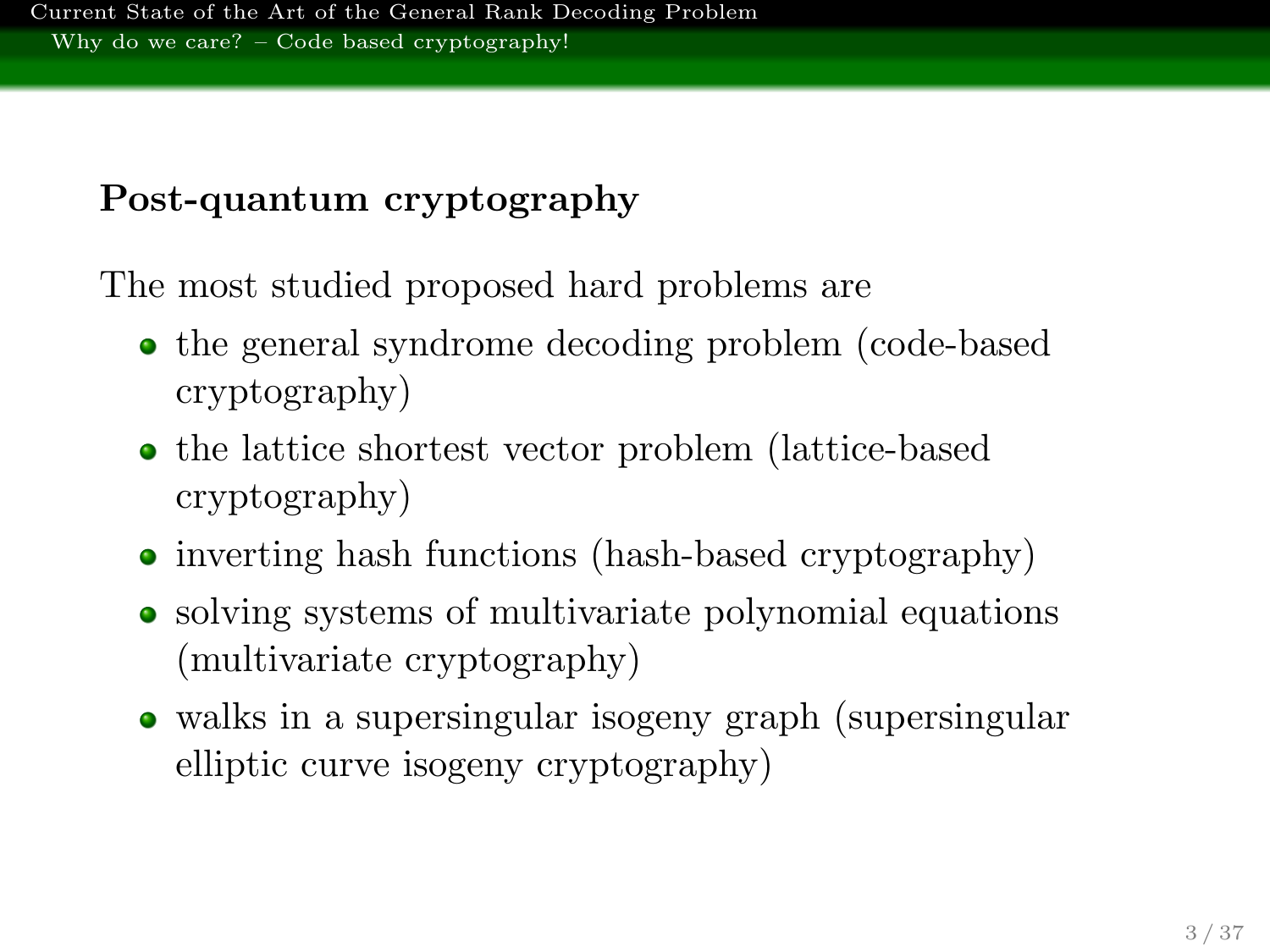## Code-based cryptography

- Two general schemes for public key cryptosystems: McEliece and Niederreiter.
- Both are equivalent from a security point of view.
- McEliece is more intuitive for coding theorists and is hence studied more often, Niederreiter is more efficient in implementation.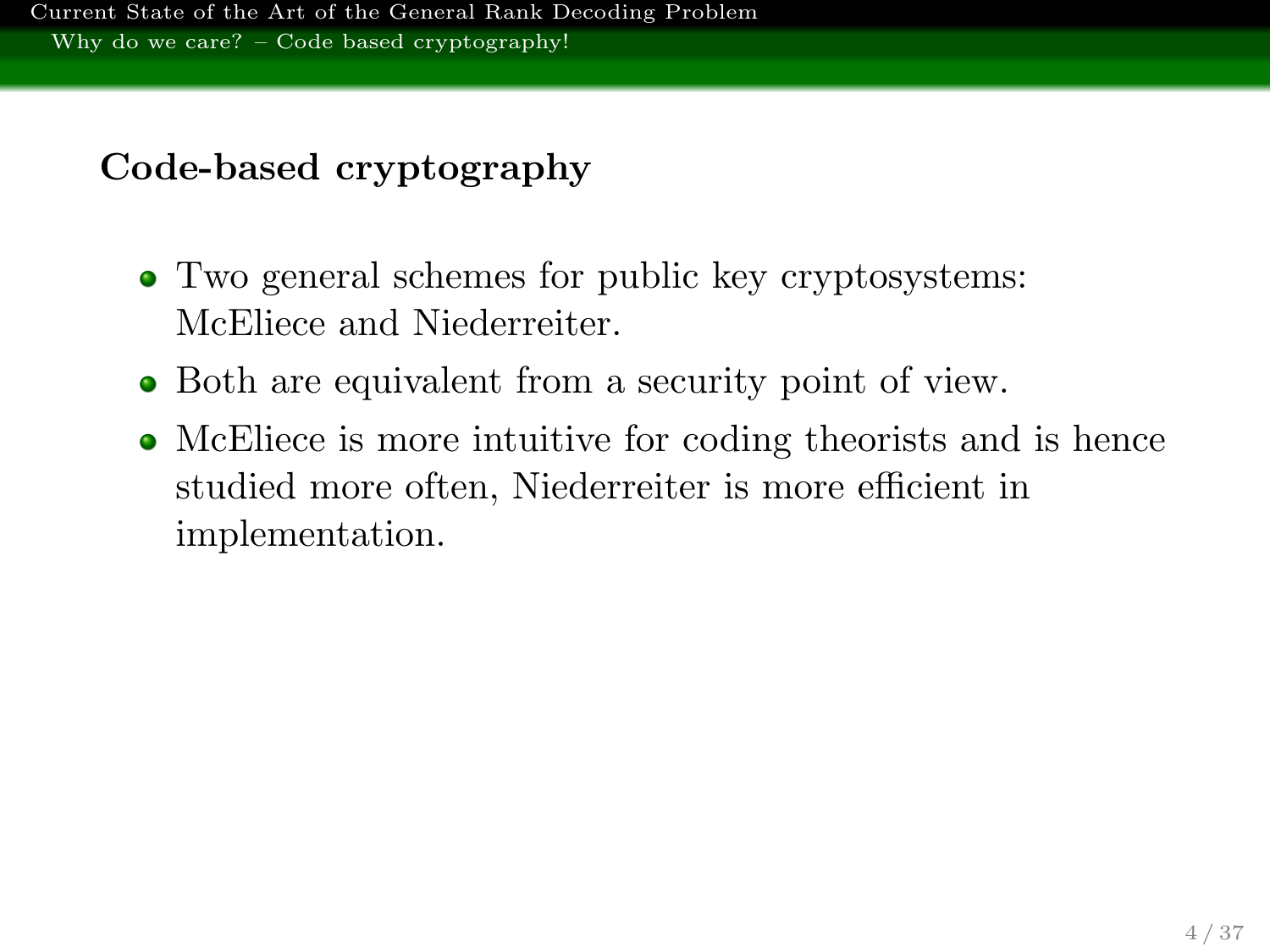## Code-based cryptography

- Two general schemes for public key cryptosystems: McEliece and Niederreiter.
- Both are equivalent from a security point of view.
- McEliece is more intuitive for coding theorists and is hence studied more often, Niederreiter is more efficient in implementation.
- The original McEliece proposal uses binary Goppa codes and has been unbroken for 30 years.
- Advantage: Computations are fast.
- Disadvantage: Public key size is a lot larger than in other systems.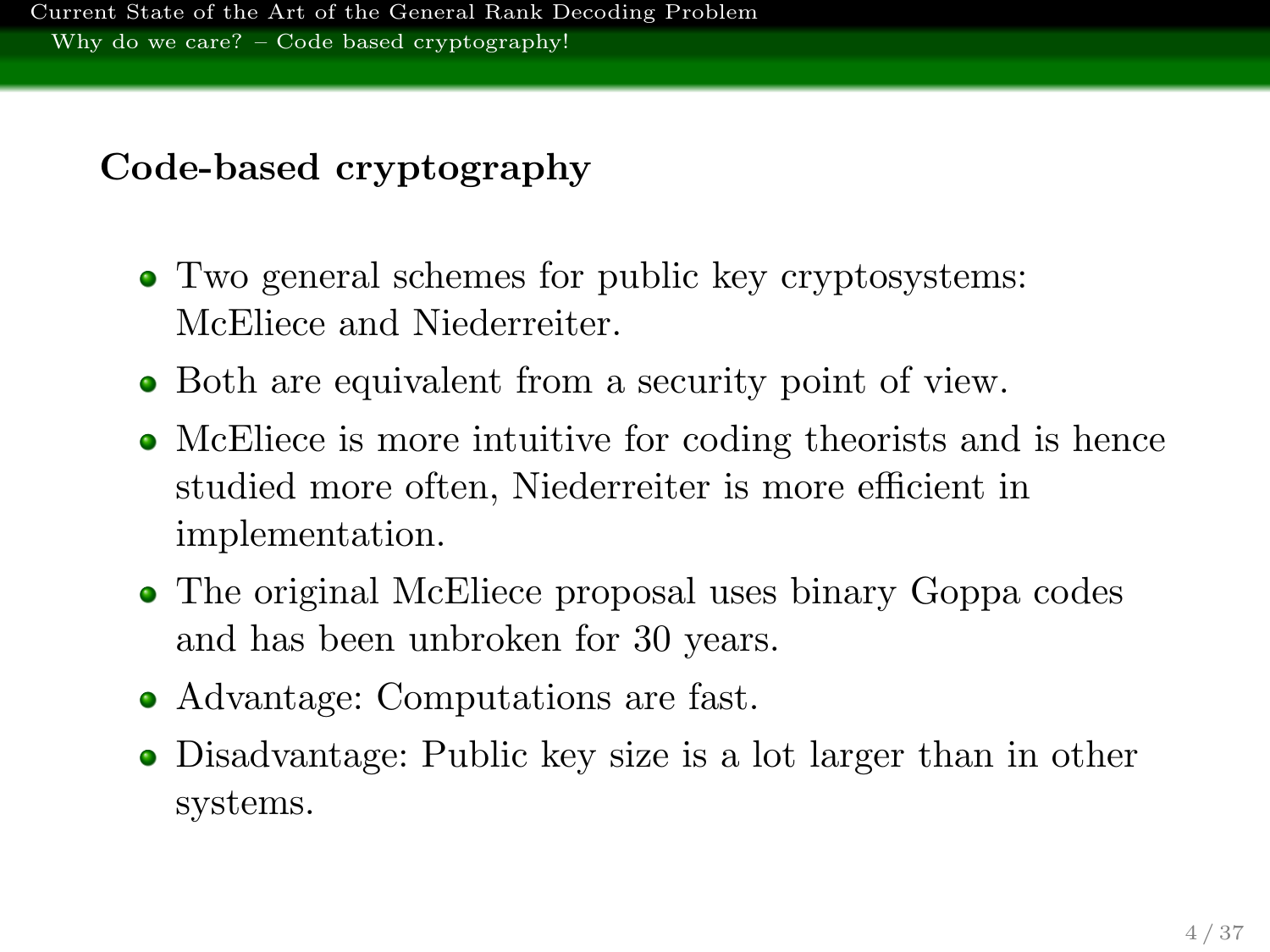## Main idea of code-based cryptosystems

- Decoding a random linear code is a hard problem,
- but decoding codes with structure can often be done very efficiently.
- Private key is some code with an efficient decoding algorithm.
- Public key is a disguised version of this code, looking like a random code.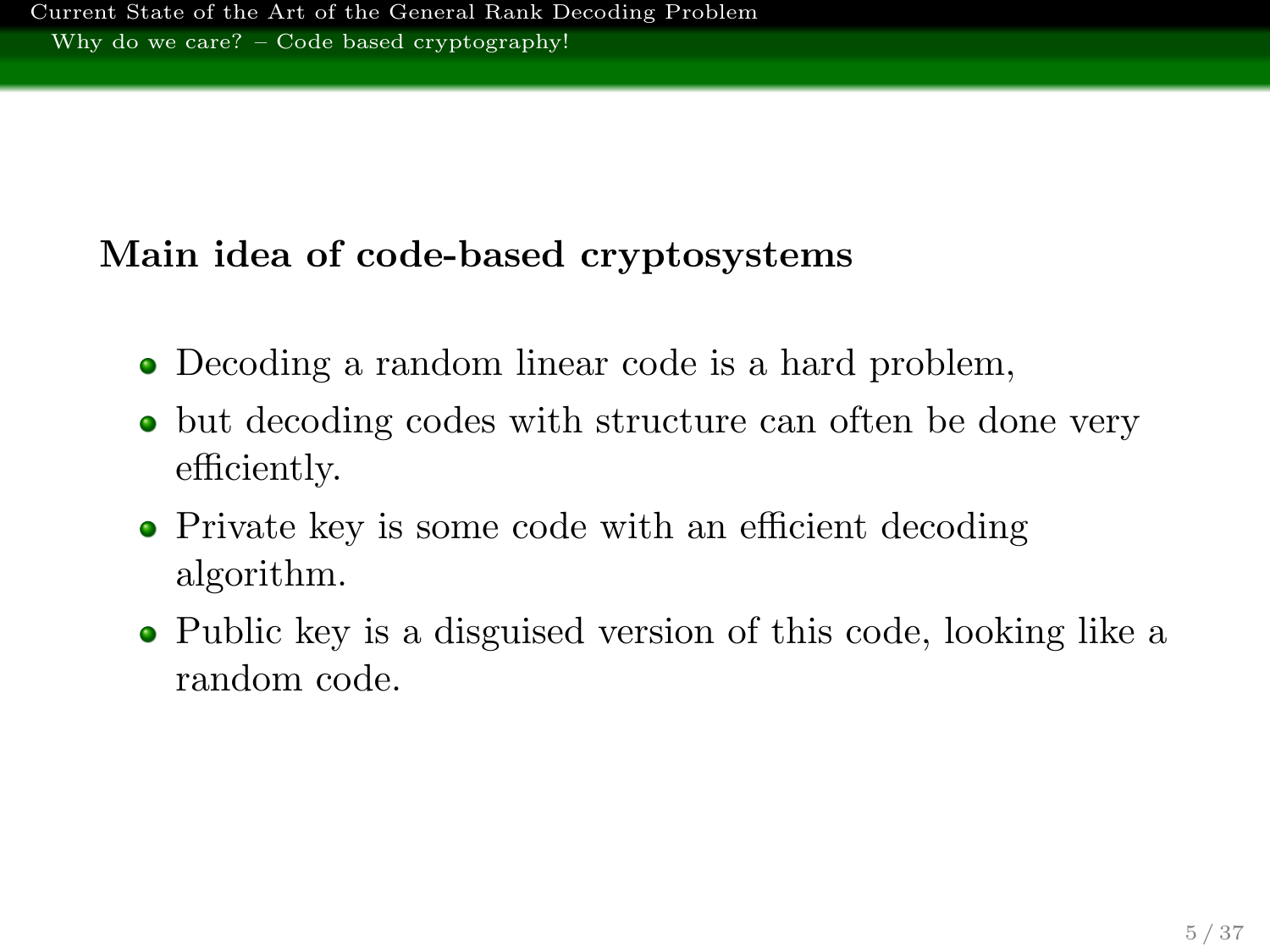## McEliece cryptosystem

Let  $\phi$  be some disguising function such that the weight of any vector can decrease at most by  $2t$ .

- **Private key:** a generator matrix  $G_{priv}$  of a code C with a known efficient decoding algorithm (and err. corr. cap.  $t$ )
- **2 Public key:** the disguised generator matrix  $G_{m\nu} = \phi(G_{m\nu})$  and the error correction capability  $t - \hat{t}$
- $\bullet$  Encryption: message m is encrypted as

$$
\hat{m} = mG_{pub} + e
$$

where e is an error of weight at most  $t - \hat{t}$ 

<sup>4</sup> Decryption:

$$
m = \text{decode}(\phi^{-1}(\hat{m}))
$$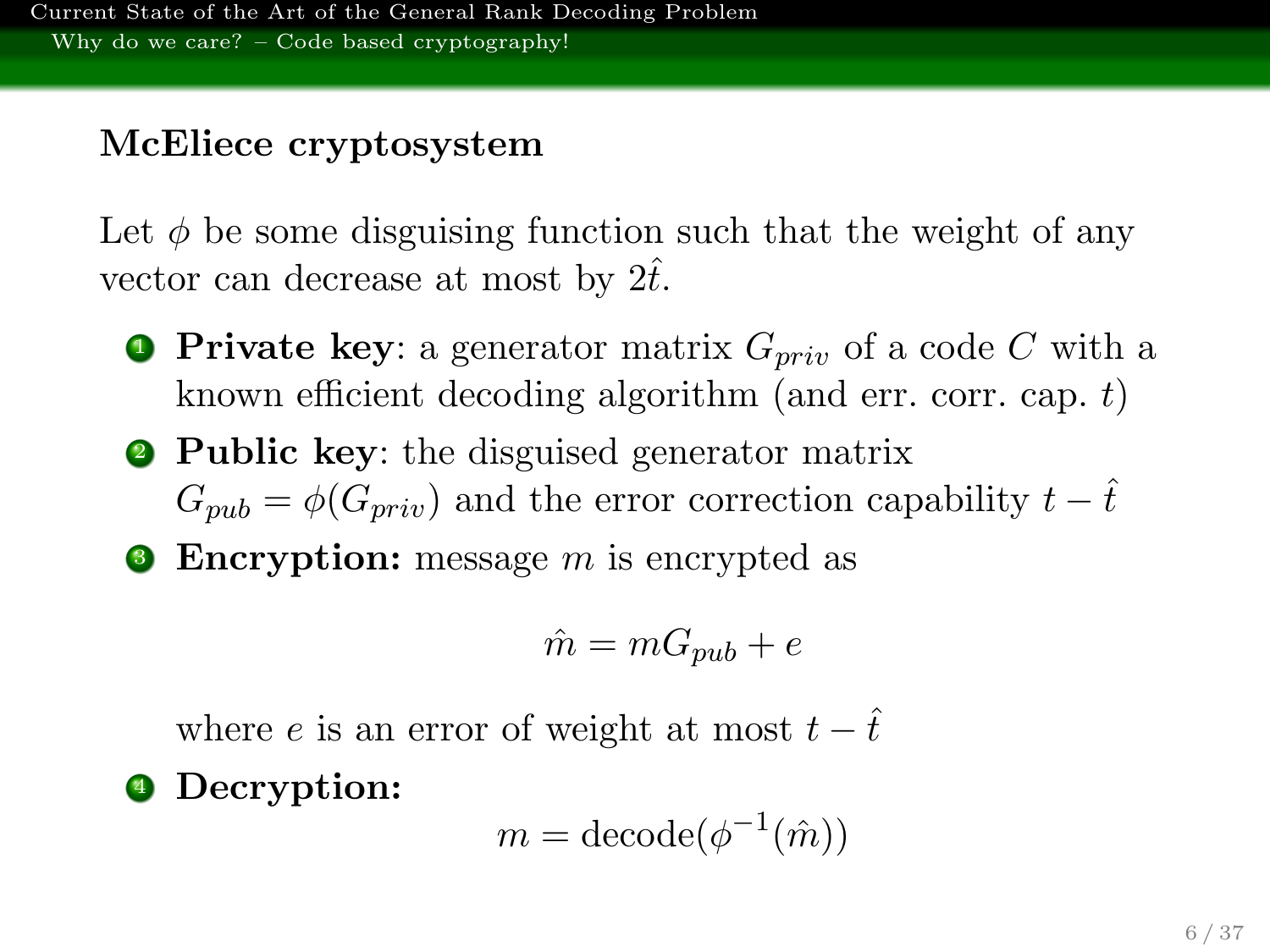## Crucial points

- $\bullet$  We need a code C that has efficient encoding and decoding algorithms.
- We assume that the code family used is known, hence we require this family to have enough elements to prevent brute force attacks.
- The error correction capability needs to be large enough such that a brute force attack on the possible errors can be prevented.
- We need a disguising function such that the original code cannot be found from the public generator matrix.
- Any generic decoding (in part. information set decoding) should be infeasible in the public code.
- The size of the generator matrix is the key size, which we want to have as small as possible.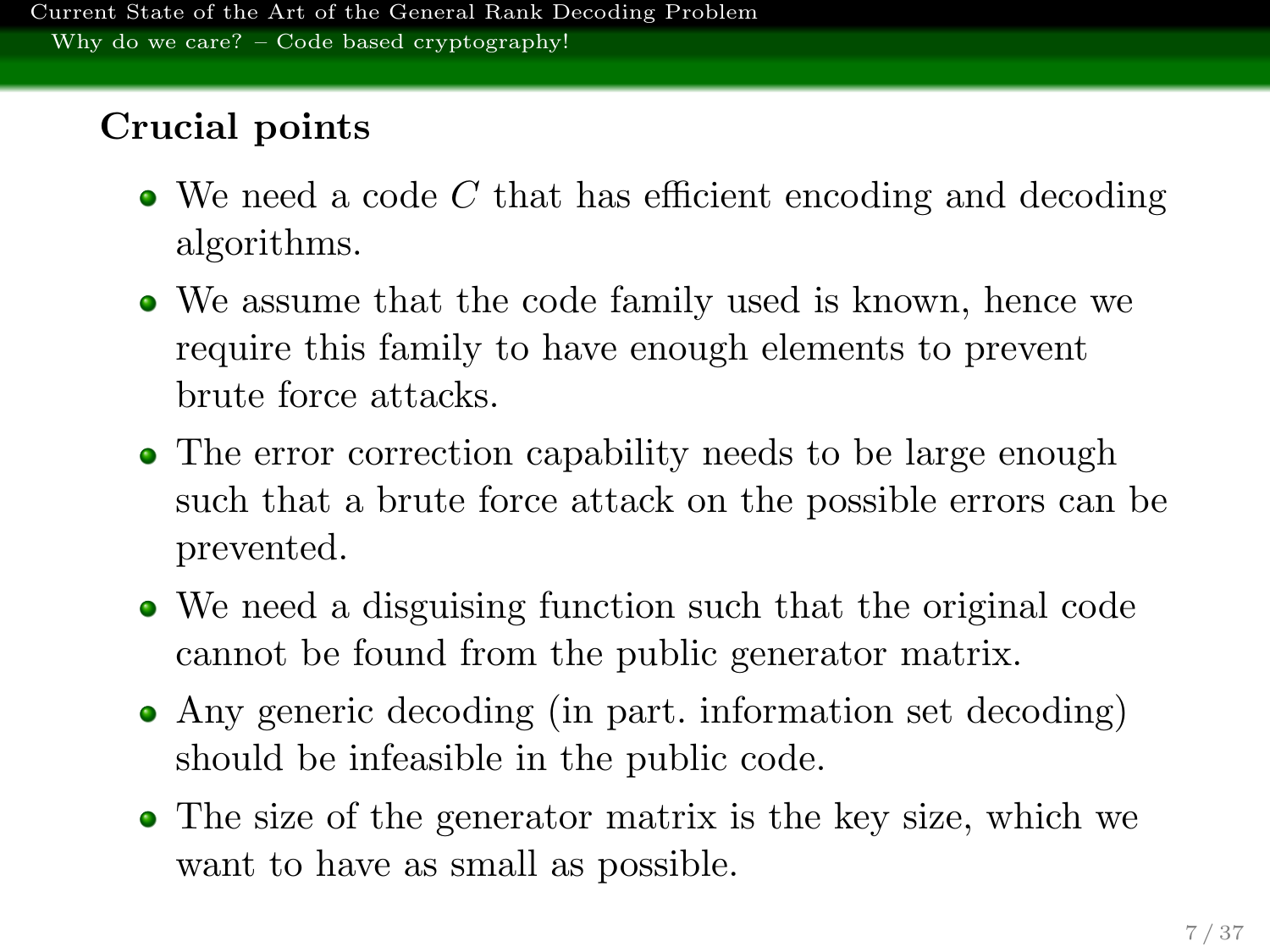## Reed-Solomon codes

Good:

- Efficient encoding and decoding algorithms.
- Code family is large enough.
- Error correction capability is as large as possible.



Bad:

- Key size is large.
- Distinguisher attack possible!

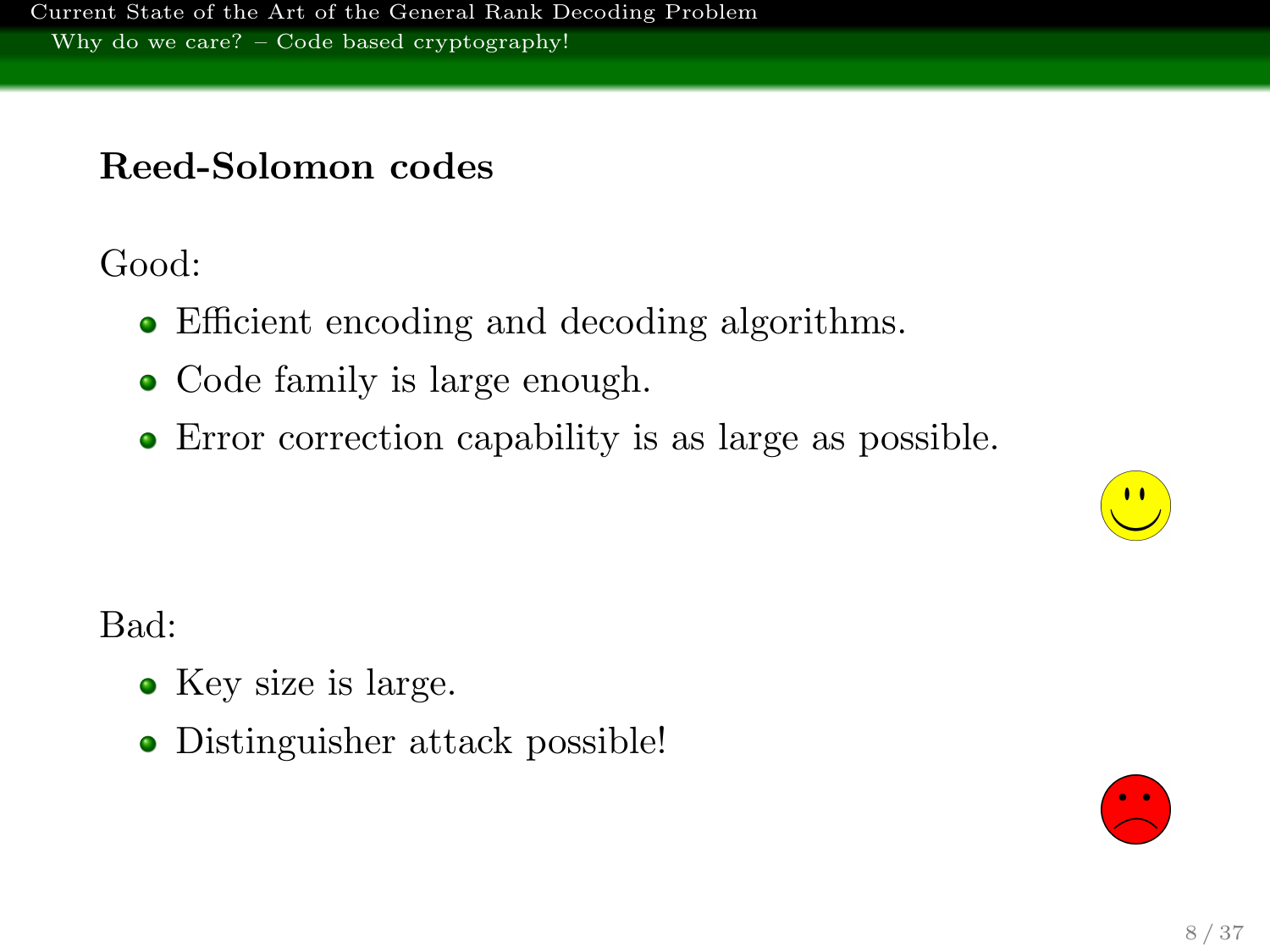## Binary Goppa codes

Good:

- Efficient encoding and decoding algorithms.
- Code family is large enough.
- Error correction capability is good.
- No efficient distinguisher attack known.



 $\bullet$  Key size is very large.

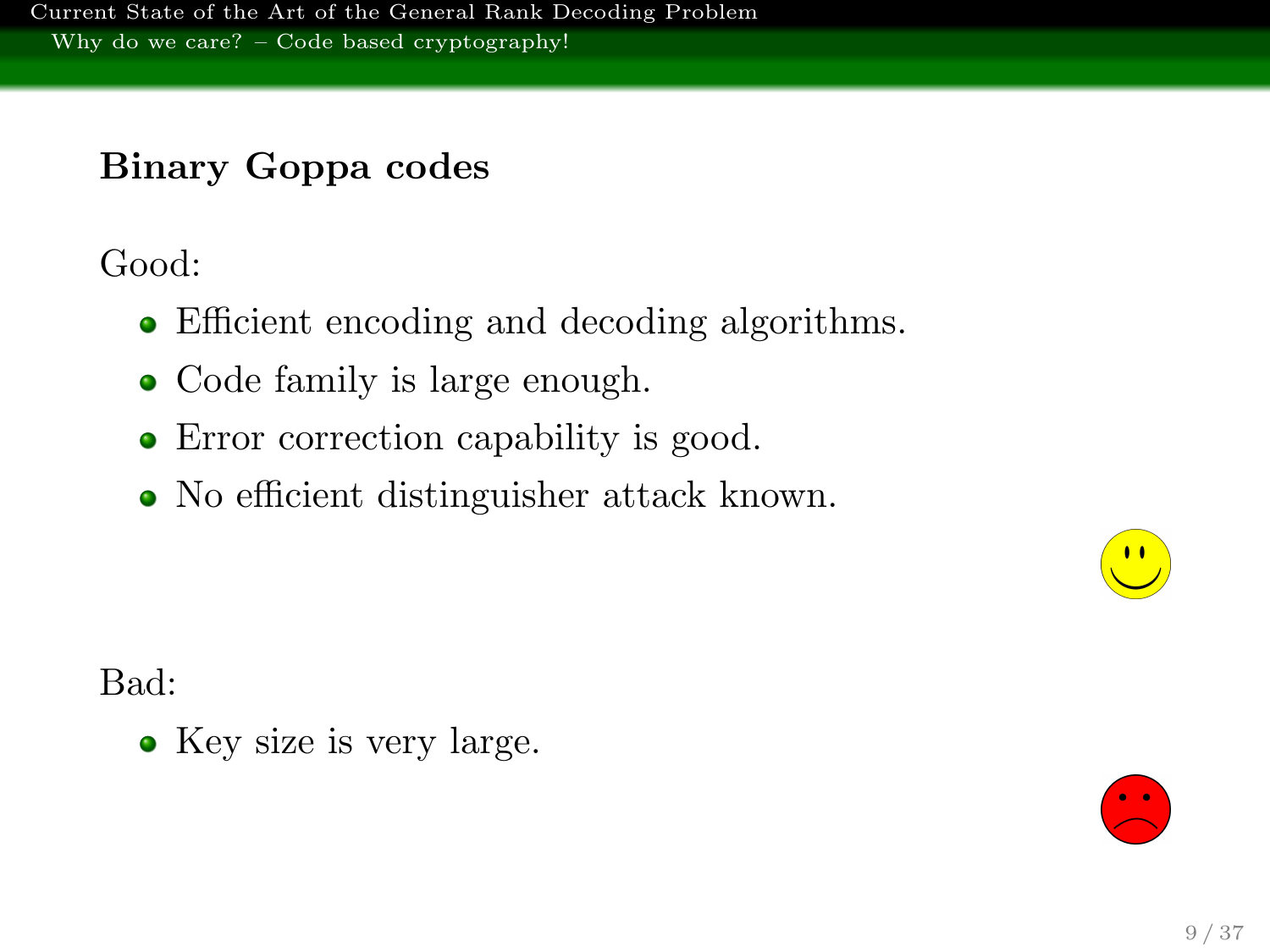## Key size in bits (approximate, in 2010)

| bit security                                     | 80   | 96       | 112  |
|--------------------------------------------------|------|----------|------|
| key size RSA                                     | 1024 | $\cdots$ | 2048 |
| key size Goppa-McEliece   588777 1056751 1548288 |      |          |      |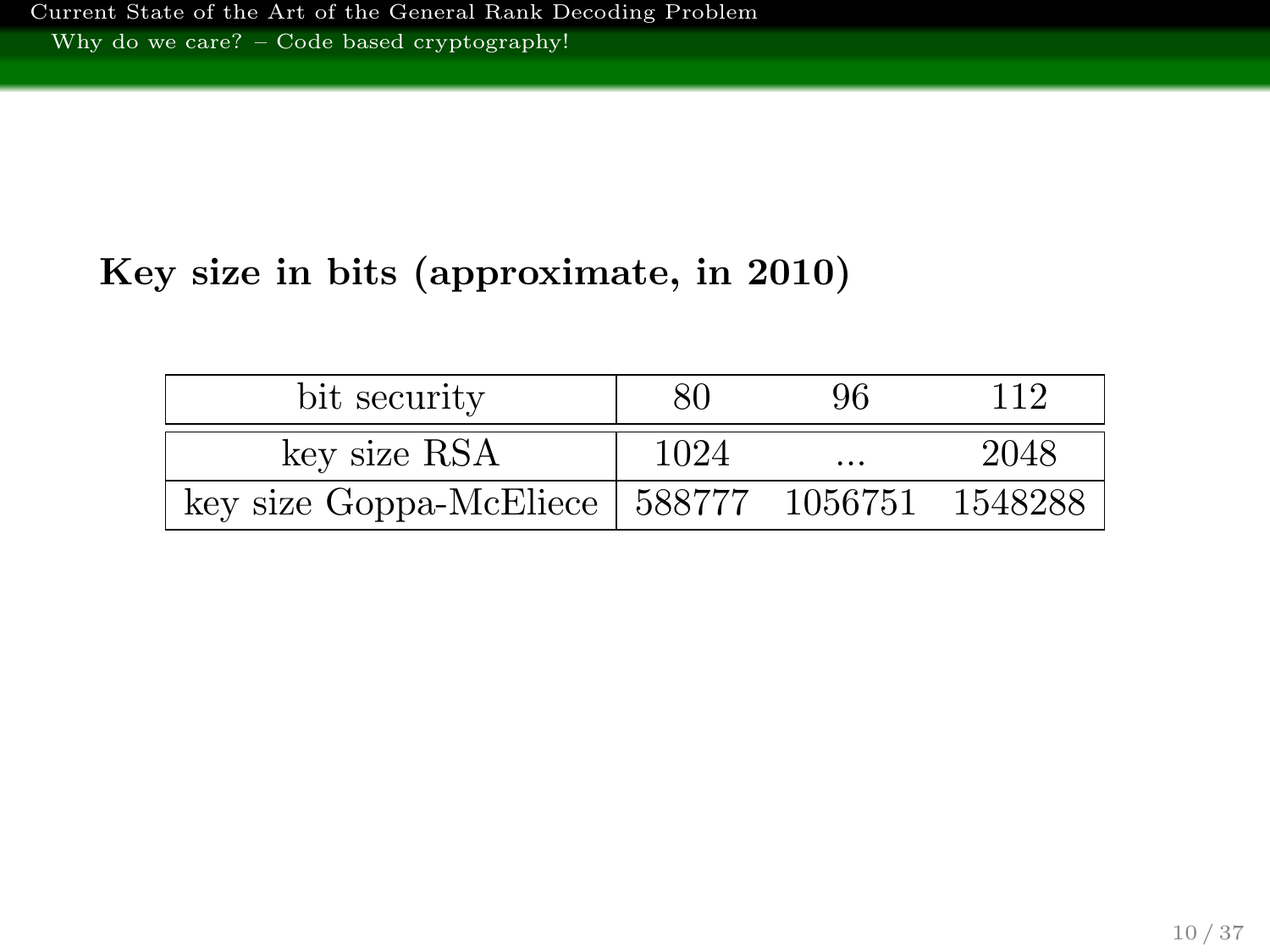## Key size in bits (approximate, in 2010)

| bit security                                     | 80   | 96       | 112  |
|--------------------------------------------------|------|----------|------|
| key size RSA                                     | 1024 | $\cdots$ | 2048 |
| key size Goppa-McEliece   588777 1056751 1548288 |      |          |      |

Idea to reduce key size: Use rank metric instead of Hamming!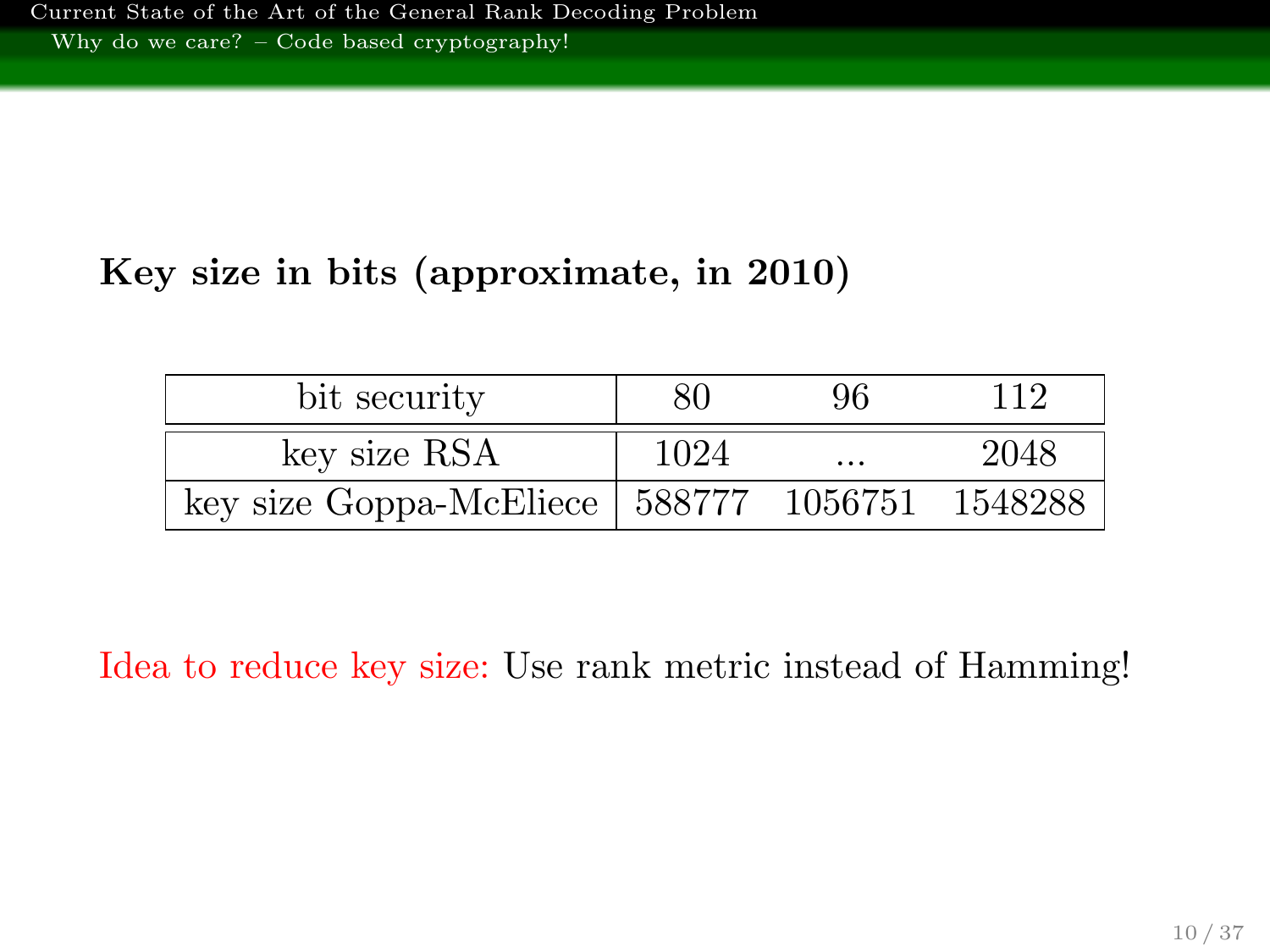### Why does the rank metric improve the key size?

- Assume we have no structural/distinguisher attacks.
- Key size depends on the complexity of the best known generic decoding algorithm – for linear codes a *syndrome* decoding algorithm.
- In the Hamming metric best algorithms are *information set* decoding *(ISD)* algorithms.
- In the rank metric known algorithms are much less efficient than in the Hamming metric).
	- =⇒ smaller keys reach same security level

To determine the necessary key size, we need to know the complexity of solving the general rank decoding problem.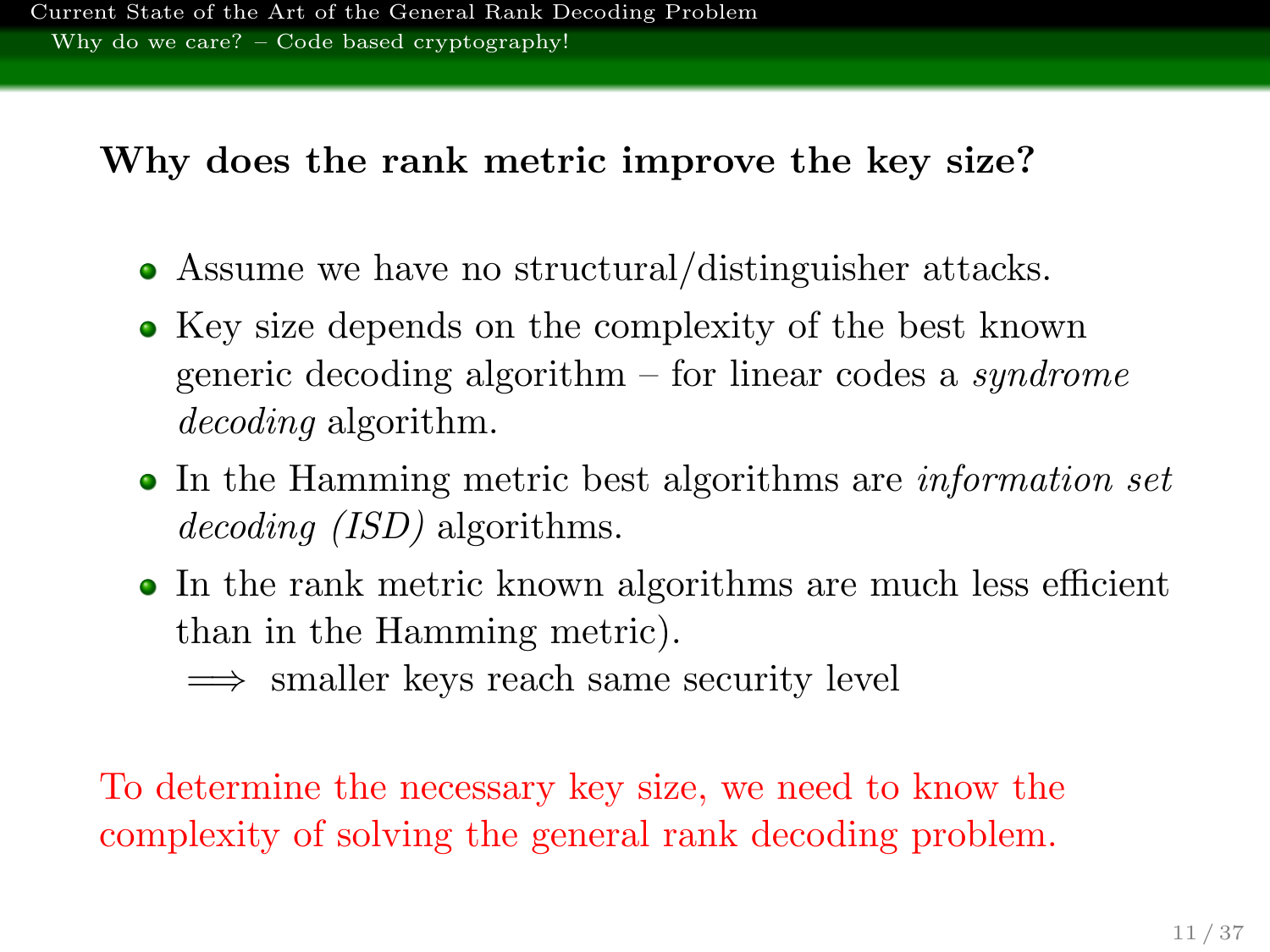### Key size in bits in applications (approximate)

| bit security         | 128            | 192            | 256            |
|----------------------|----------------|----------------|----------------|
| <b>RSA</b>           | 3072           | 7680           | 15360          |
| Goppa-McEliece       | $2 \cdot 10^6$ | $4 \cdot 10^6$ | $6 \cdot 10^6$ |
| Gabidulin (DRANKULA) | 62000          | 118 160        | 216 000        |
| QC LRPC (LOCKER)     | 5893           | 8383           | 9.523          |

Key size for almost GV-optimal codes (approximate)

| bit security                       | 128   | 256   |
|------------------------------------|-------|-------|
| Hamming metric $\vert$ 100KB 350KB |       |       |
| rank metric                        | 2.2KB | 8.7KB |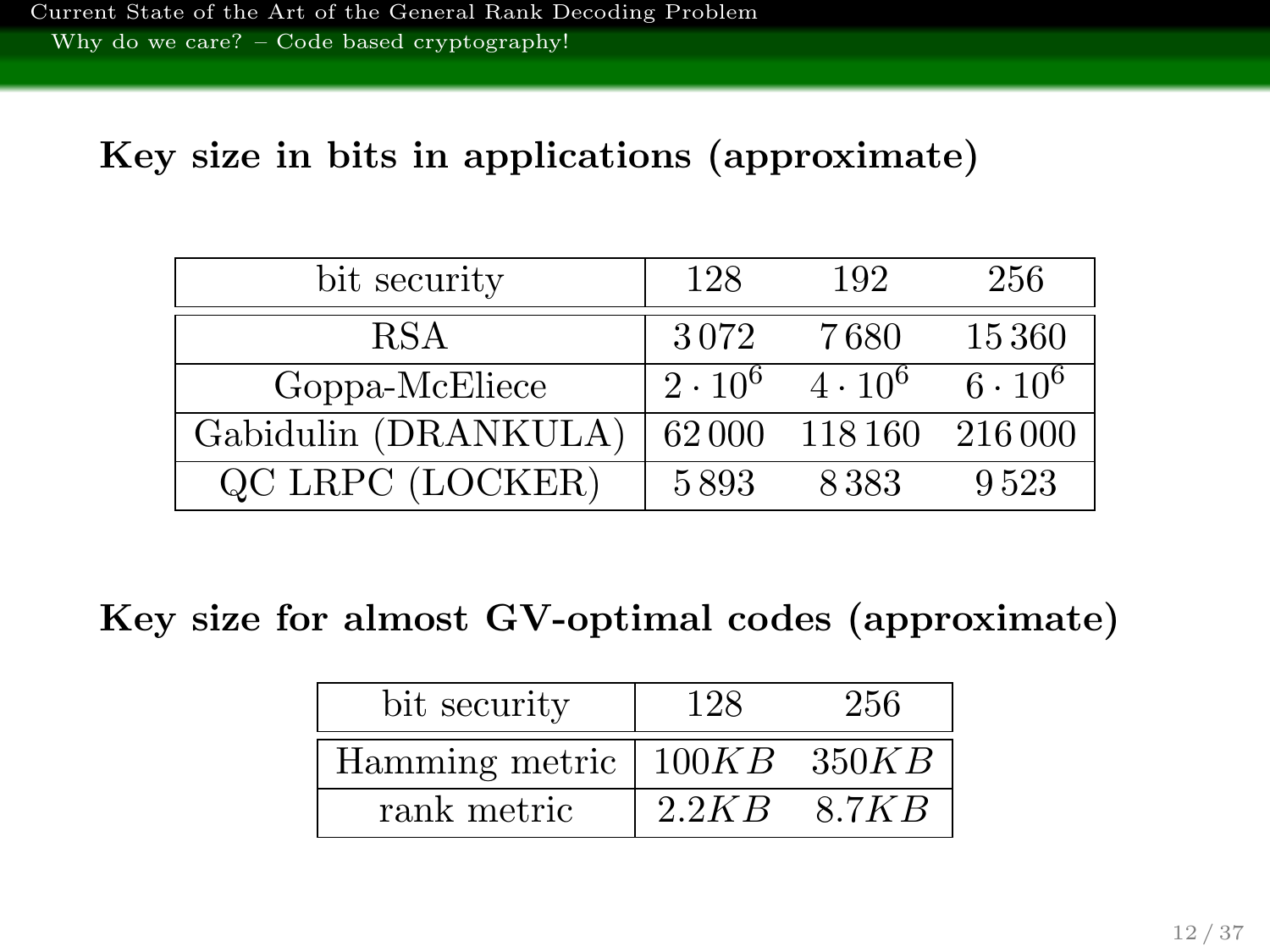## <span id="page-16-0"></span>1 [Why do we care? – Code based cryptography!](#page-2-0)

# 2 [General rank \(syndrome\) decoding algorithms](#page-16-0)

- [with error spaces](#page-17-0)
- [with Grassmann support](#page-38-0)
- [with linearized polynomials](#page-53-0)

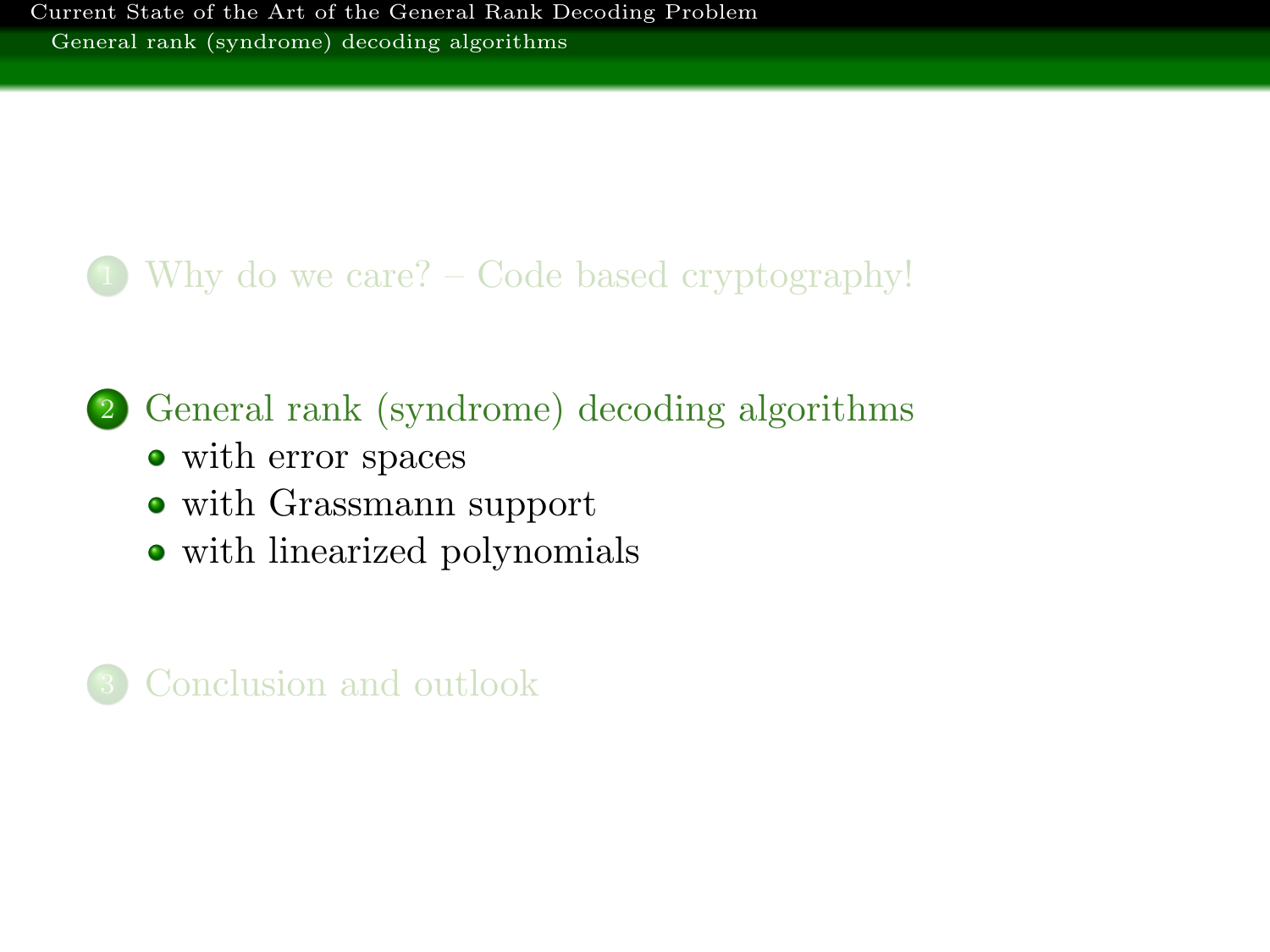### <span id="page-17-0"></span>Error space

• In the Hamming metric we often split the decoding process into first finding the support, and then the values, of the error vector.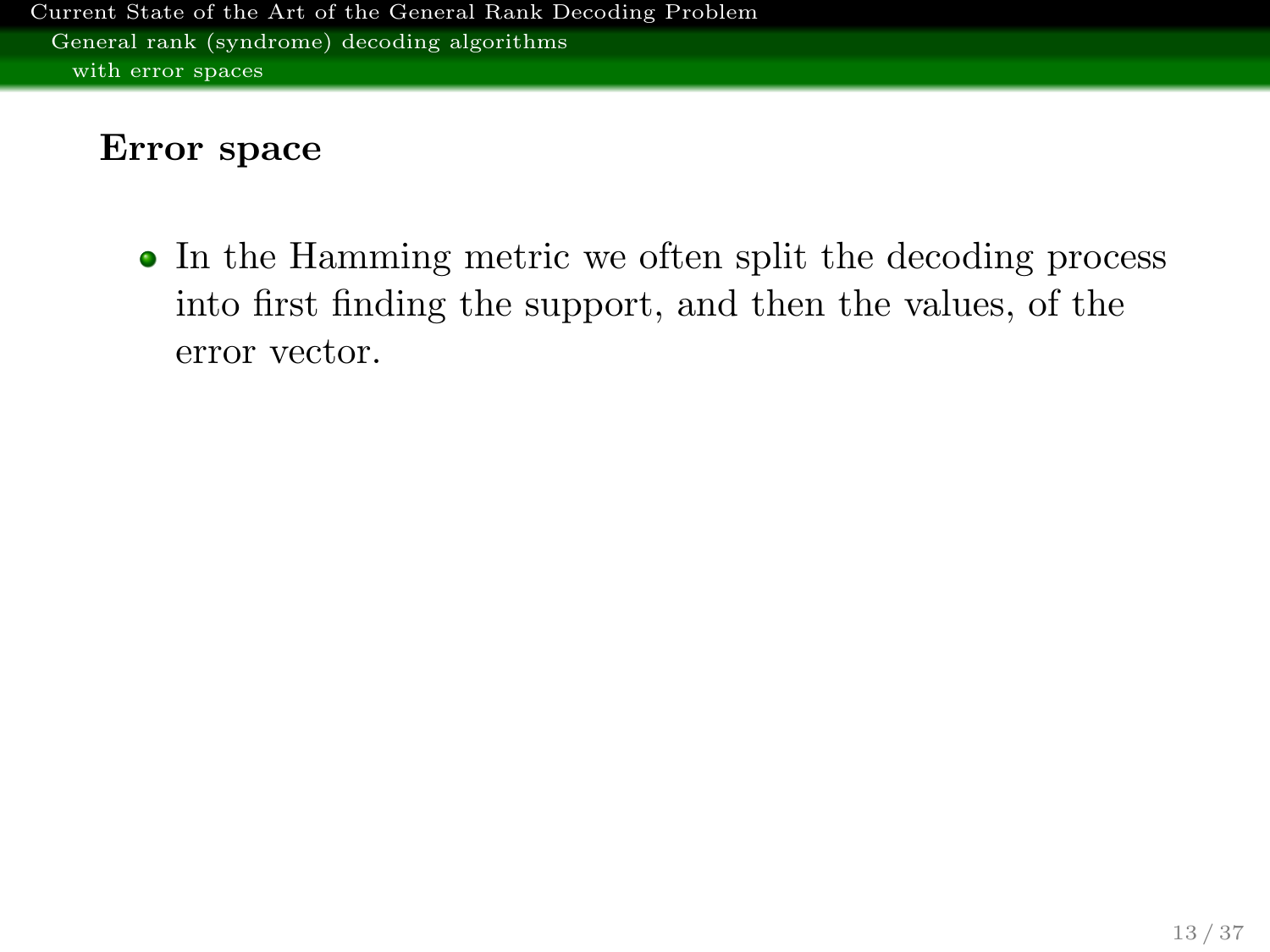### Error space

- In the Hamming metric we often split the decoding process into first finding the support, and then the values, of the error vector.
- In the rank metric we can split into first finding the error space, and then the error vector.

### Definition

Let  $e \in \mathbb{F}_{q^m}^n$  be an error vector of rank t. Then

$$
E = \langle e_1, \ldots, e_n \rangle_{\mathbb{F}_q}
$$

is called the error space (or support) of e. It holds that  $\dim_{\mathfrak{a}}(E) = t.$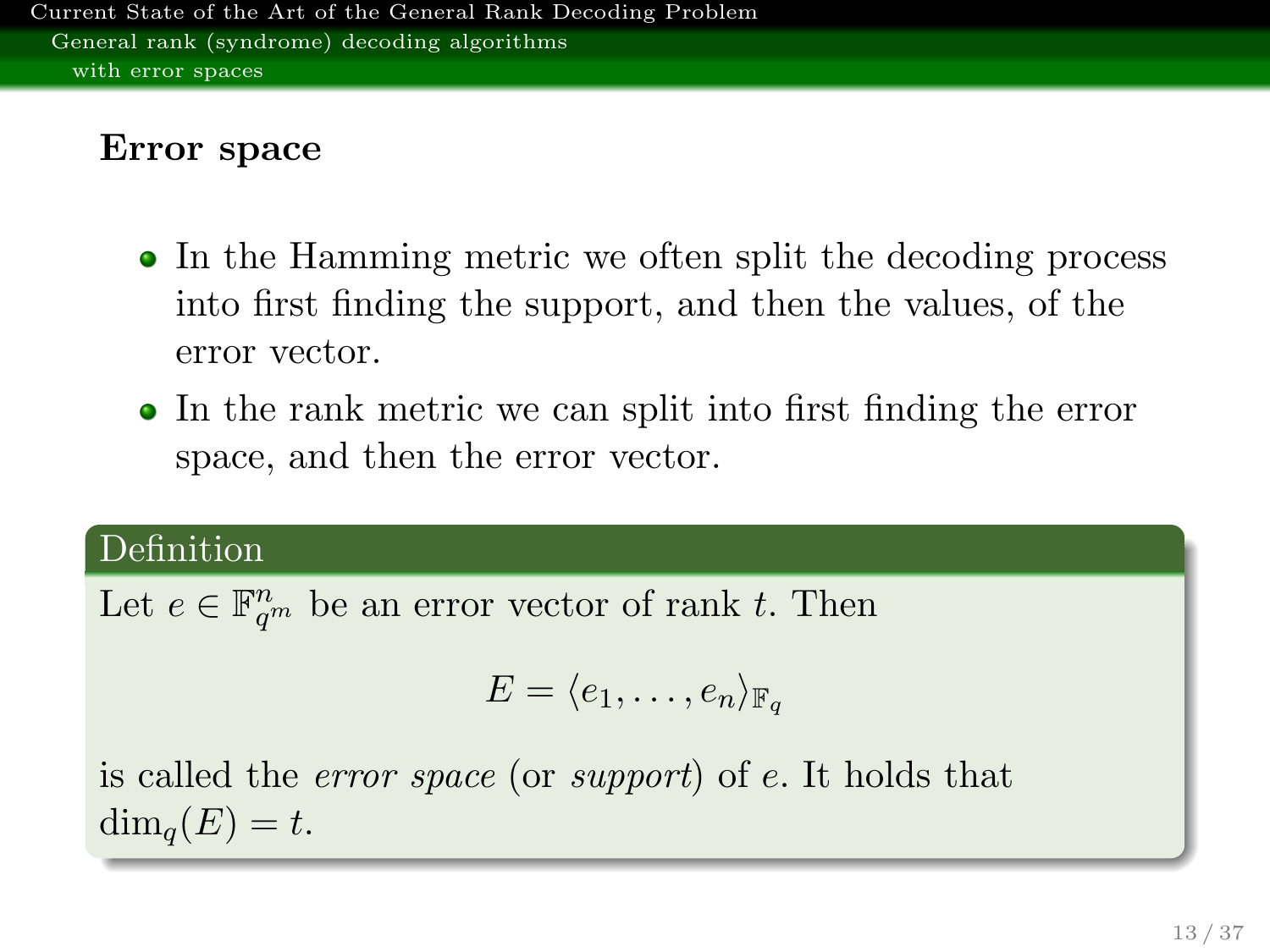### Finding the error vector from the error space

 $\bullet$  Let H be a parity check matrix and the syndrome

$$
s = rH^\top = eH^\top.
$$

- Assume you know the error space  $E = \langle e_1, \ldots, e_n \rangle$  and a basis  $E_1, \ldots, E_t$  of E.
- If we can solve the system of equations (exp. over  $\mathbb{F}_q$ )

$$
(e_1, \ldots, e_n)H^{\top} = s
$$

$$
e_1 = \sum_{j=1}^t e_{1j} E_j
$$

$$
\vdots
$$

$$
e_n = \sum_{j=1}^t e_{nj} E_j
$$

 $e_{ij} \in \mathbb{F}_q$ , then we find the error vector e.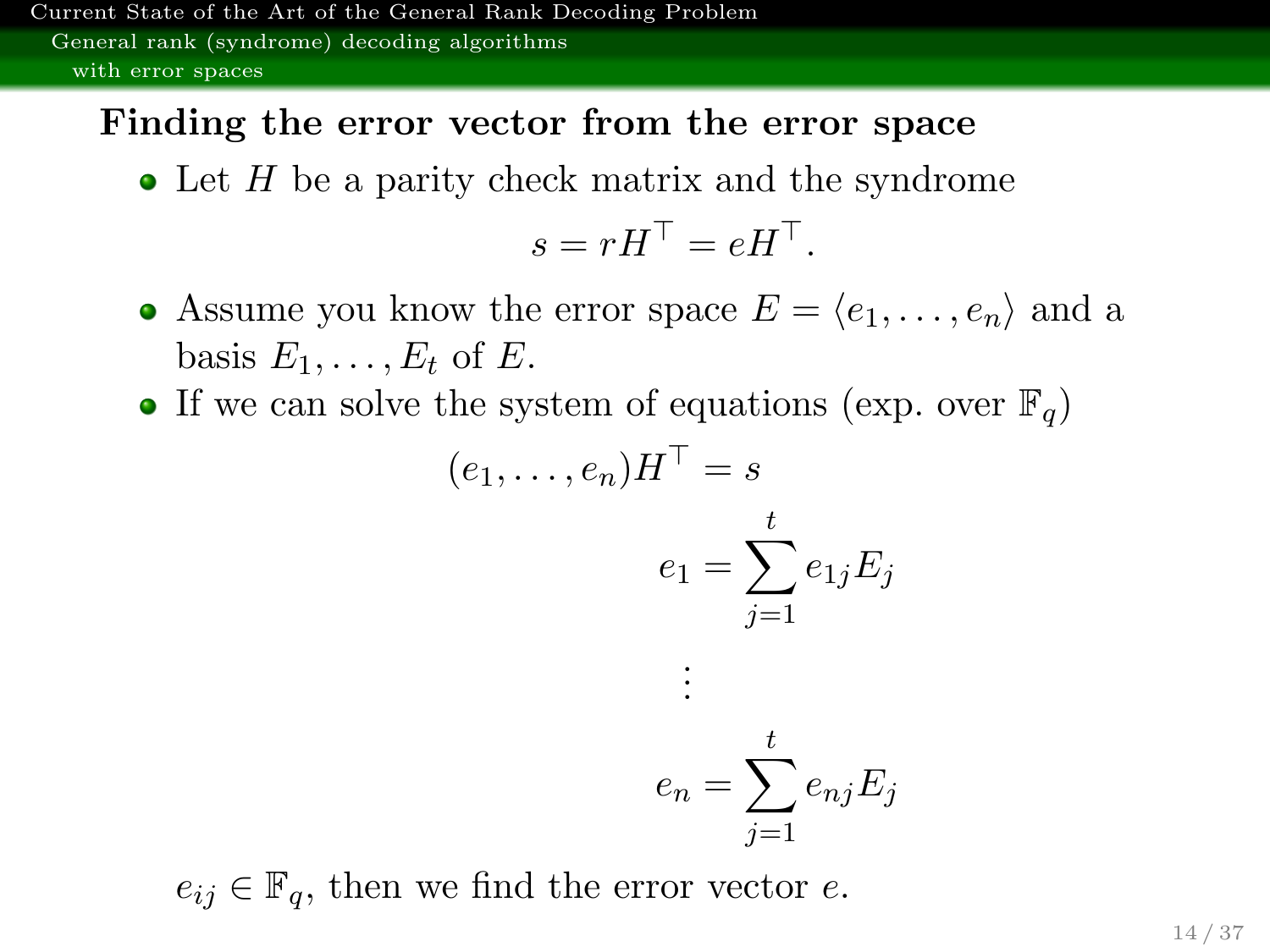### Finding the error vector from the error space

- Expanded over  $\mathbb{F}_q$ , this system of equations has  $m(n-k)$ equations and tn variables.
- If all equations linearly independent, necessary condition for unique solution:

$$
tn \le m(n-k)
$$

(which is always true)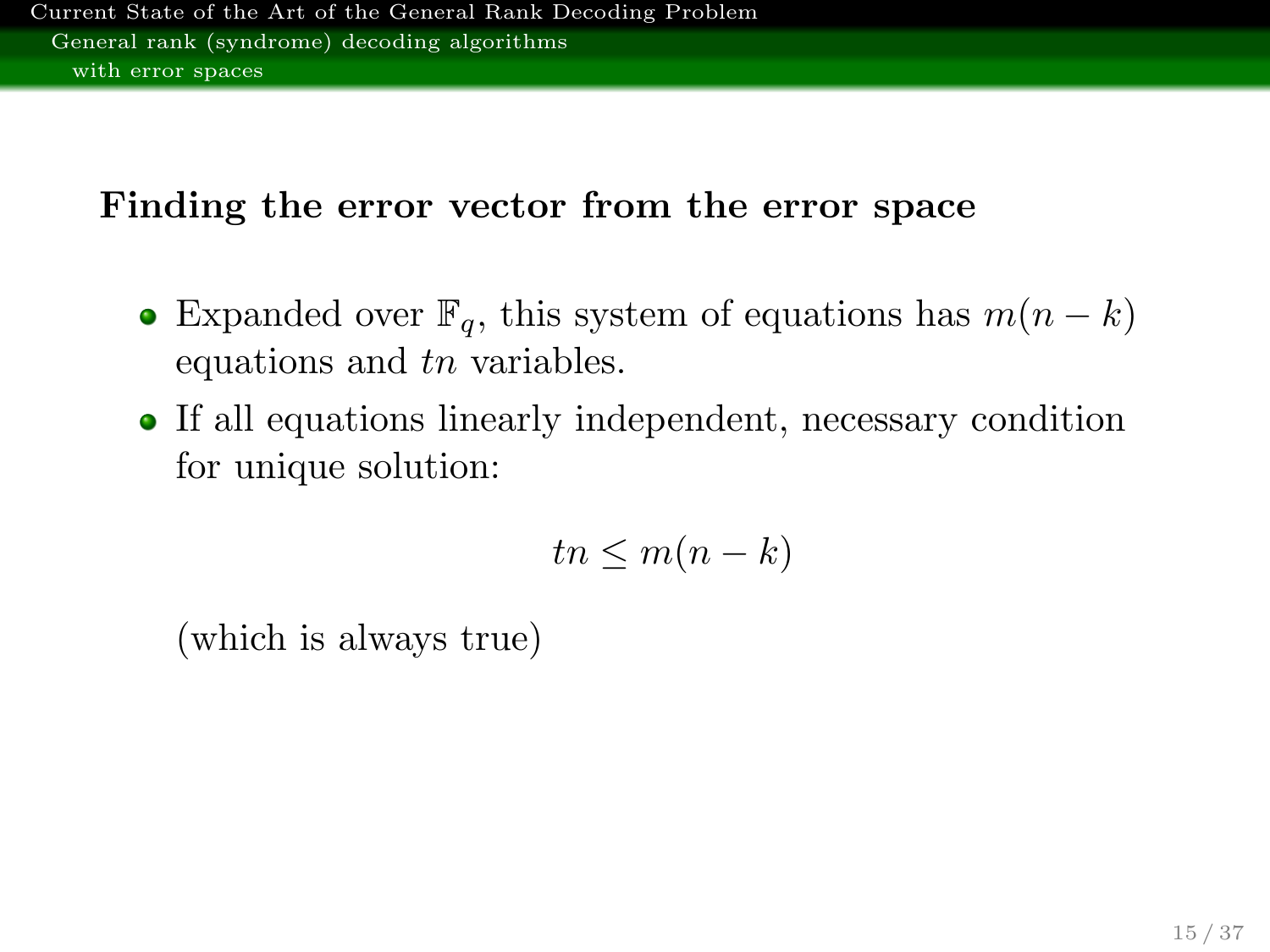### Finding the error vector from the error space

- Expanded over  $\mathbb{F}_q$ , this system of equations has  $m(n-k)$ equations and tn variables.
- If all equations linearly independent, necessary condition for unique solution:

$$
tn \le m(n-k)
$$

(which is always true)

• Comparison: Without the knowledge of  $E$  we have  $nm$ variables, and we never have  $mn \leq m(n-k)$ .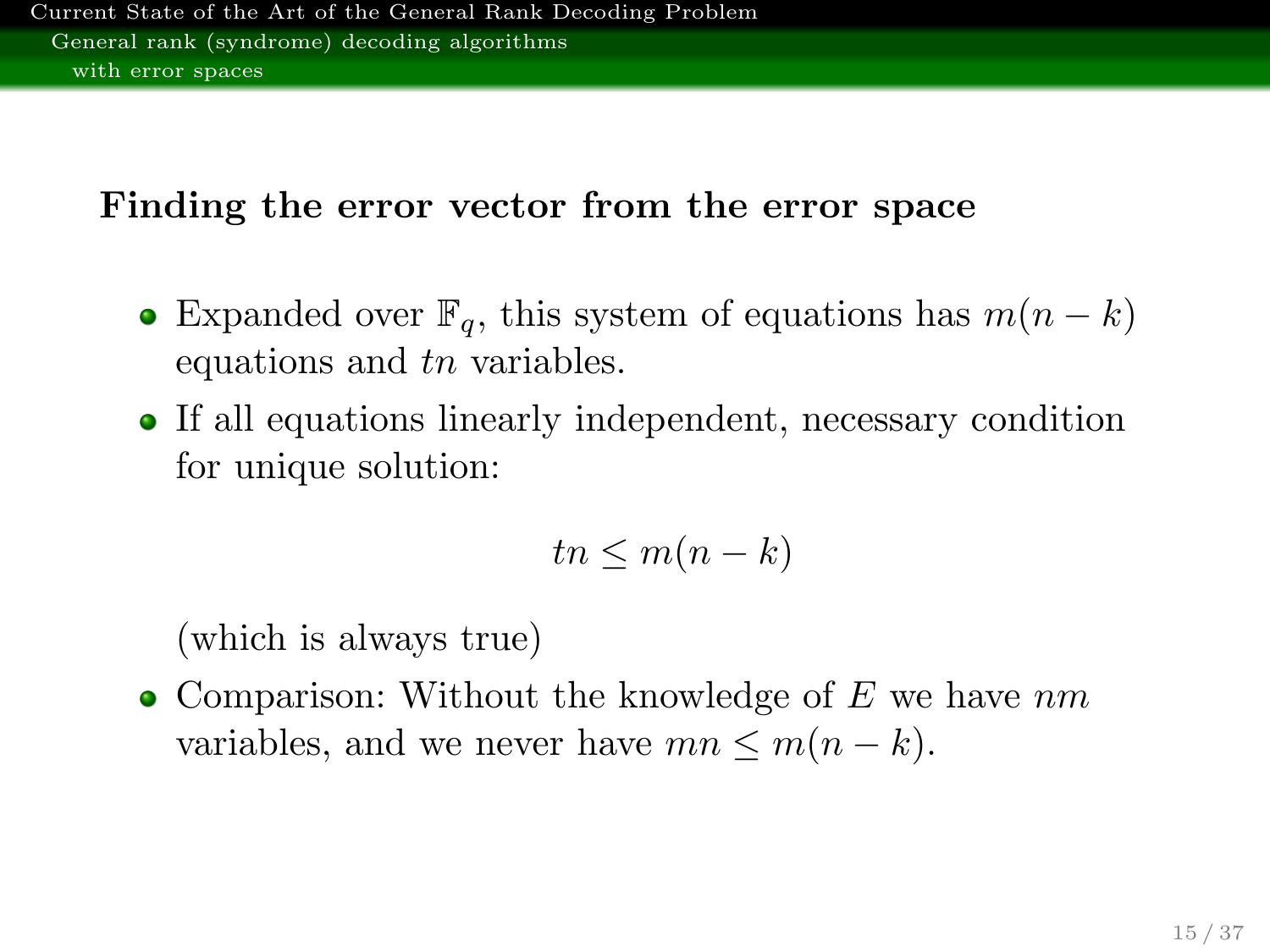## Example

• Assume you have 
$$
q = 2^4
$$
,  $G = (1 \alpha \alpha^2 \alpha)$ ,  
\n $r = (\alpha + 1 \alpha^2 \alpha^3 + 1 \alpha^2)$  and  $E = \langle 1 \rangle = \mathbb{F}_2$ .

• Compute

$$
s = (\alpha + 1 \alpha^{2} \alpha^{3} + 1 \alpha^{2}) \begin{pmatrix} \alpha & 1 & 0 & 0 \\ \alpha^{2} & 0 & 1 & 0 \\ \alpha & 0 & 0 & 1 \end{pmatrix}^{\top} = (1 \ 0 \ 1).
$$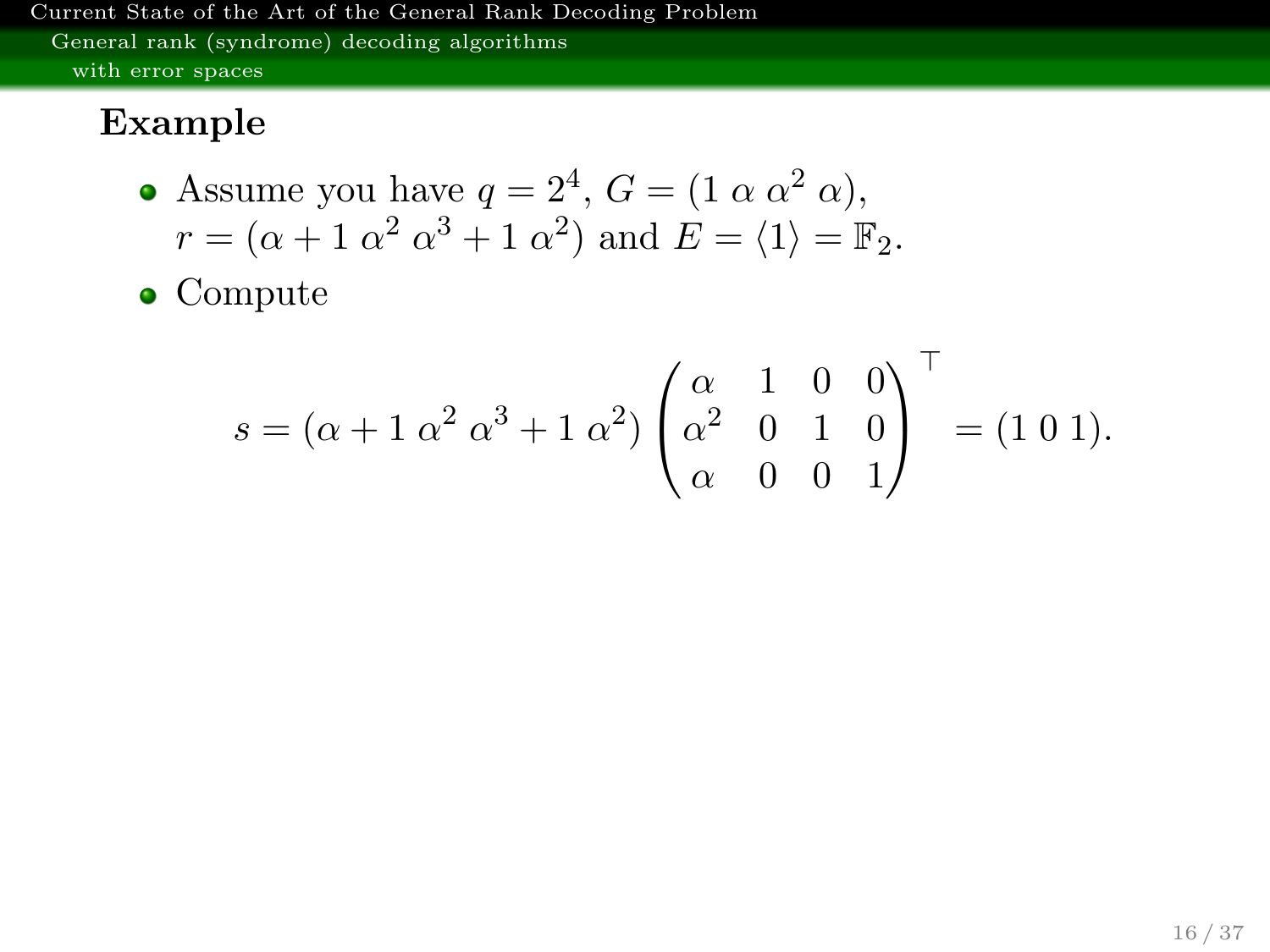### Example

• Assume you have 
$$
q = 2^4
$$
,  $G = (1 \alpha \alpha^2 \alpha)$ ,  
\n $r = (\alpha + 1 \alpha^2 \alpha^3 + 1 \alpha^2)$  and  $E = \langle 1 \rangle = \mathbb{F}_2$ .

• Compute

$$
s = (\alpha + 1 \alpha^{2} \alpha^{3} + 1 \alpha^{2}) \begin{pmatrix} \alpha & 1 & 0 & 0 \\ \alpha^{2} & 0 & 1 & 0 \\ \alpha & 0 & 0 & 1 \end{pmatrix}^{\top} = (1 \ 0 \ 1).
$$

• Solve  $(e_1 e_2 e_3 e_4) H^{\top} = (1\ 0\ 1)$  with  $e_i \in \mathbb{F}_2$ :

$$
\alpha e_1 + e_2 = 1 \implies e_1 = 0, e_2 = 1
$$
  

$$
\alpha^2 e_1 + e_3 = 0 \implies e_3 = 0
$$
  

$$
\alpha e_1 + e_4 = 1 \implies e_4 = 1
$$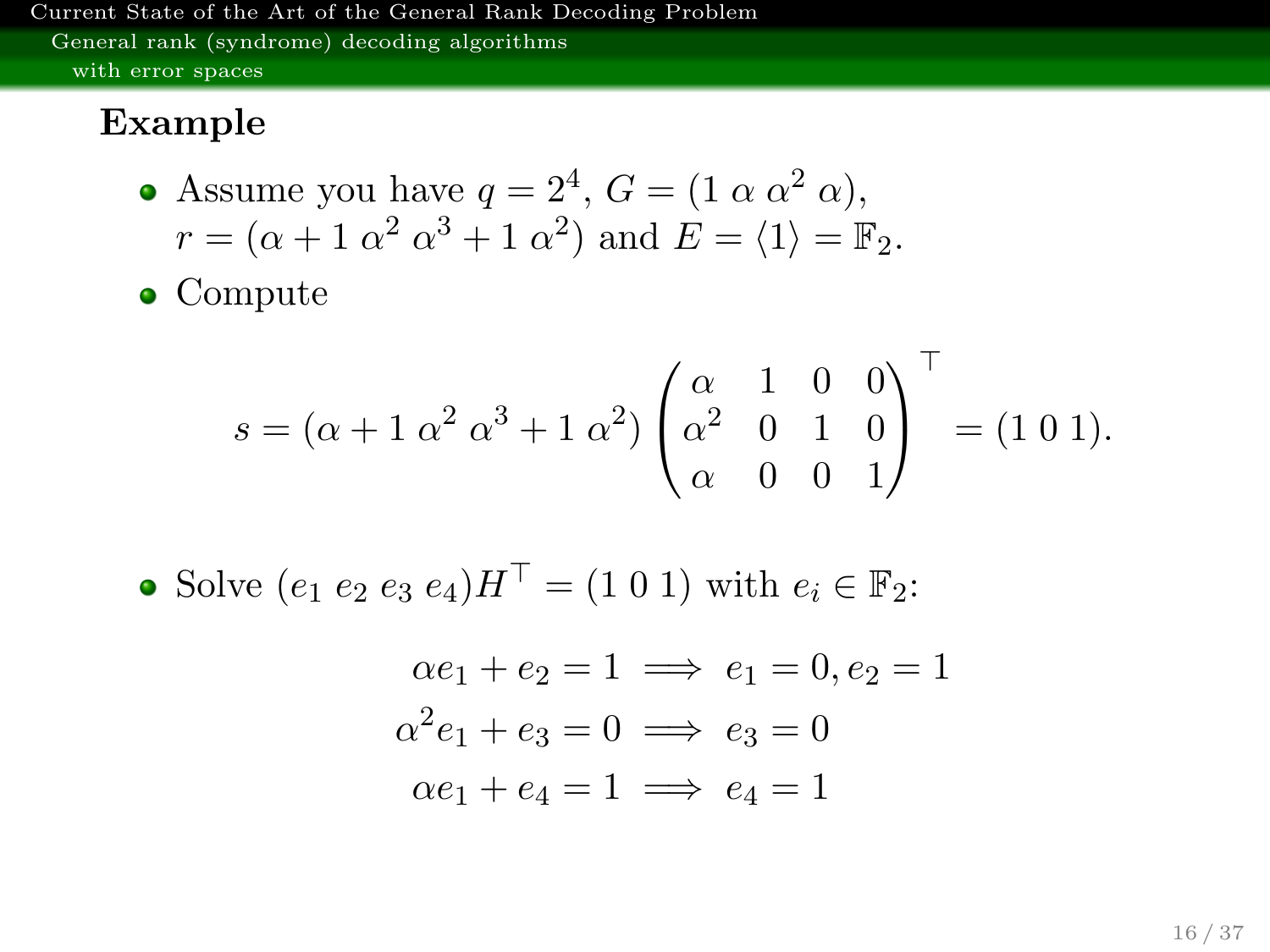### Example

• Assume you have 
$$
q = 2^4
$$
,  $G = (1 \alpha \alpha^2 \alpha)$ ,  
\n $r = (\alpha + 1 \alpha^2 \alpha^3 + 1 \alpha^2)$  and  $E = \langle 1 \rangle = \mathbb{F}_2$ .

• Compute

$$
s = (\alpha + 1 \alpha^{2} \alpha^{3} + 1 \alpha^{2}) \begin{pmatrix} \alpha & 1 & 0 & 0 \\ \alpha^{2} & 0 & 1 & 0 \\ \alpha & 0 & 0 & 1 \end{pmatrix}^{\top} = (1 \ 0 \ 1).
$$

• Solve  $(e_1 e_2 e_3 e_4) H^{\top} = (1 \ 0 \ 1)$  with  $e_i \in \mathbb{F}_2$ :

$$
\alpha e_1 + e_2 = 1 \implies e_1 = 0, e_2 = 1
$$
  

$$
\alpha^2 e_1 + e_3 = 0 \implies e_3 = 0
$$
  

$$
\alpha e_1 + e_4 = 1 \implies e_4 = 1
$$

Solution:  $e = (1 \ 0 \ 1 \ 0)$  and  $c = r - e = (\alpha \ \alpha^2 \ \alpha^3 \ \alpha^2)$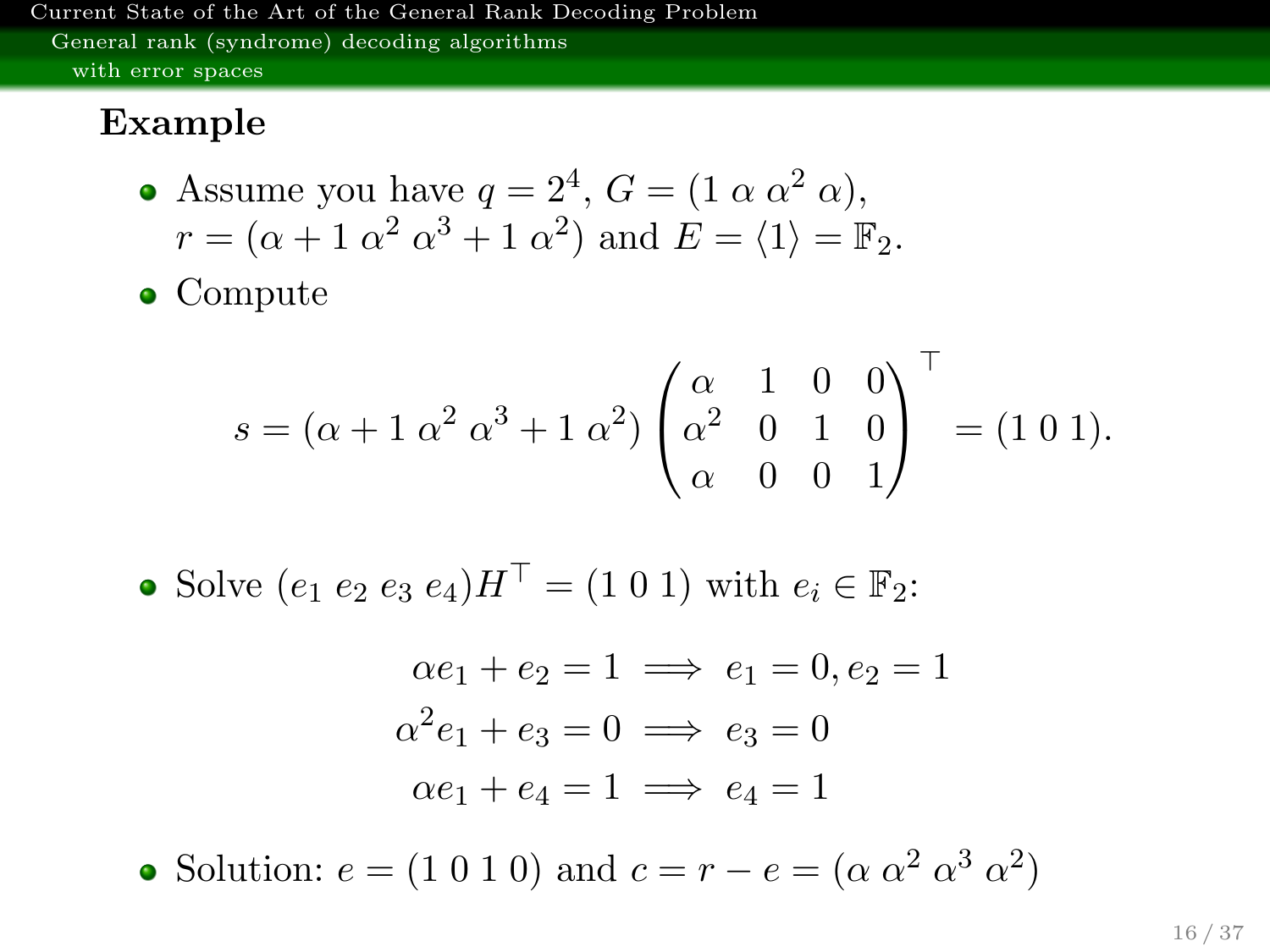## Algorithm  $1$  – syndrome decoding with guessing

Let  $r = c + e$  and H be the parity check matrix

- Randomly choose an error space  $E \subseteq \mathbb{F}_{q^m}$  of dimension t.
- Choose a basis  $E_1, \ldots, E_t$  of E.
- Recovering the error vector  $e$ : Writing  $e_i = \sum_{i=1}^t e_{ij} E_j$ , solve the system  $e H^\top = s$ .
- If this is not possible, start over.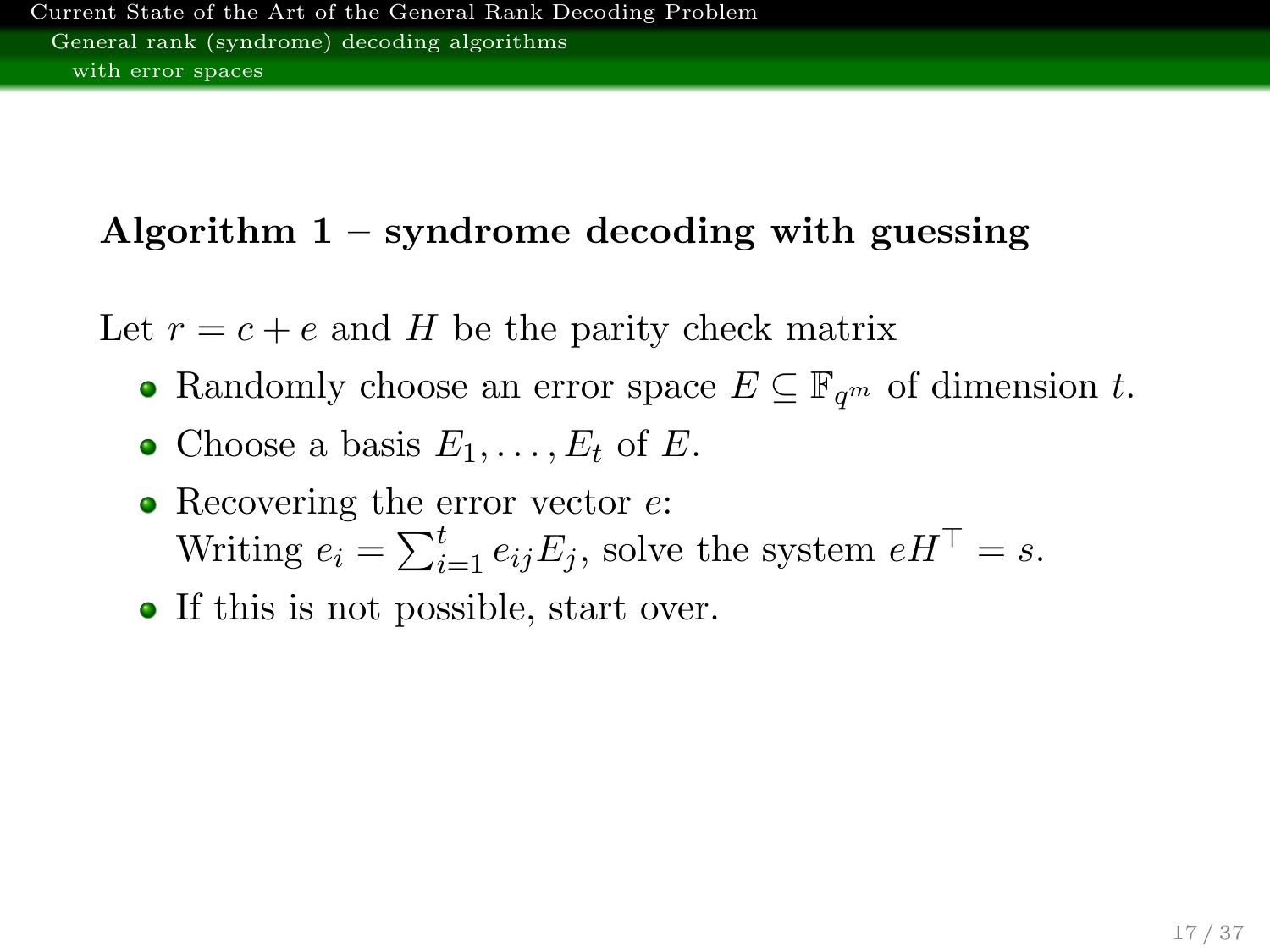## Algorithm  $1$  – syndrome decoding with guessing

Let  $r = c + e$  and H be the parity check matrix

- Randomly choose an error space  $E \subseteq \mathbb{F}_{q^m}$  of dimension t.
- Choose a basis  $E_1, \ldots, E_t$  of E.
- Recovering the error vector  $e$ : Writing  $e_i = \sum_{i=1}^t e_{ij} E_j$ , solve the system  $e H^\top = s$ .
- If this is not possible, start over.

Problem: Too complex, since there are  $\binom{m}{t}_q$  many possible E.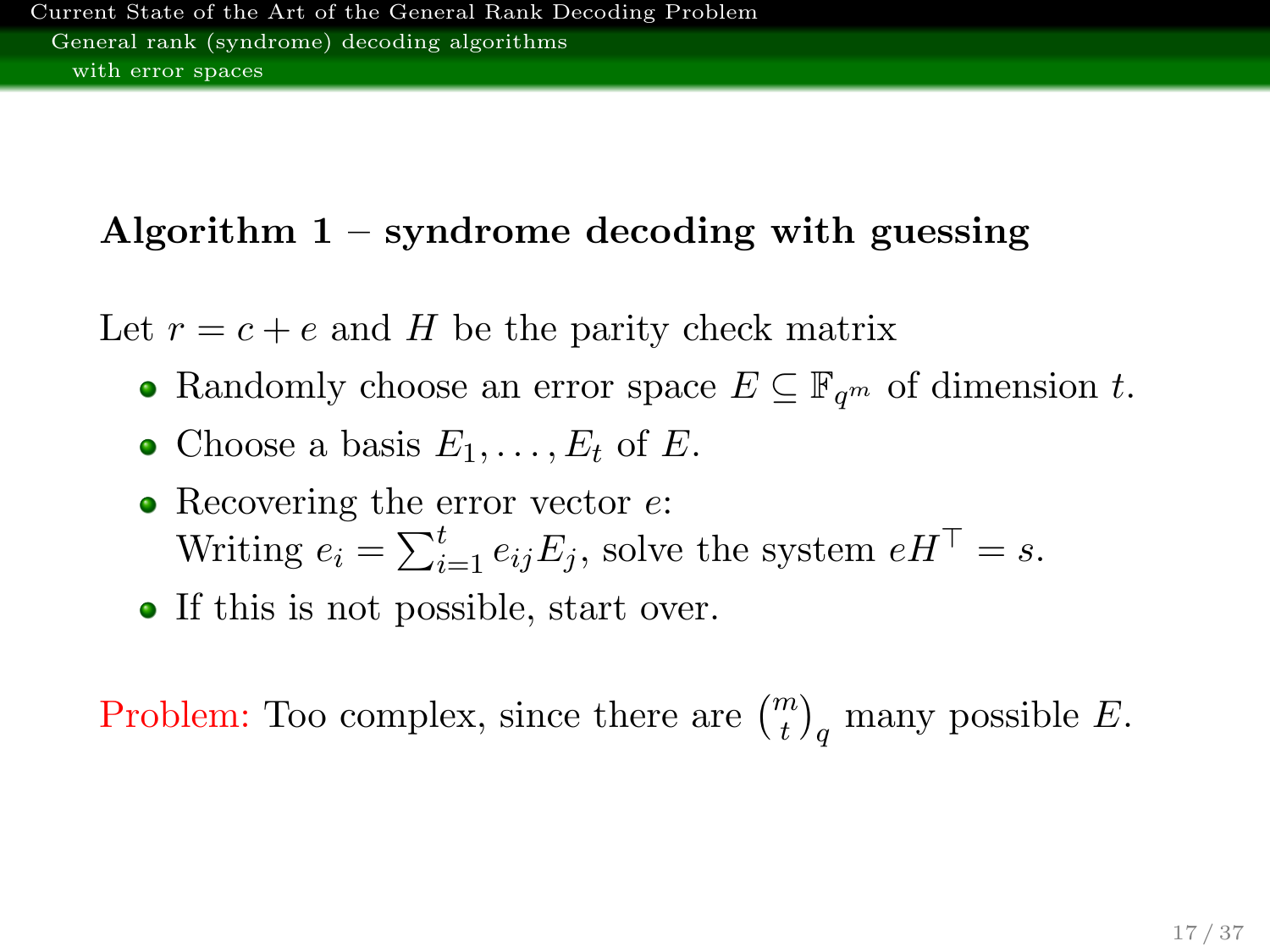## Information set decoding (ISD)

The previous setup is analogous to the basic setup of ISD attacks in the Hamming metric, where we randomly choose information sets and check if the respective coordinates are the error support.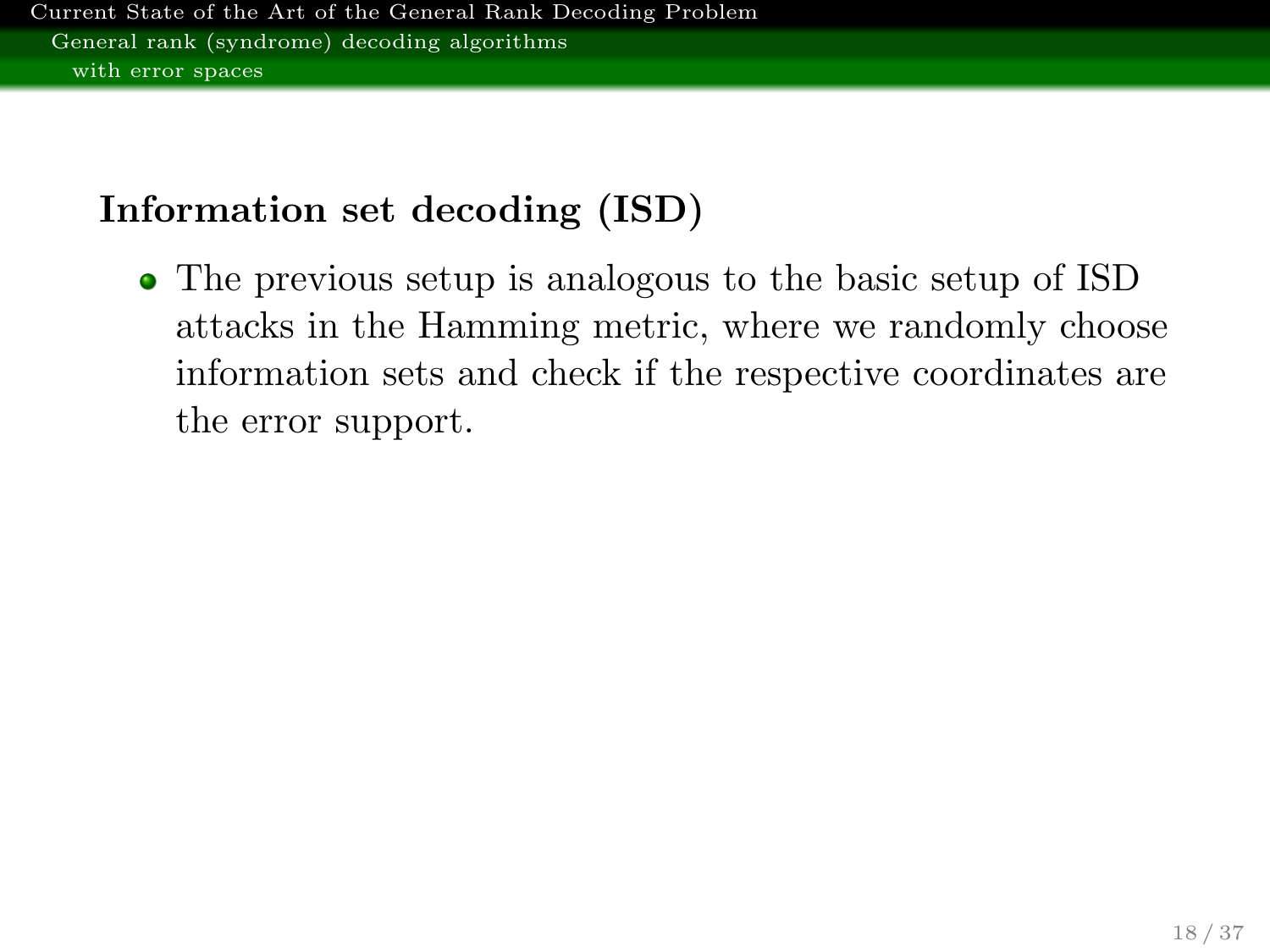## Information set decoding (ISD)

- The previous setup is analogous to the basic setup of ISD attacks in the Hamming metric, where we randomly choose information sets and check if the respective coordinates are the error support.
- The main improvement in good ISD attacks is how to cleverly choose the information sets.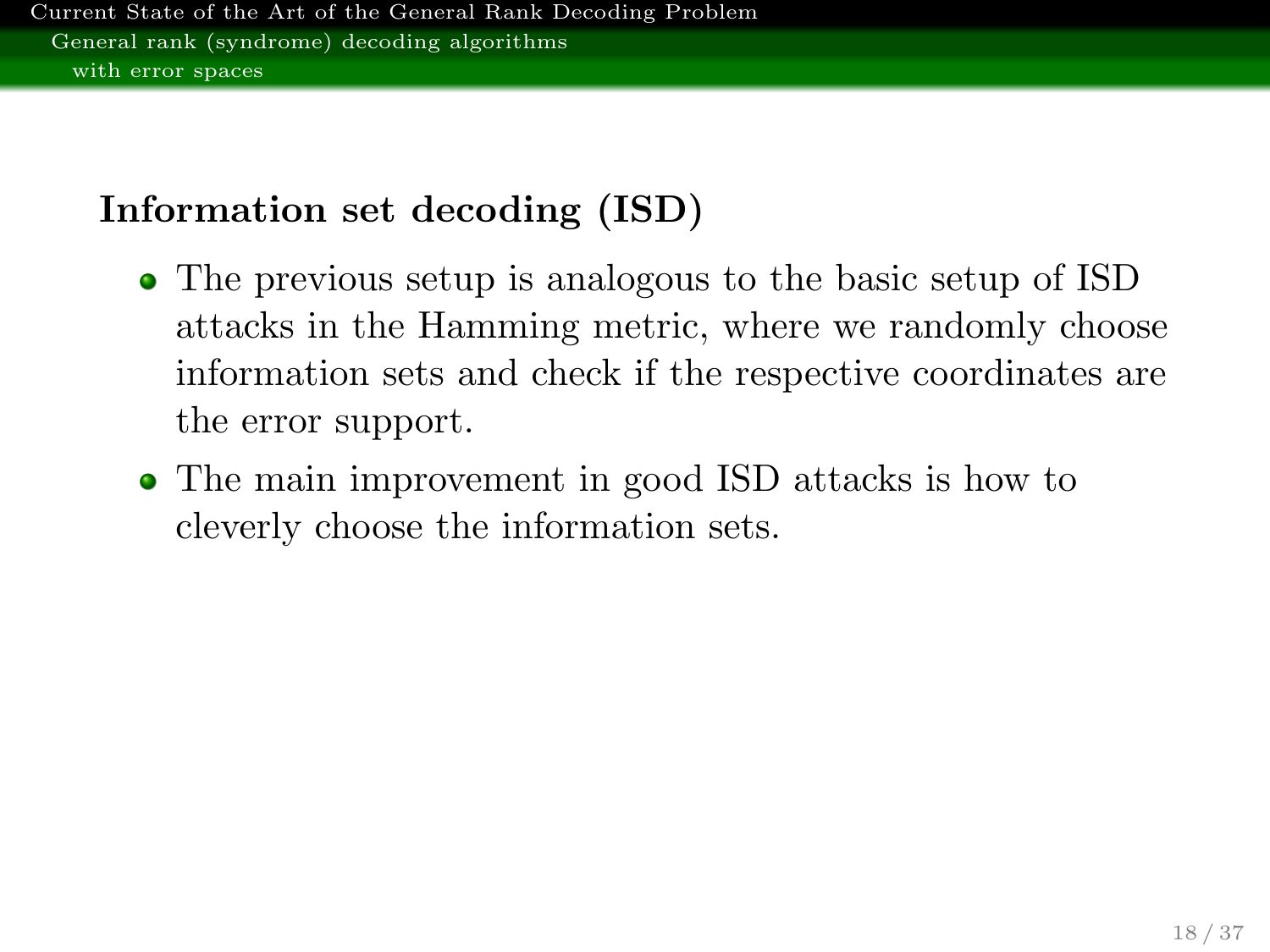## Information set decoding (ISD)

- The previous setup is analogous to the basic setup of ISD attacks in the Hamming metric, where we randomly choose information sets and check if the respective coordinates are the error support.
- The main improvement in good ISD attacks is how to cleverly choose the information sets.
- In the rank metric this can be done e.g. by fixing a basis of some subspace of E and complementing it in various ways.
- References (e.g.): Chabaud-Stern '96, Ourivski-Johannson '02, Gaborit-Ruatta-Schrek(-Zemor) '14-'16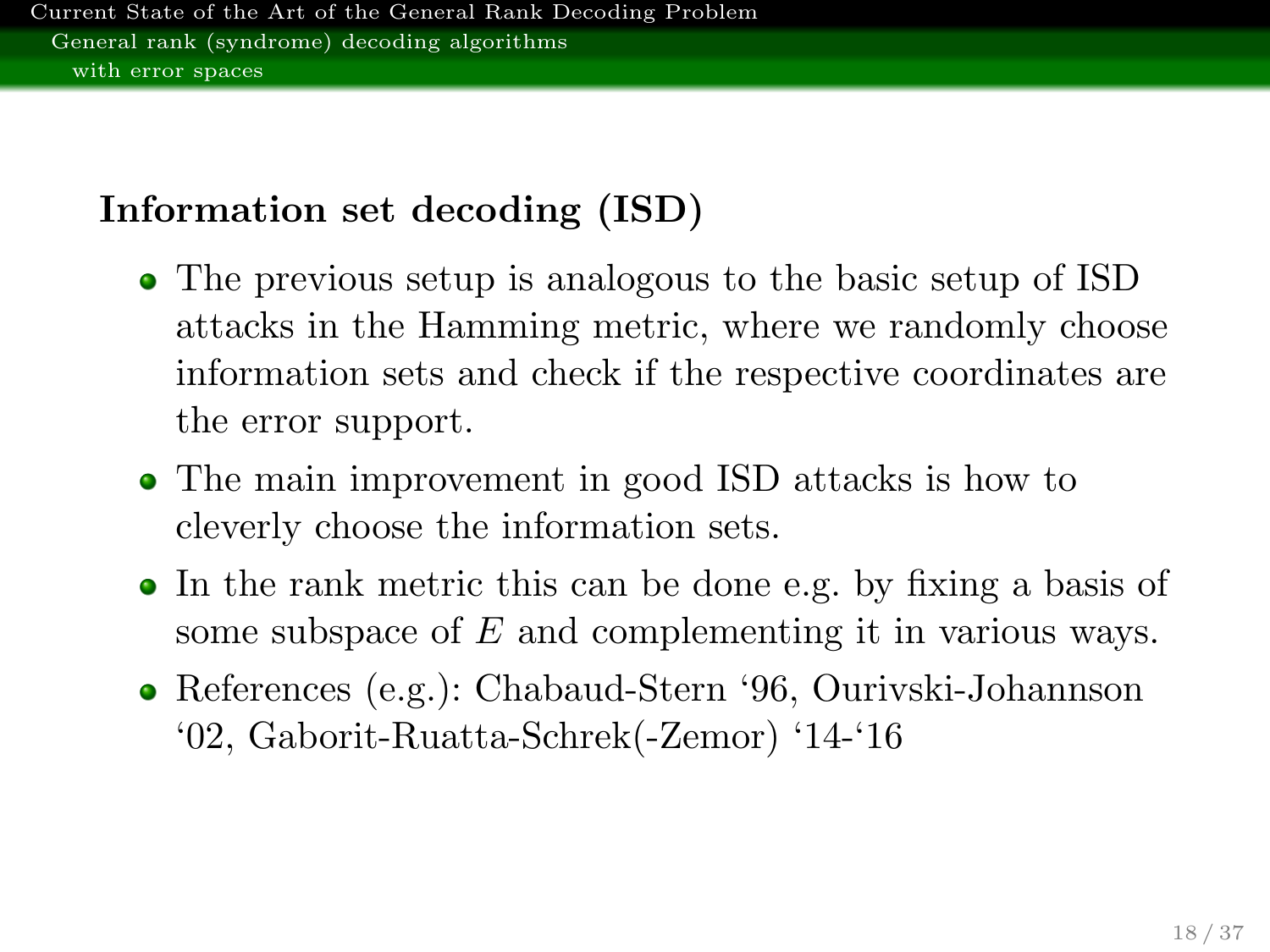### Attention!

– For some codes we can compute the error space.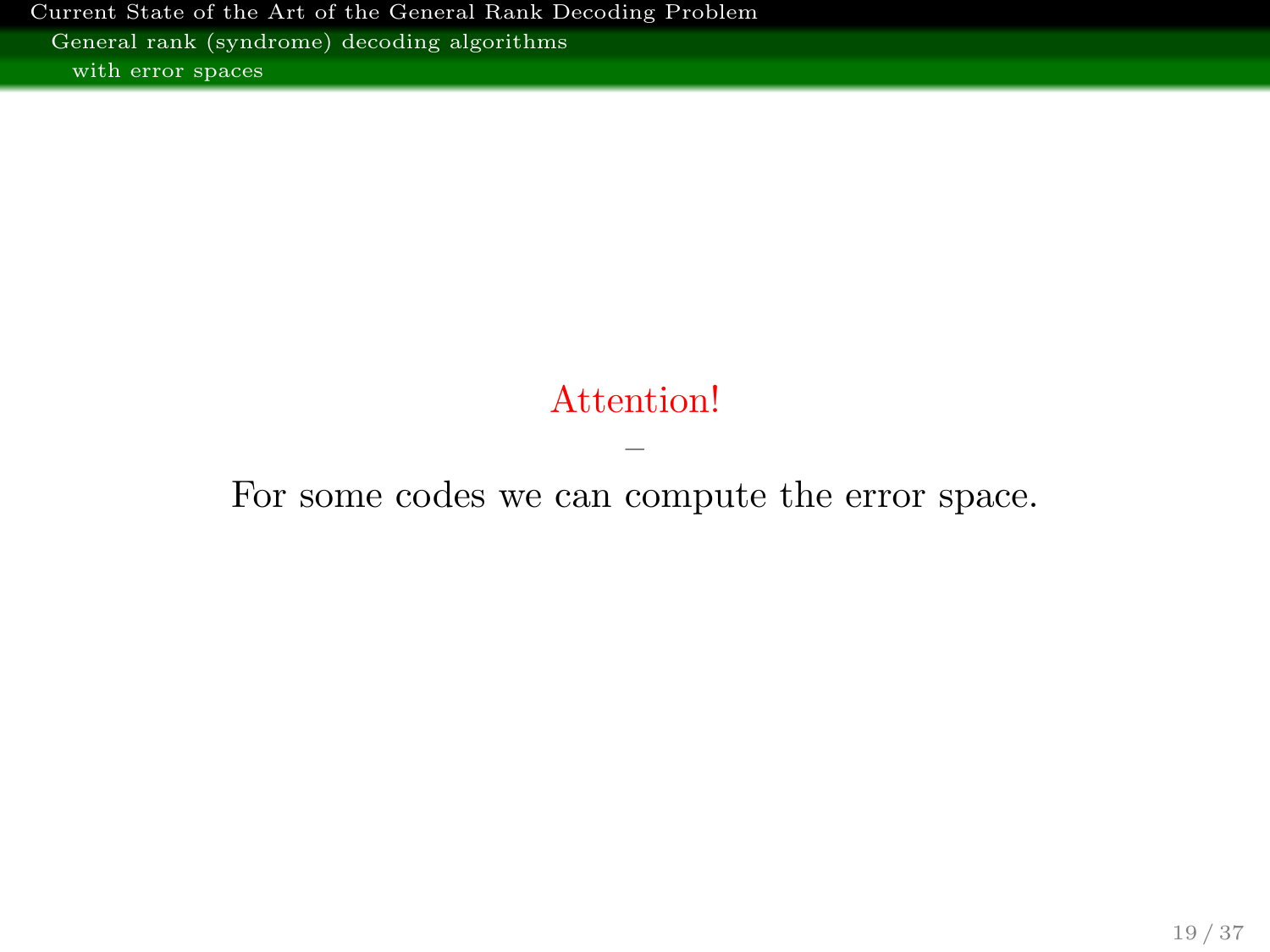### Remaining problem: efficiently finding the error space

• For par. ch. matrix H, let  $F_1, \ldots, F_d$  be basis for  $\langle h_{ij} \rangle_{ij}$ .

• Since 
$$
s_i = \sum_{j=1}^n e_j h_{ij}
$$
 we have

$$
s_i \in \langle E_1 F_1, E_1 F_2, \dots, E_t F_d \rangle_{\mathbb{F}_q}
$$

for all  $i$ , thus

$$
S = \langle s_1, \ldots, s_{n-k} \rangle_{\mathbb{F}_q} \subseteq \langle E_1 F_1, E_1 F_2, \ldots, E_t F_d \rangle_{\mathbb{F}_q}.
$$

• If we have

$$
S = \langle E_1 F_1, E_1 F_2, \dots, E_t F_d \rangle_{\mathbb{F}_q}
$$

then  $E \subseteq F_i^{-1}S$  for any *i*, and hence

$$
E = F_1^{-1}S \cap F_2^{-1}S \cap \dots \cap F_d^{-1}S.
$$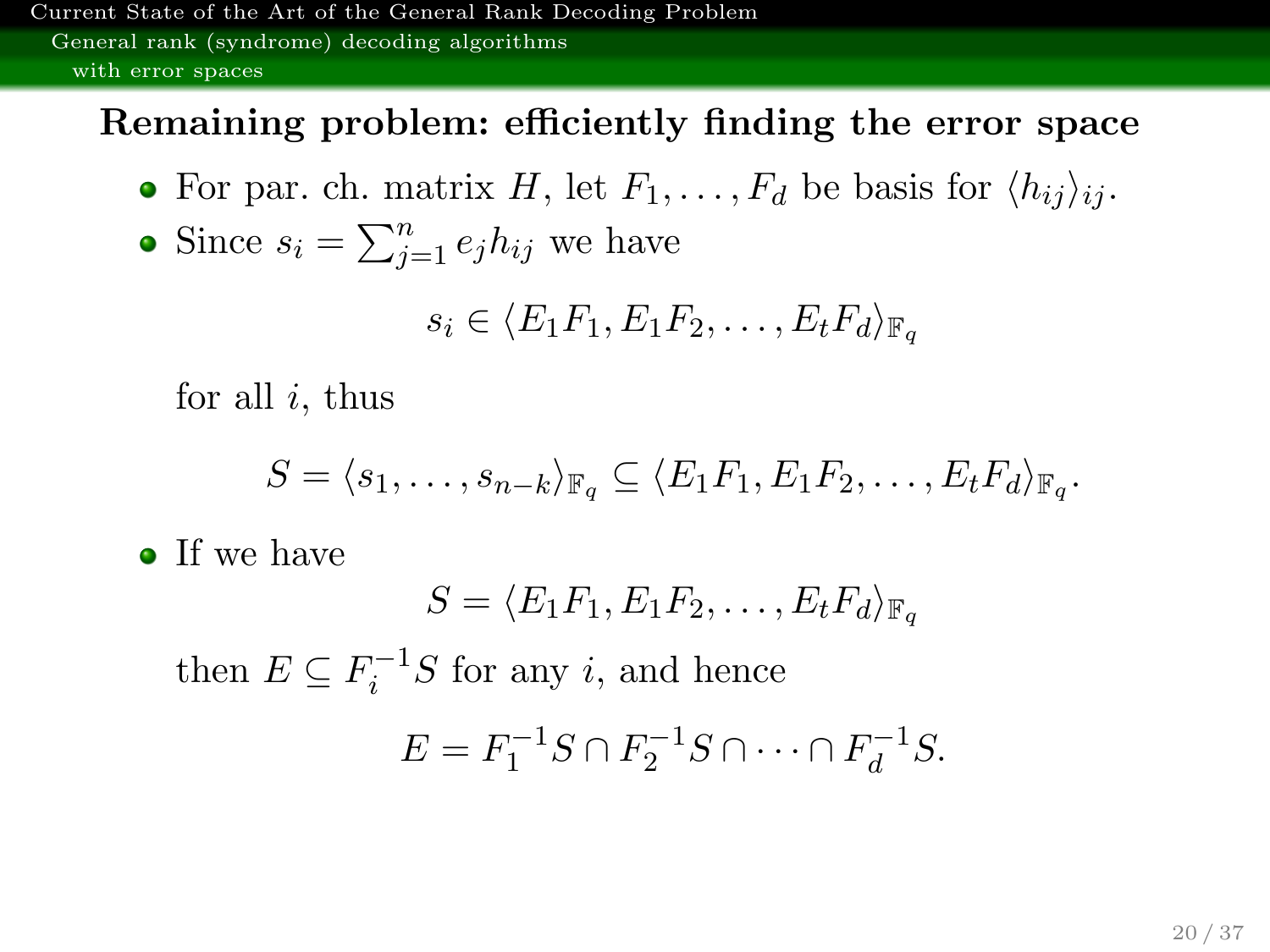### Remaining problem: efficiently finding the error space

• For par. ch. matrix H, let  $F_1, \ldots, F_d$  be basis for  $\langle h_{ij} \rangle_{ij}$ .

• Since 
$$
s_i = \sum_{j=1}^n e_j h_{ij}
$$
 we have

$$
s_i \in \langle E_1 F_1, E_1 F_2, \dots, E_t F_d \rangle_{\mathbb{F}_q}
$$

for all  $i$ , thus

$$
S = \langle s_1, \ldots, s_{n-k} \rangle_{\mathbb{F}_q} \subseteq \langle E_1 F_1, E_1 F_2, \ldots, E_t F_d \rangle_{\mathbb{F}_q}.
$$

• If we have

$$
S = \langle E_1 F_1, E_1 F_2, \dots, E_t F_d \rangle_{\mathbb{F}_q}
$$

then  $E \subseteq F_i^{-1}S$  for any *i*, and hence

$$
E = F_1^{-1}S \cap F_2^{-1}S \cap \dots \cap F_d^{-1}S.
$$

• If we do not have equality in the sets, then the same procedure finds only a subspace of the error space.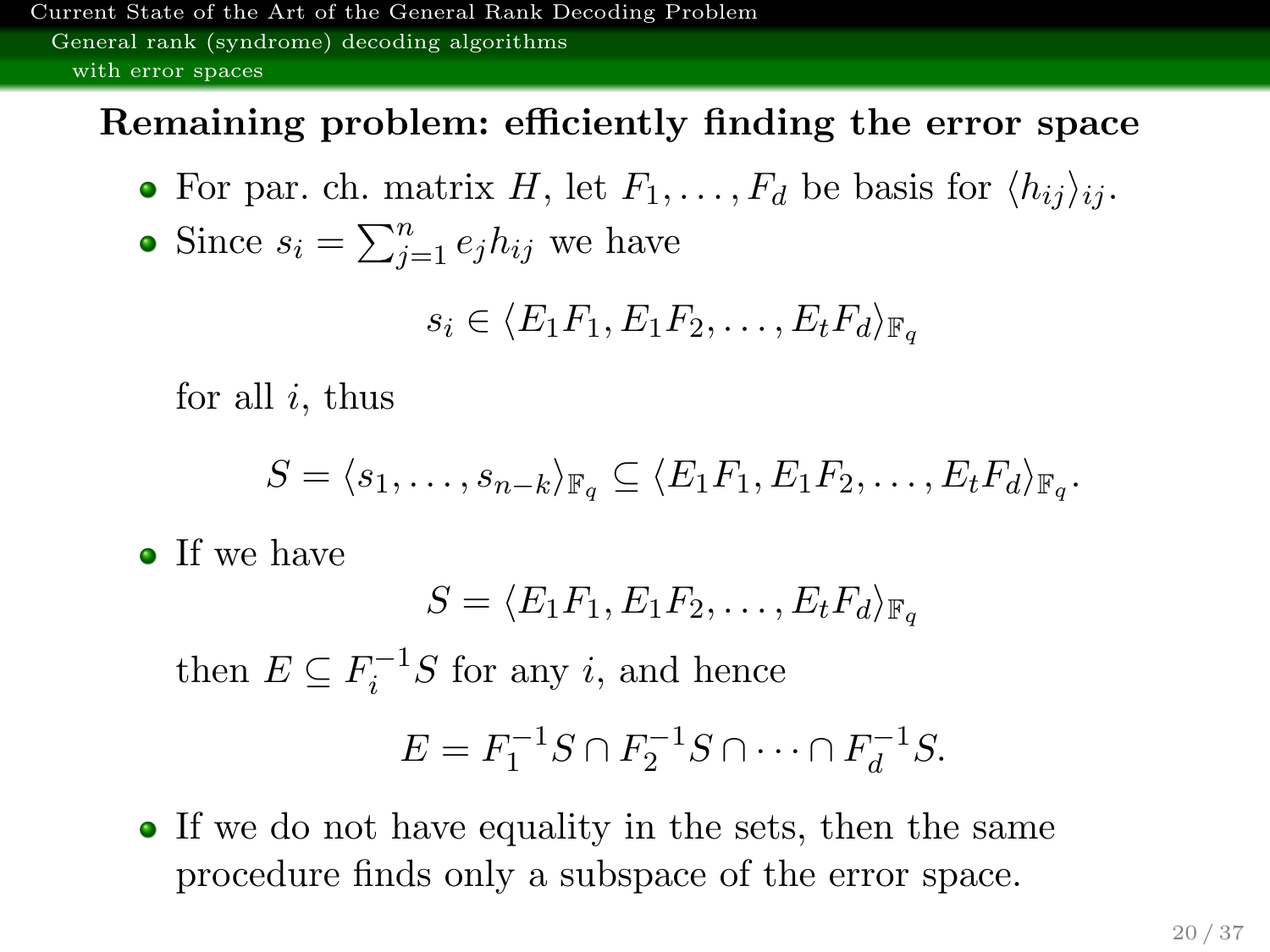When is  $S = \langle EF \rangle$ ?

• If we assume that  $\dim(\langle EF \rangle) = td$ , then we need

$$
td = \dim(S) \le n - k.
$$

 $\implies$  We need low d! (This is the idea of low rank parity check codes.)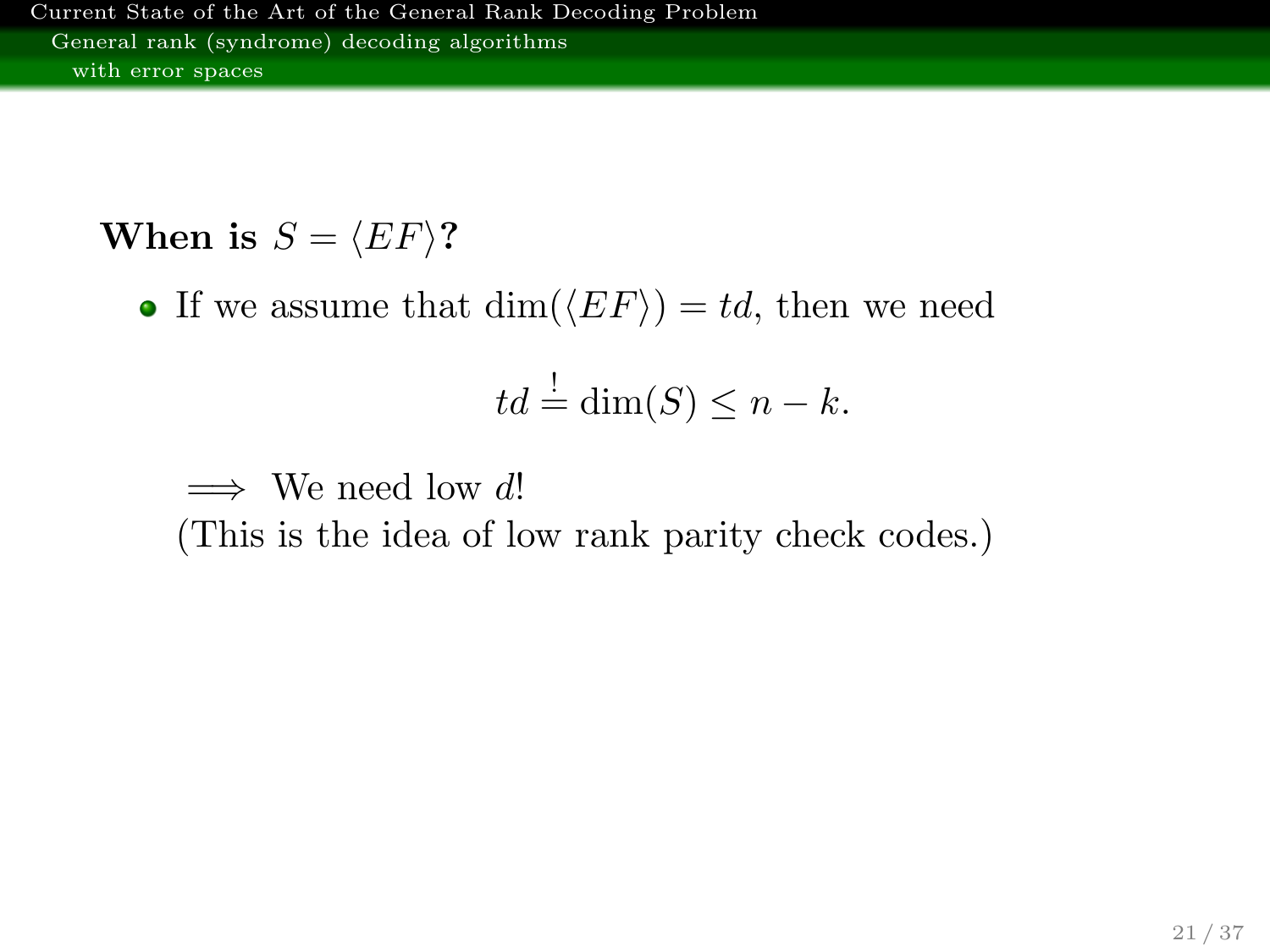When is  $S = \langle EF \rangle$ ?

• If we assume that  $\dim(\langle EF \rangle) = td$ , then we need

$$
td = \dim(S) \le n - k.
$$

 $\implies$  We need low d!

(This is the idea of low rank parity check codes.)

• For  $d = 2$  we can (possibly) correct  $t \leq (n - k)/2$  errors.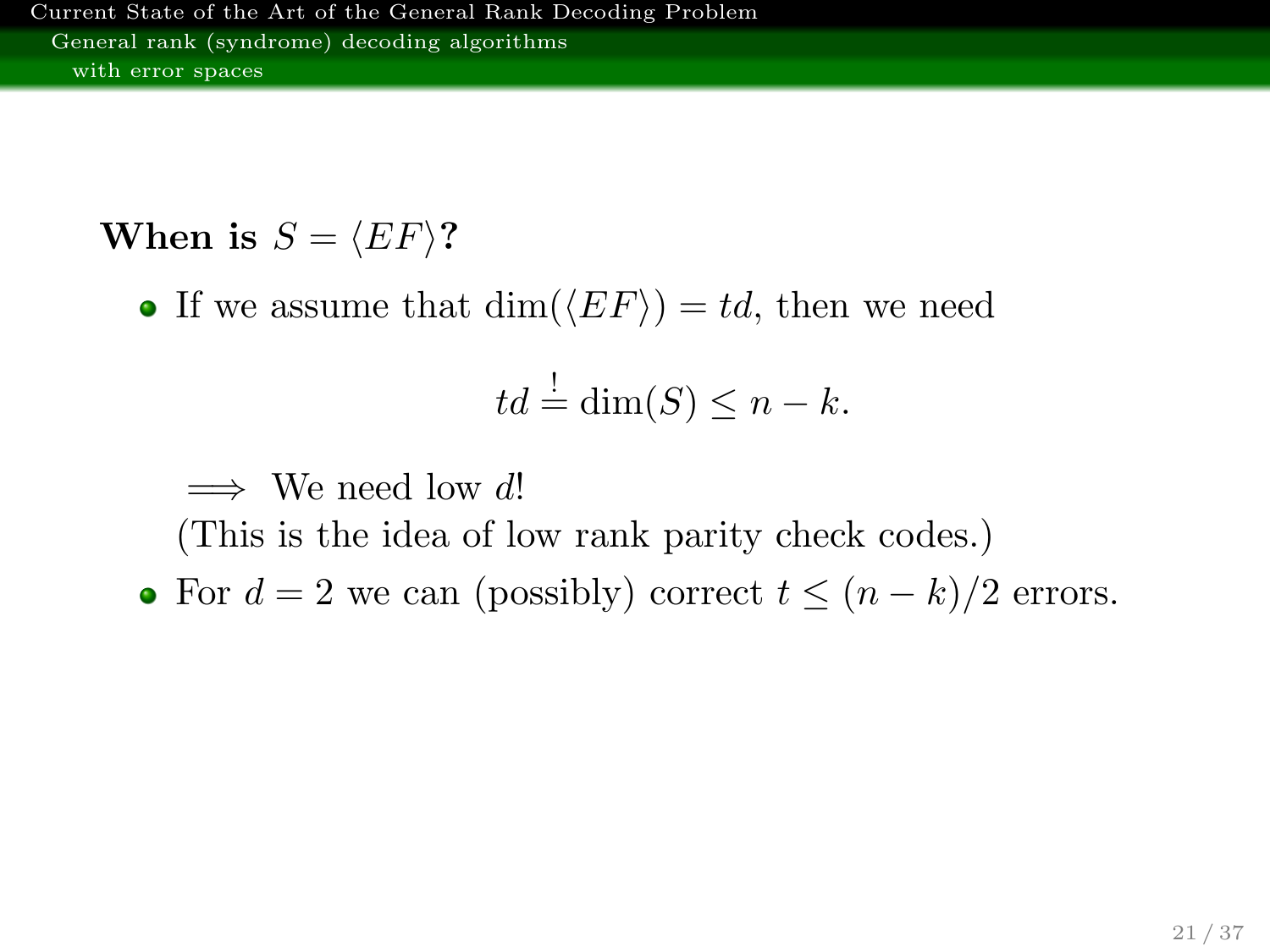When is  $S = \langle EF \rangle$ ?

• If we assume that  $\dim(\langle EF \rangle) = td$ , then we need

$$
td = \dim(S) \le n - k.
$$

 $\implies$  We need low d!

(This is the idea of low rank parity check codes.)

- For  $d = 2$  we can (possibly) correct  $t \leq (n k)/2$  errors.
- If we have  $\dim(S) < n k$ , we can do probabilistic decoding with error failure in  $q^{-(n-k-td)}$ .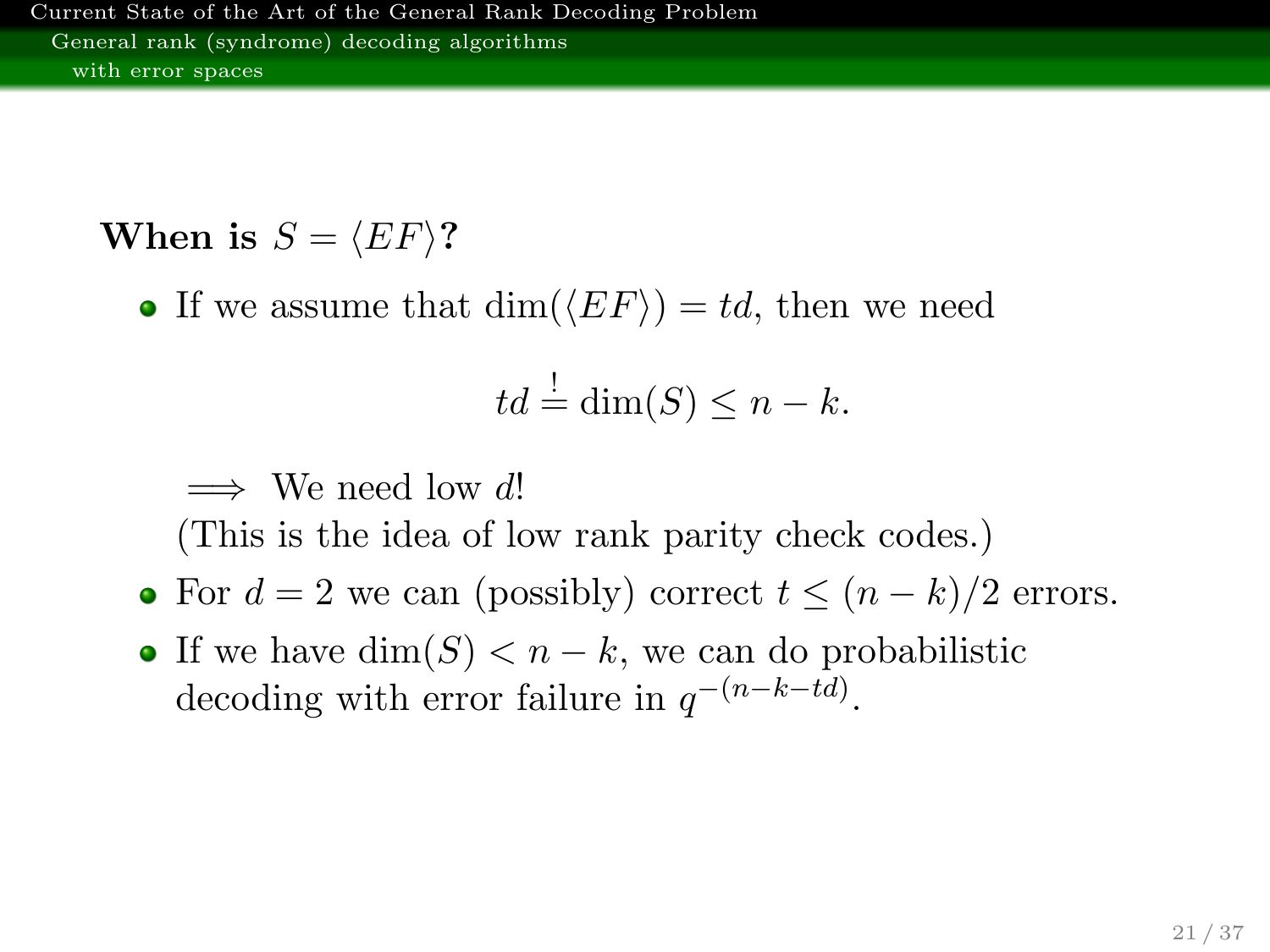# Algorithm  $2$  – syndrome decoding (for LRPC)

Let  $r = c + e$  and H be the parity check matrix.  $F_1, \ldots, F_d$  is basis of  $\langle h_{ij} \rangle_{ii}$ .

• Syndrome space computation:

$$
(s_1, \ldots, s_{n-k}) = rH^\top
$$

$$
S = \langle s_1, \ldots, s_{n-k} \rangle
$$

• Recovering the error space  $E$ :

$$
S_i = F_i^{-1}S
$$
  

$$
E = S_1 \cap S_2 \cap \dots \cap S_d.
$$

 $E_1, \ldots, E_t$  is basis of E.

• Recovering the error vector  $e$ : Writing  $e_i = \sum_{i=1}^t e_{ij} E_j$ , solve the system  $e H^\top = s$ .

References: Gaborit et al. '13, Aragon et al. '18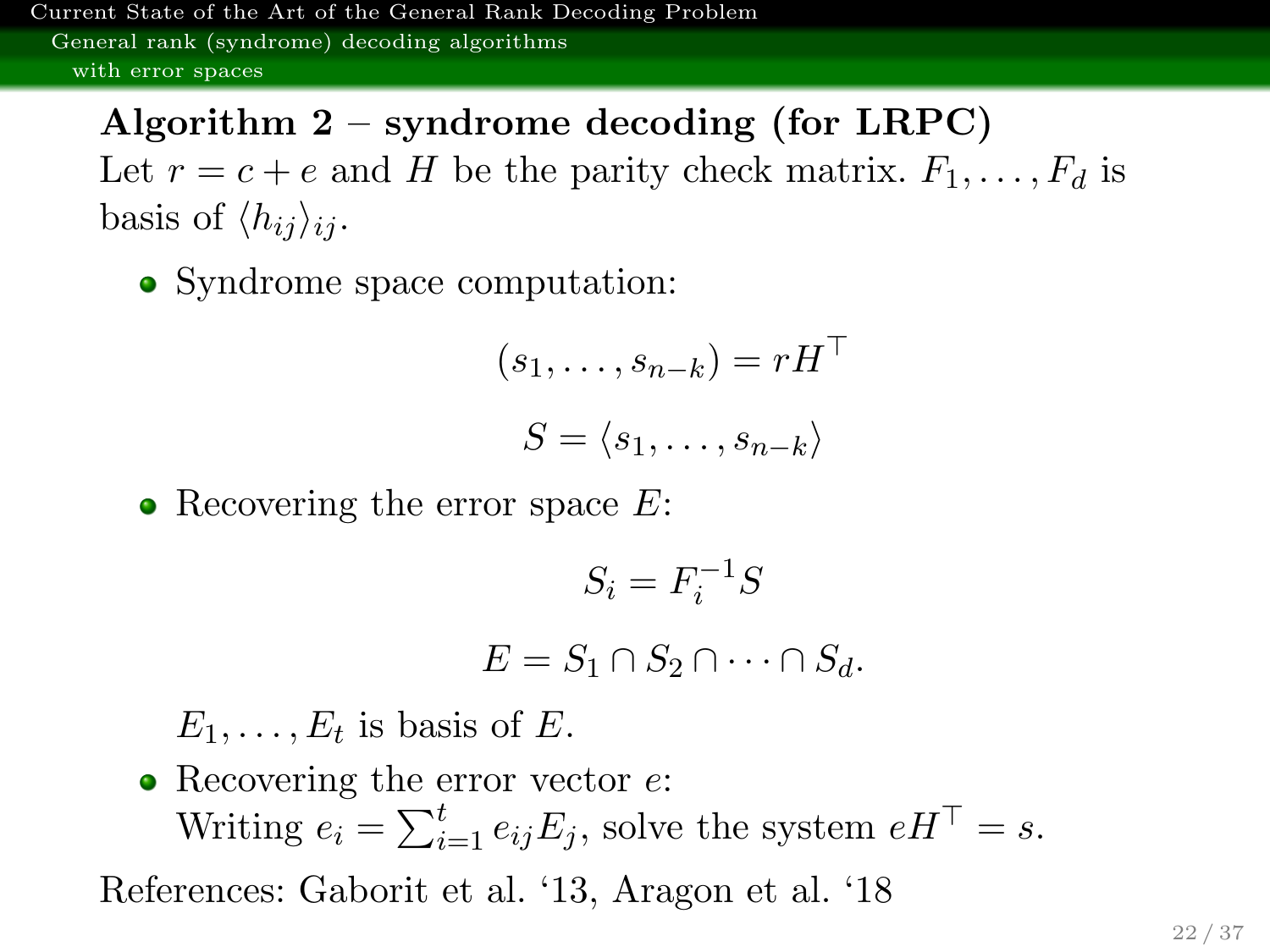### Example

- Assume you have  $q = 2^4$ ,  $G = (1 \alpha \alpha \alpha)$ , and  $r = (\alpha + 1 \alpha^2 \alpha^2 + 1 \alpha^2).$
- Compute

$$
s = (\alpha + 1 \alpha^{2} \alpha^{2} + 1 \alpha^{2}) \begin{pmatrix} \alpha & 1 & 0 & 0 \\ \alpha & 0 & 1 & 0 \\ \alpha & 0 & 0 & 1 \end{pmatrix}^{\top} = (\alpha \alpha + 1 \alpha^{2})
$$

and thus  $S = \langle 1, \alpha \rangle$ .

• Basis for 
$$
\langle h_{ij} \rangle
$$
 is  $F_1 = 1, F_2 = \alpha$ .

• Compute

$$
E = F_1^{-1}S \cap F_2^{-1}S = \langle 1, \alpha^{-1} \rangle \cap \langle 1, \alpha \rangle = \langle 1 \rangle.
$$

• Then solving syndrome equation as before gives

$$
e = (1 \ 0 \ 1 \ 0).
$$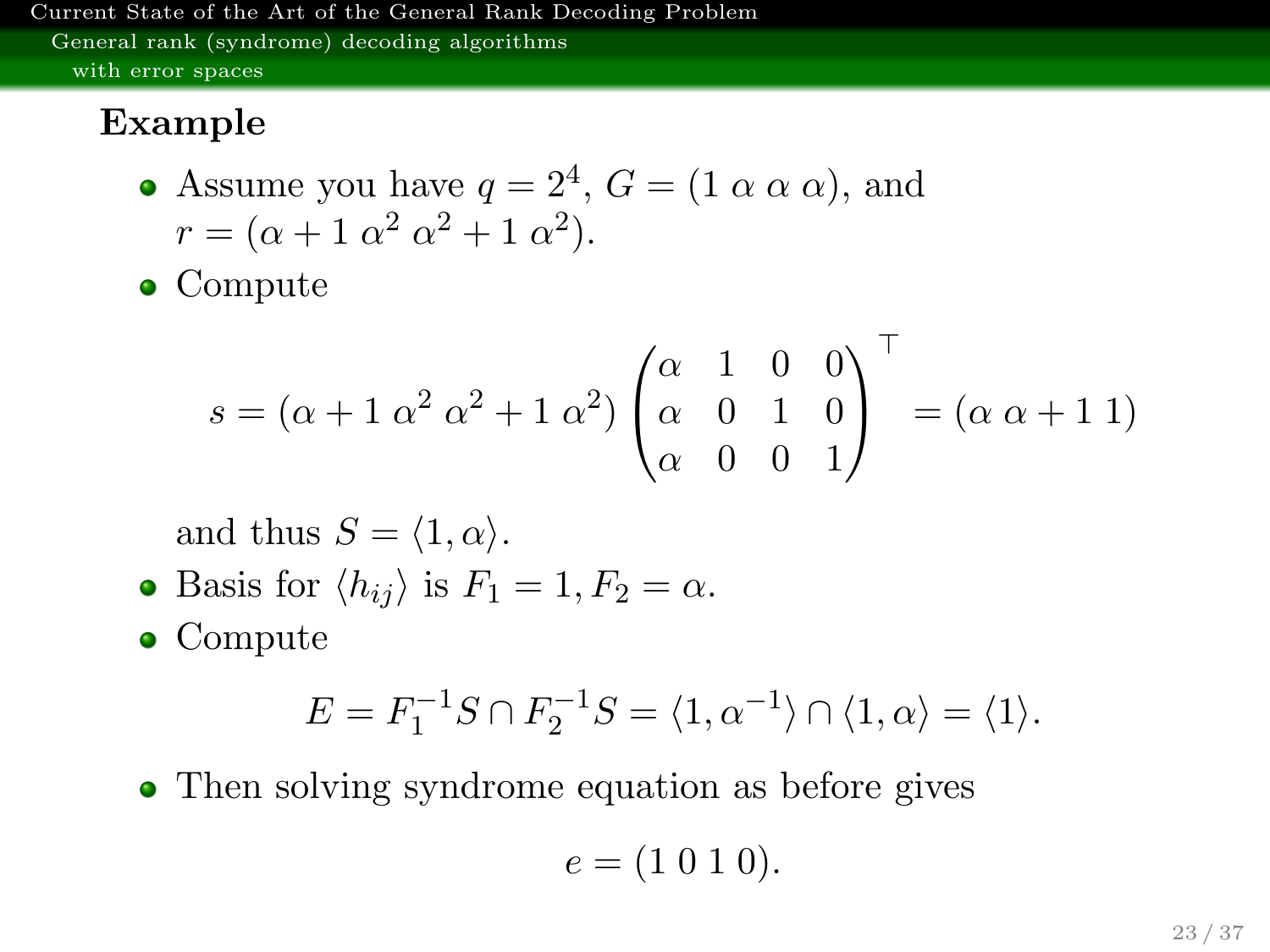### <span id="page-38-0"></span>A different notion of rank support

– the Grassmann support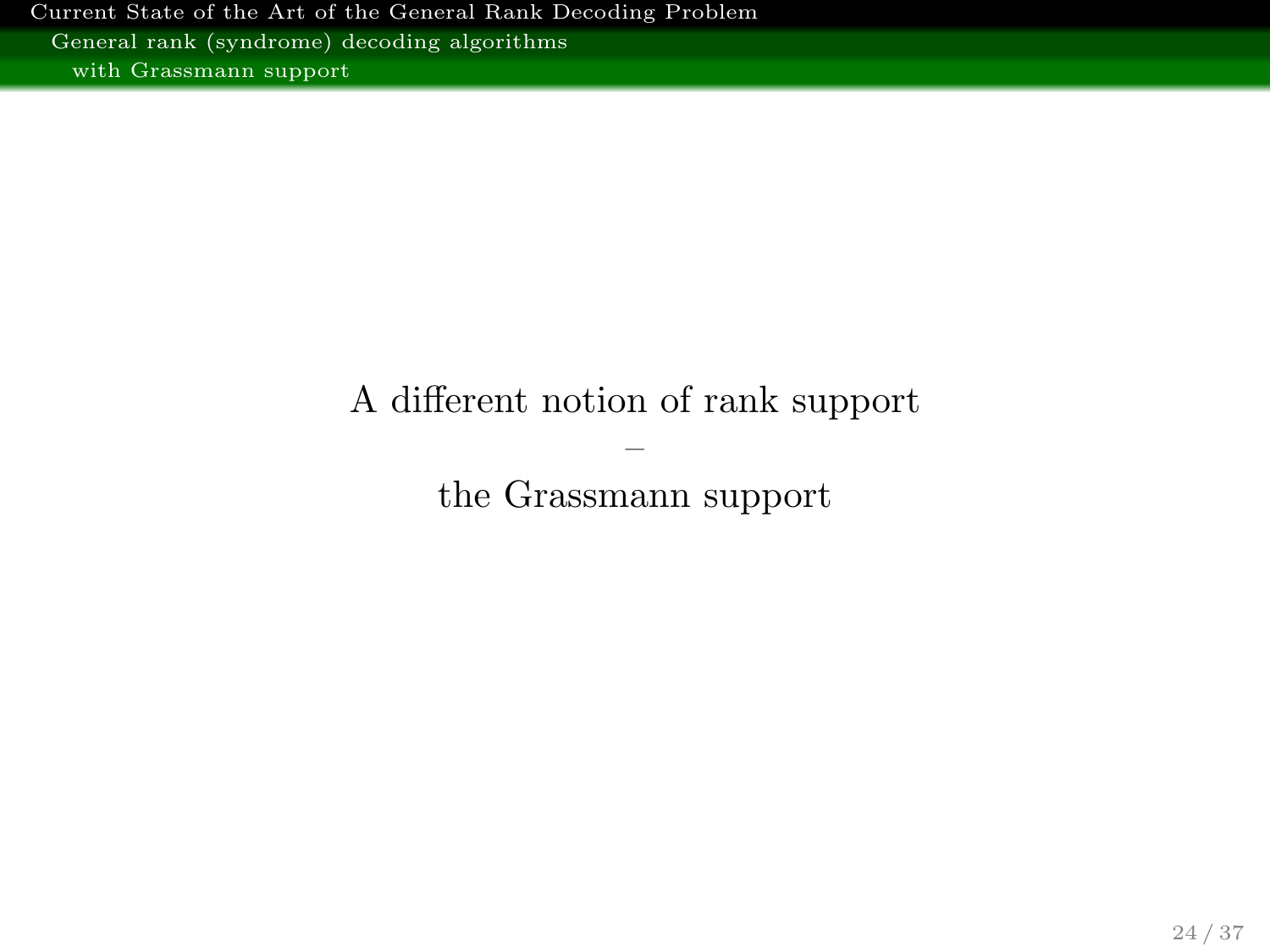### ISD variants with Grassmann support

- All the previously described algorithms first find the error space  $E$ .
- We can decompose

$$
(e_1,\ldots,e_n) = \underbrace{(E_1,\ldots,E_t)}_{\in \mathbb{F}_{q^m}^t} \underbrace{U}_{\in \mathbb{F}_q^{t \times n}}
$$

where  $E_1, \ldots, E_t$  is a basis of E. We call  $rs(U)$  the Grassmann support of e.

- $\bullet$  We can alter all algorithms to smartly guess U (instead of  $E_1, \ldots, E_t$  first, and then solve the syndrome equation.
- References (e.g.): Ourivski-Johannson '02, current research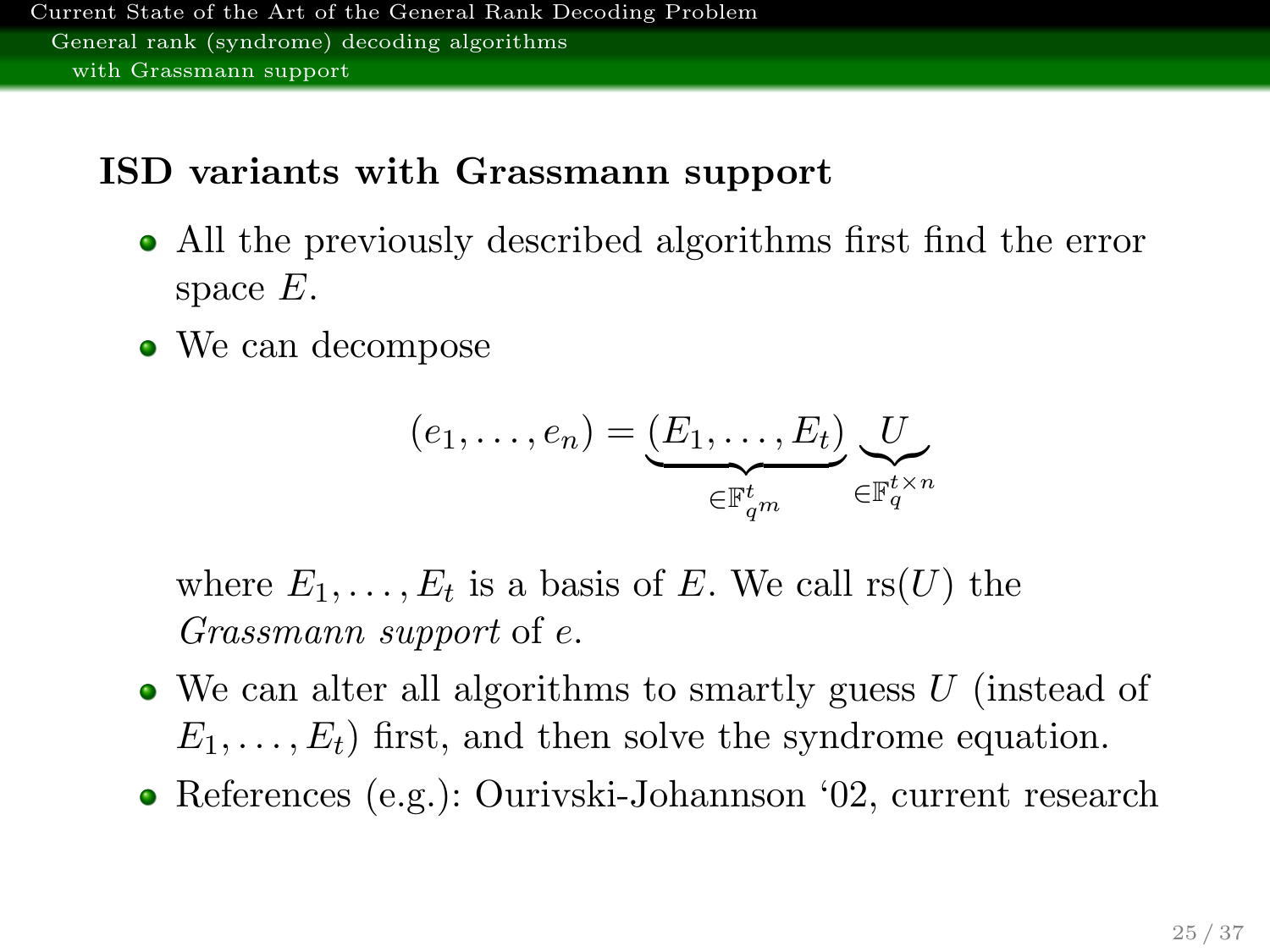## ISD variants with Grassmann support

- Now we need to guess a *t*-dimensional space in  $\mathbb{F}_q^n$ , instead of  $\mathbb{F}_q^m$ .
- This gives an improvement in the attack if

#### $n < m$ .

• Open question: Is this the only way to do ISD attacks in the rank metric? Can we use another notion of support and hence information sets? Can we do other ways of "splitting" the problem?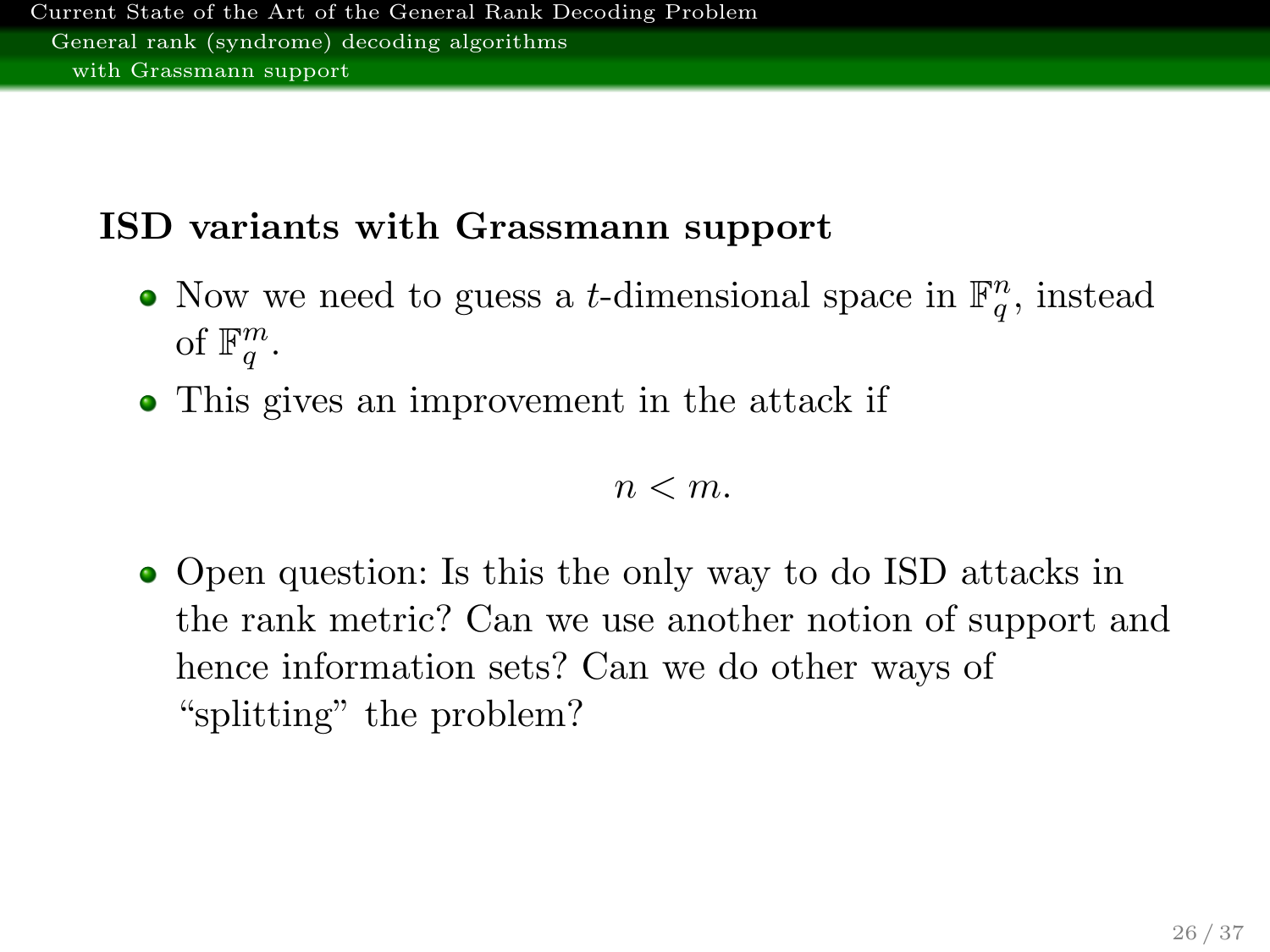### Yet another approach

### – finding the Grassmann support with  $\mathbb{F}_q$ -subcodes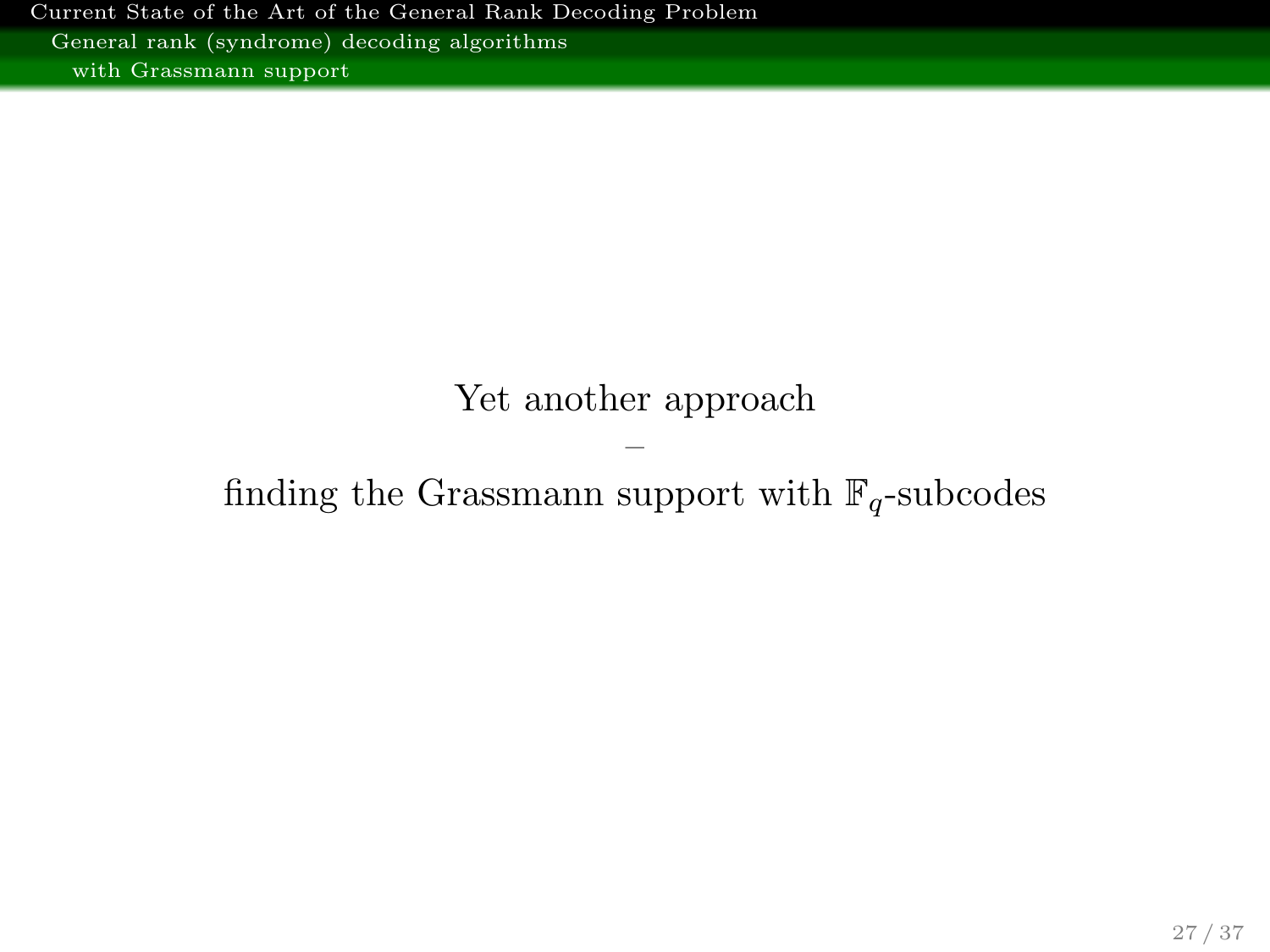### Decoding with the Grassmann support

Remember that  $e \in \mathbb{F}_{q^m}^n$  of rank t can be decomposed as  $e = vU$  with  $v \in \mathbb{F}_{q^m}^t$  or rank t and  $U \in \mathbb{F}_q^{t \times n}$ .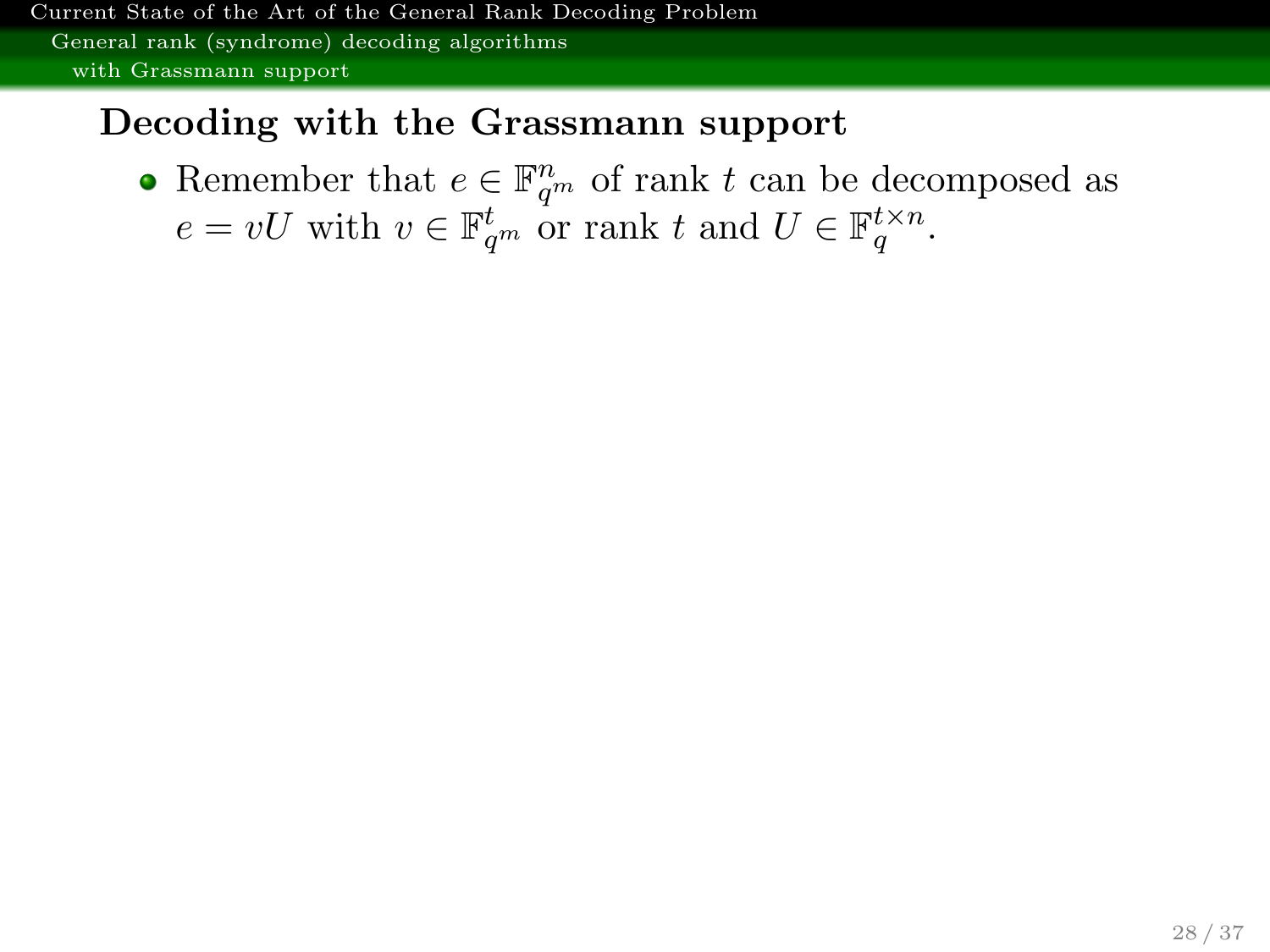### Decoding with the Grassmann support

- Remember that  $e \in \mathbb{F}_{q^m}^n$  of rank t can be decomposed as  $e = vU$  with  $v \in \mathbb{F}_{q^m}^t$  or rank t and  $U \in \mathbb{F}_q^{t \times n}$ .
- $\bullet$  Once we know U, we can compute the parity check matrix  $H_U$  and solve

$$
\sum_{c+vU} H_U^\top = \underbrace{xC}_c H_U^\top
$$

(or equivalently solve the syndrome equation).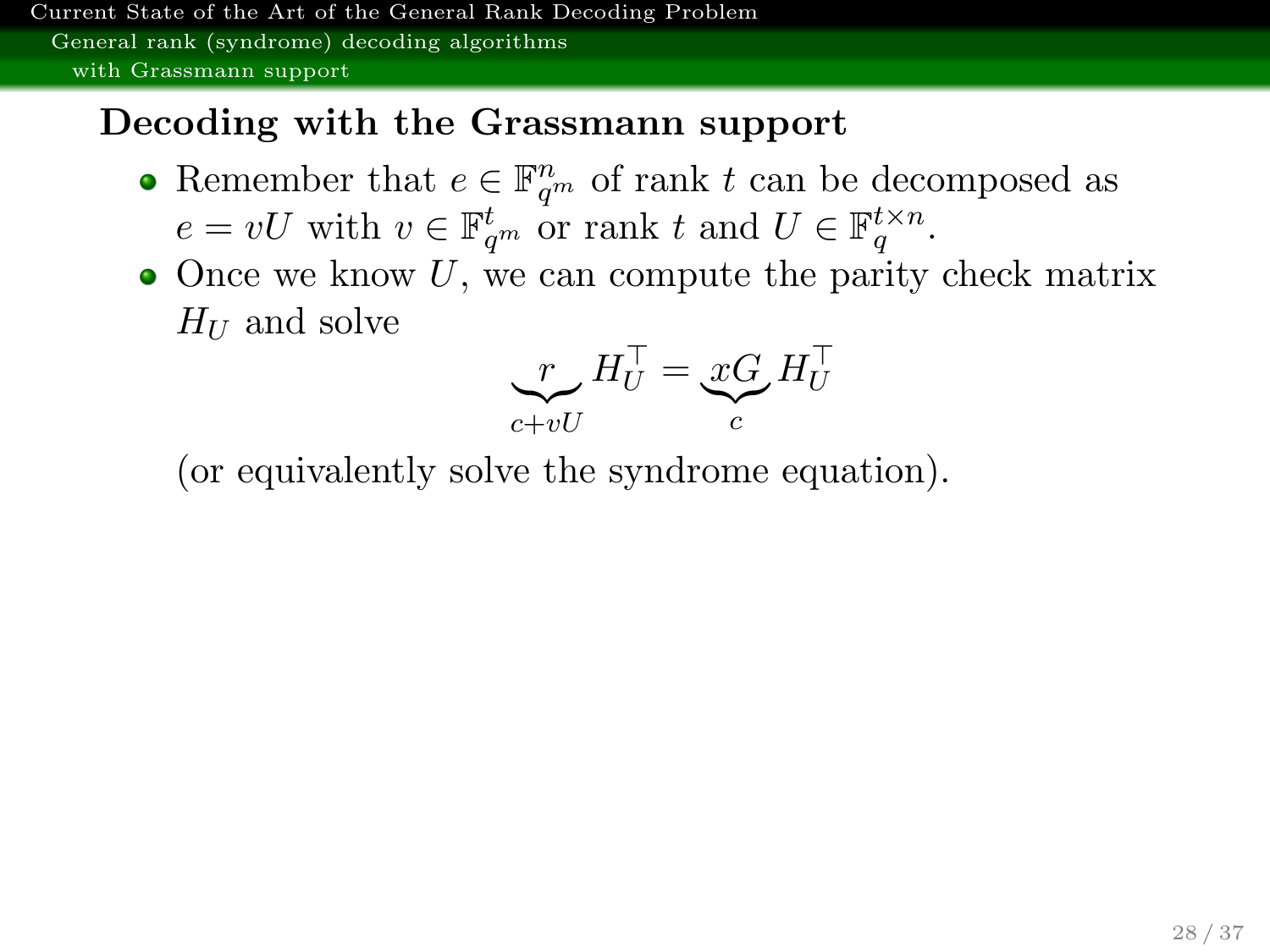### Decoding with the Grassmann support

- Remember that  $e \in \mathbb{F}_{q^m}^n$  of rank t can be decomposed as  $e = vU$  with  $v \in \mathbb{F}_{q^m}^t$  or rank t and  $U \in \mathbb{F}_q^{t \times n}$ .
- $\bullet$  Once we know U, we can compute the parity check matrix  $H_U$  and solve

$$
\sum_{c+vU} H_U^\top = \underbrace{xC}_c H_U^\top
$$

(or equivalently solve the syndrome equation).

### Theorem (HT-Marshall-Rosenthal '16)

Let  $e \in \mathbb{F}_{q^m}^n$  be of rank t, s be such that  $gcd(s, m) = 1$ , and let  $S \subseteq \mathbb{F}_{q^m}^n$  with  $e \in S$ . Then,

$$
supp_{Gr}(e) \subseteq \sum_{i=0}^{r-1} \mathcal{S}^{(q^{si})}.
$$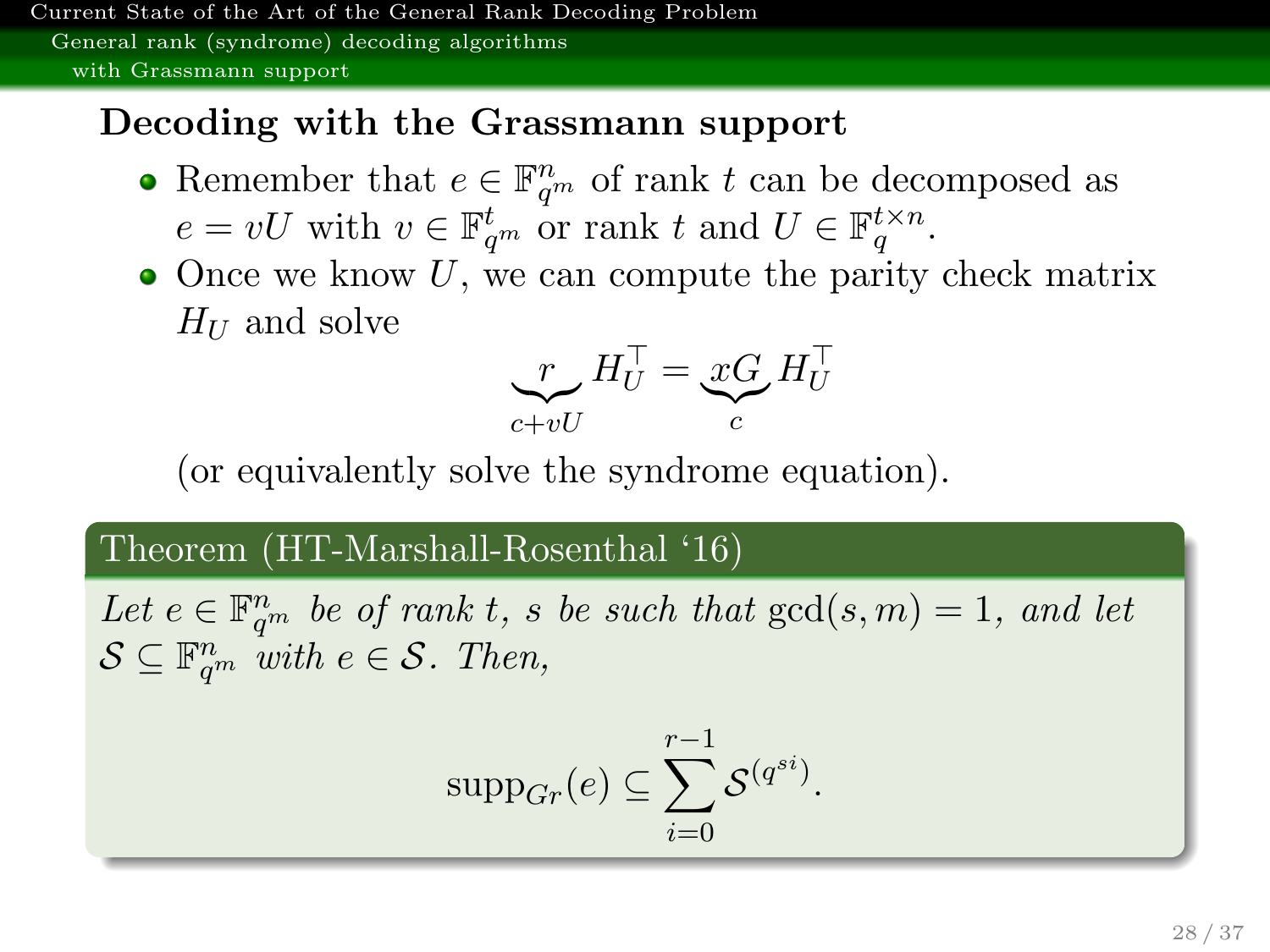### Decoding with the Grassmann support

- Remember that  $e \in \mathbb{F}_{q^m}^n$  of rank t can be decomposed as  $e = vU$  with  $v \in \mathbb{F}_{q^m}^t$  or rank t and  $U \in \mathbb{F}_q^{t \times n}$ .
- $\bullet$  Once we know U, we can compute the parity check matrix  $H_U$  and solve

$$
\sum_{c+vU} H_U^\top = \underbrace{xC}_c H_U^\top
$$

(or equivalently solve the syndrome equation).

### Theorem (HT-Marshall-Rosenthal '16)

Let  $e \in \mathbb{F}_{q^m}^n$  be of rank t, s be such that  $gcd(s, m) = 1$ , and let  $S \subseteq \mathbb{F}_{q^m}^n$  with  $e \in S$ . Then,

$$
supp_{Gr}(e) \subseteq \sum_{i=0}^{r-1} \mathcal{S}^{(q^{si})}.
$$

We can choose  $S = \langle G, r \rangle$ , then  $e \in S$ .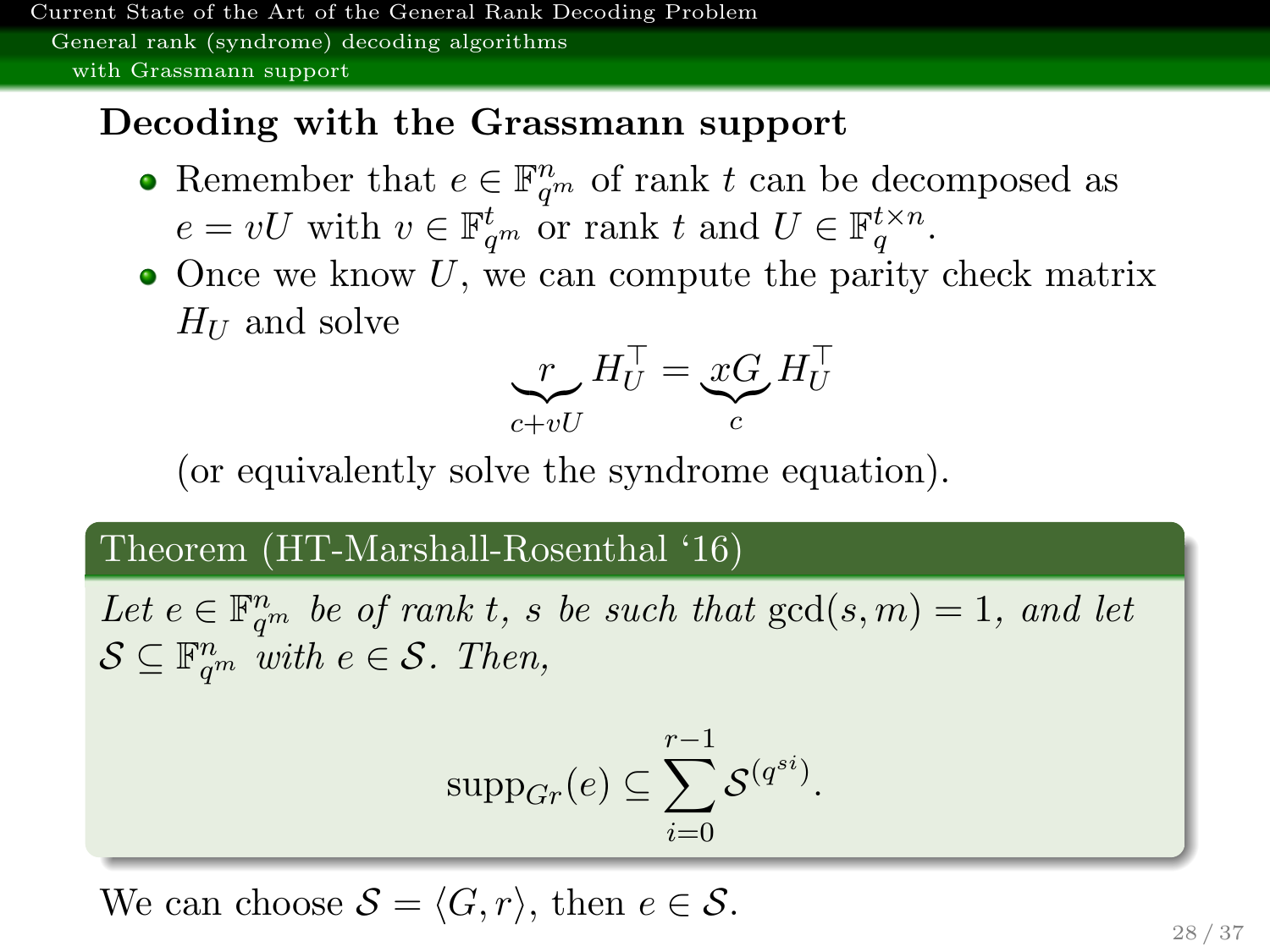### Some preliminaries

We have  $\text{supp}_{Gr}(e) \subseteq \sum_{i=0}^{r-1} \mathcal{S}^{(q^{si})}$  and  $\text{supp}_{Gr}(e) \subseteq \mathbb{F}_q^n$ 

$$
\implies \text{supp}_{Gr}(e) \subseteq \sum_{i=0}^{r-1} \mathcal{S}^{(q^{si})} \cap \mathbb{F}_q^n.
$$

• We can find the  $\mathbb{F}_q$ -subspace of any code C with generator matrix  $G$  in RREF by solving

$$
\sum_{i=0}^{k-1} a_i (G_i^{([1])} - G_i) = \mathbf{0},
$$

where  $a_i \in \mathbb{F}_q$ .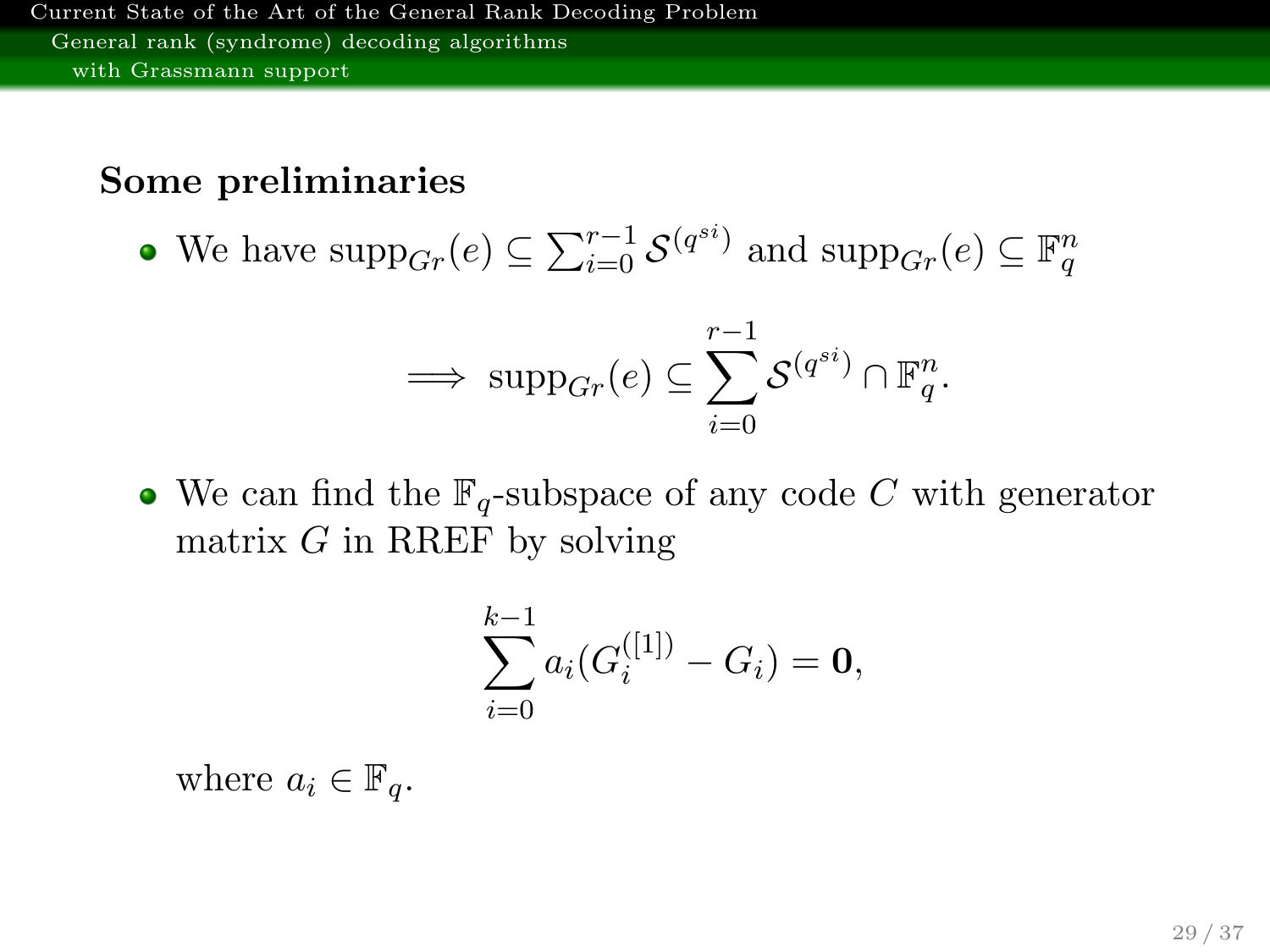### Algorithm 3 – Grassmann support decoding

• Construct the matrix

$$
G_{\rm ext} = \left(\begin{array}{c} G \\ \bm{r} \\ \vdots \\ G^{(q^{t-1})} \\ \bm{r}^{(q^{t-1})} \end{array}\right).
$$

- Compute the space U generated by the  $\mathbb{F}_q$ -elements in  $\mathcal{C}_{\text{ext}} = \langle G_{\text{ext}} \rangle_{\mathbb{F}_{\alpha^m}}.$
- Compute a parity check matrix  $H_U \in \mathbb{F}_q^{(n-u)\times n}$  for  $\mathcal{U}$ .
- Solve  $rH_U^{\top} = x(GH_U^{\top})$  for x.
- Reference: HT-Marshall-Rosenthal '16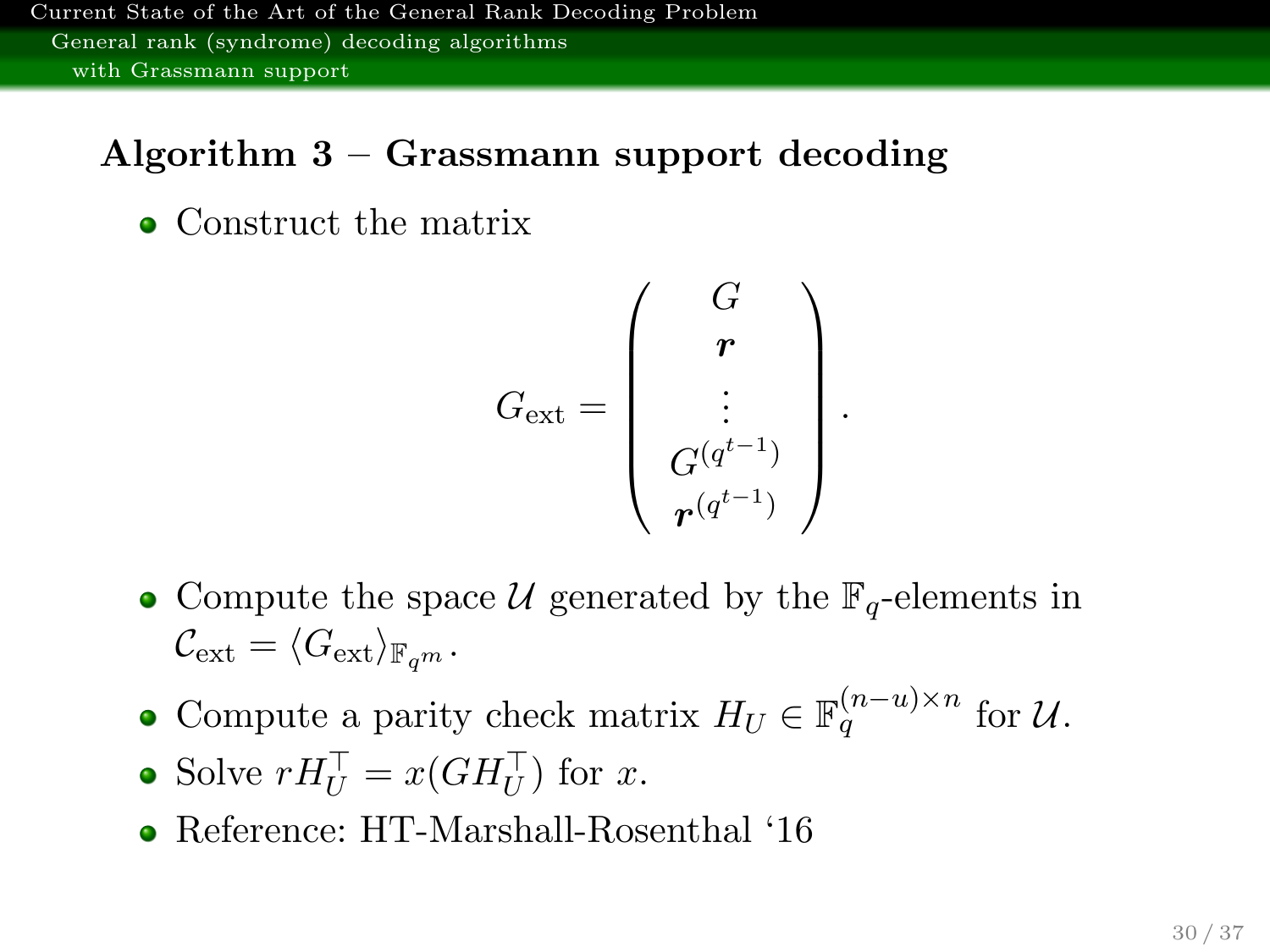### Example

 $\bullet$ 

• Assume you have 
$$
q = 2^4
$$
,  $G = (1 \alpha \alpha^2 \alpha)$ ,  
\n $r = (0 \alpha^2 \alpha^3 + \alpha \alpha^2)$ .

$$
G_{\text{ext}} = \begin{pmatrix} 1 & \alpha & \alpha^2 & \alpha \\ 0 & \alpha^2 & \alpha^3 + \alpha & \alpha^2 \end{pmatrix} \rightarrow \begin{pmatrix} 1 & 0 & 1 & 0 \\ 0 & 1 & \alpha^3 + \alpha & 1 \end{pmatrix}
$$

• The  $\mathbb{F}_2$ -elements of this code are zero and  $U = (1\ 0\ 1\ 0)$ .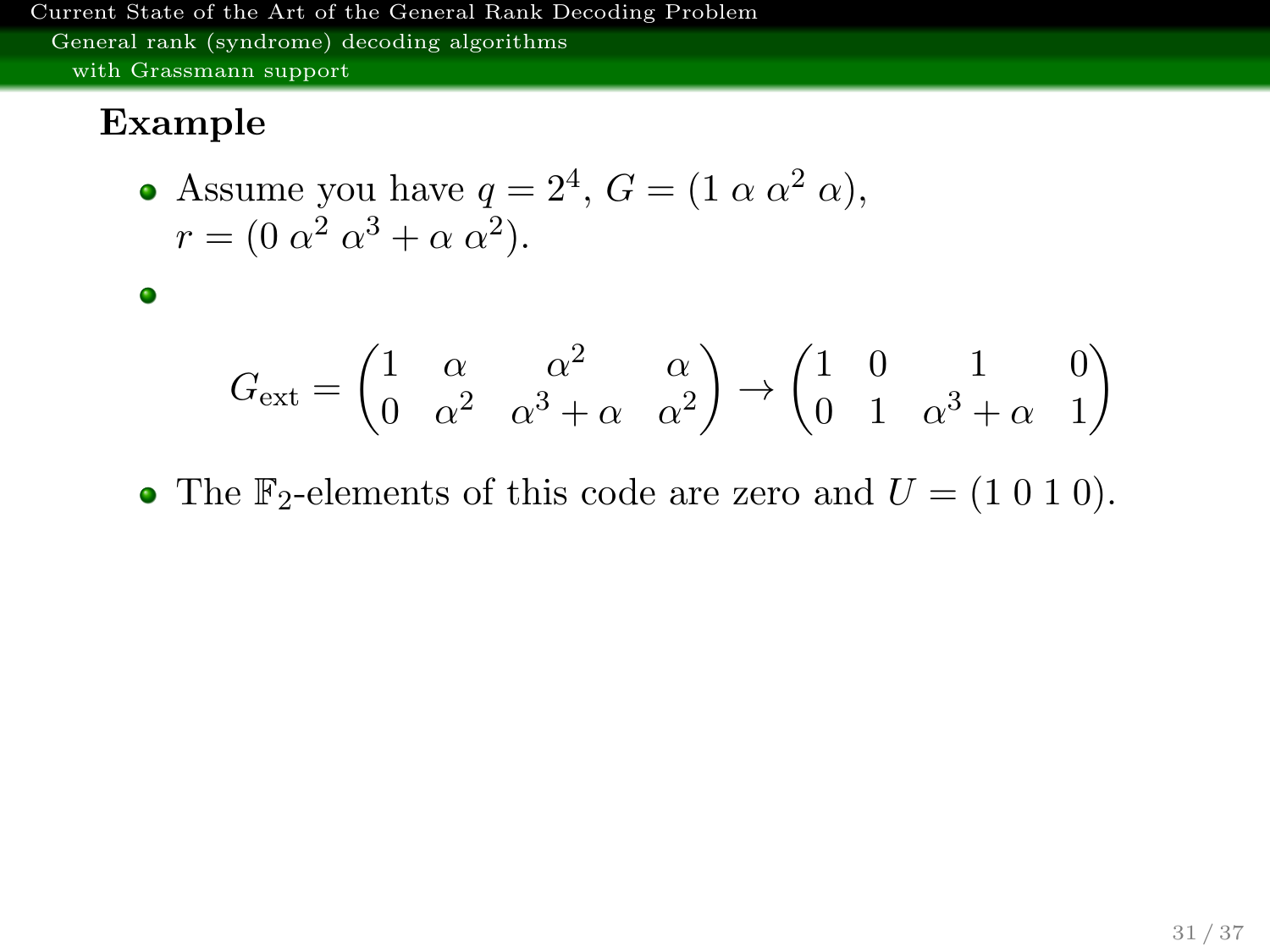### Example

 $\bullet$ 

• Assume you have 
$$
q = 2^4
$$
,  $G = (1 \alpha \alpha^2 \alpha)$ ,  
\n $r = (0 \alpha^2 \alpha^3 + \alpha \alpha^2)$ .

$$
G_{\text{ext}} = \begin{pmatrix} 1 & \alpha & \alpha^2 & \alpha \\ 0 & \alpha^2 & \alpha^3 + \alpha & \alpha^2 \end{pmatrix} \rightarrow \begin{pmatrix} 1 & 0 & 1 & 0 \\ 0 & 1 & \alpha^3 + \alpha & 1 \end{pmatrix}
$$

- The  $\mathbb{F}_2$ -elements of this code are zero and  $U = (1\ 0\ 1\ 0)$ .
- Compute

$$
H_U = \begin{pmatrix} 0 & 1 & 0 & 0 \\ 1 & 0 & 1 & 0 \\ 0 & 0 & 0 & 1 \end{pmatrix}
$$

and  $GH_U = (\alpha \alpha^2 + 1 \alpha)$ .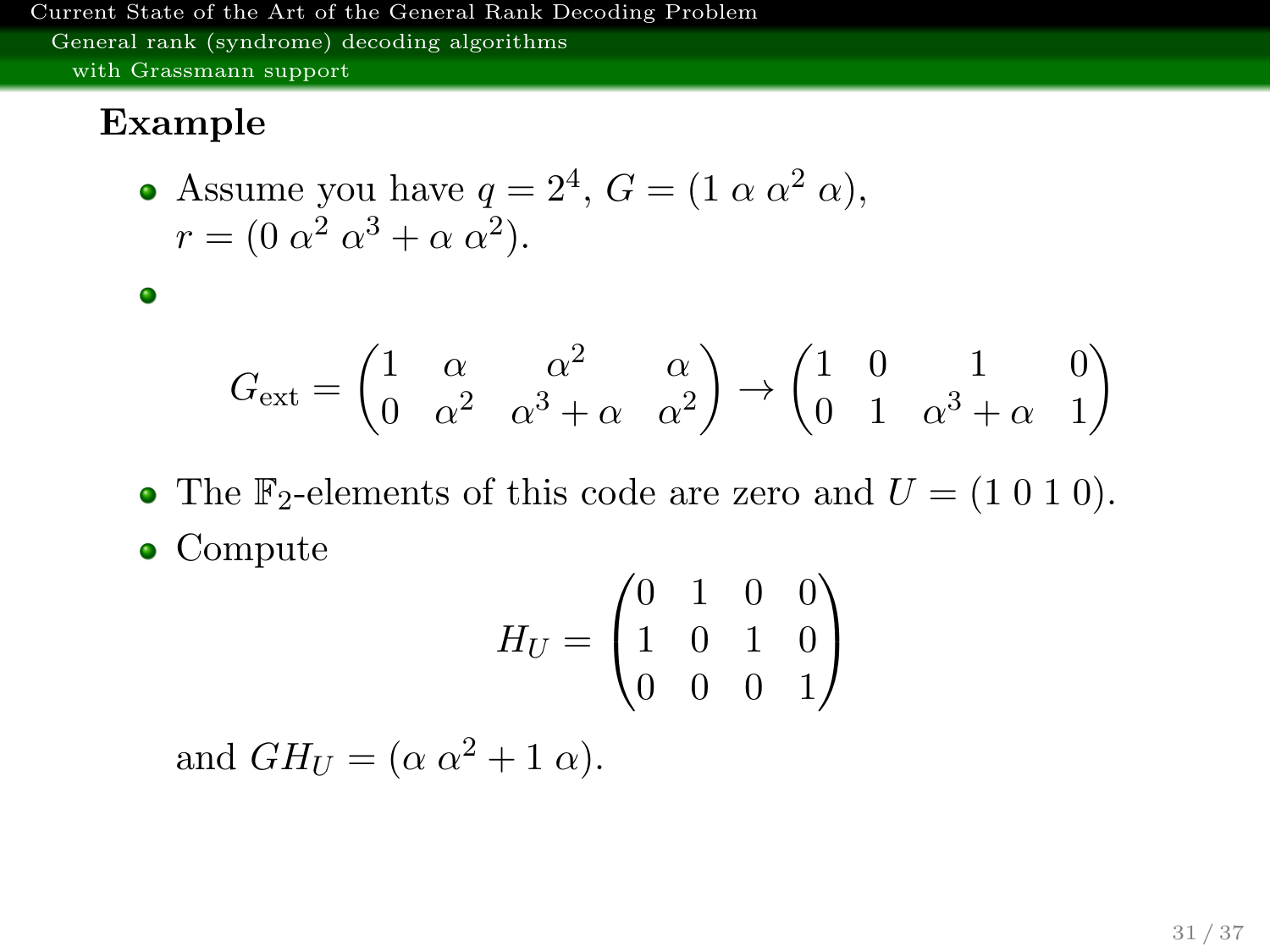### Example

 $\bullet$ 

• Assume you have 
$$
q = 2^4
$$
,  $G = (1 \alpha \alpha^2 \alpha)$ ,  
\n $r = (0 \alpha^2 \alpha^3 + \alpha \alpha^2)$ .

$$
G_{\text{ext}} = \begin{pmatrix} 1 & \alpha & \alpha^2 & \alpha \\ 0 & \alpha^2 & \alpha^3 + \alpha & \alpha^2 \end{pmatrix} \rightarrow \begin{pmatrix} 1 & 0 & 1 & 0 \\ 0 & 1 & \alpha^3 + \alpha & 1 \end{pmatrix}
$$

- The  $\mathbb{F}_2$ -elements of this code are zero and  $U = (1\ 0\ 1\ 0)$ .
- Compute

$$
H_U = \begin{pmatrix} 0 & 1 & 0 & 0 \\ 1 & 0 & 1 & 0 \\ 0 & 0 & 0 & 1 \end{pmatrix}
$$

and  $GH_U = (\alpha \alpha^2 + 1 \alpha)$ .

Solve  $rH_U = xGH_U \iff (\alpha^2 \alpha^3 + \alpha \alpha^2) = x(\alpha \alpha^2 + 1 \alpha).$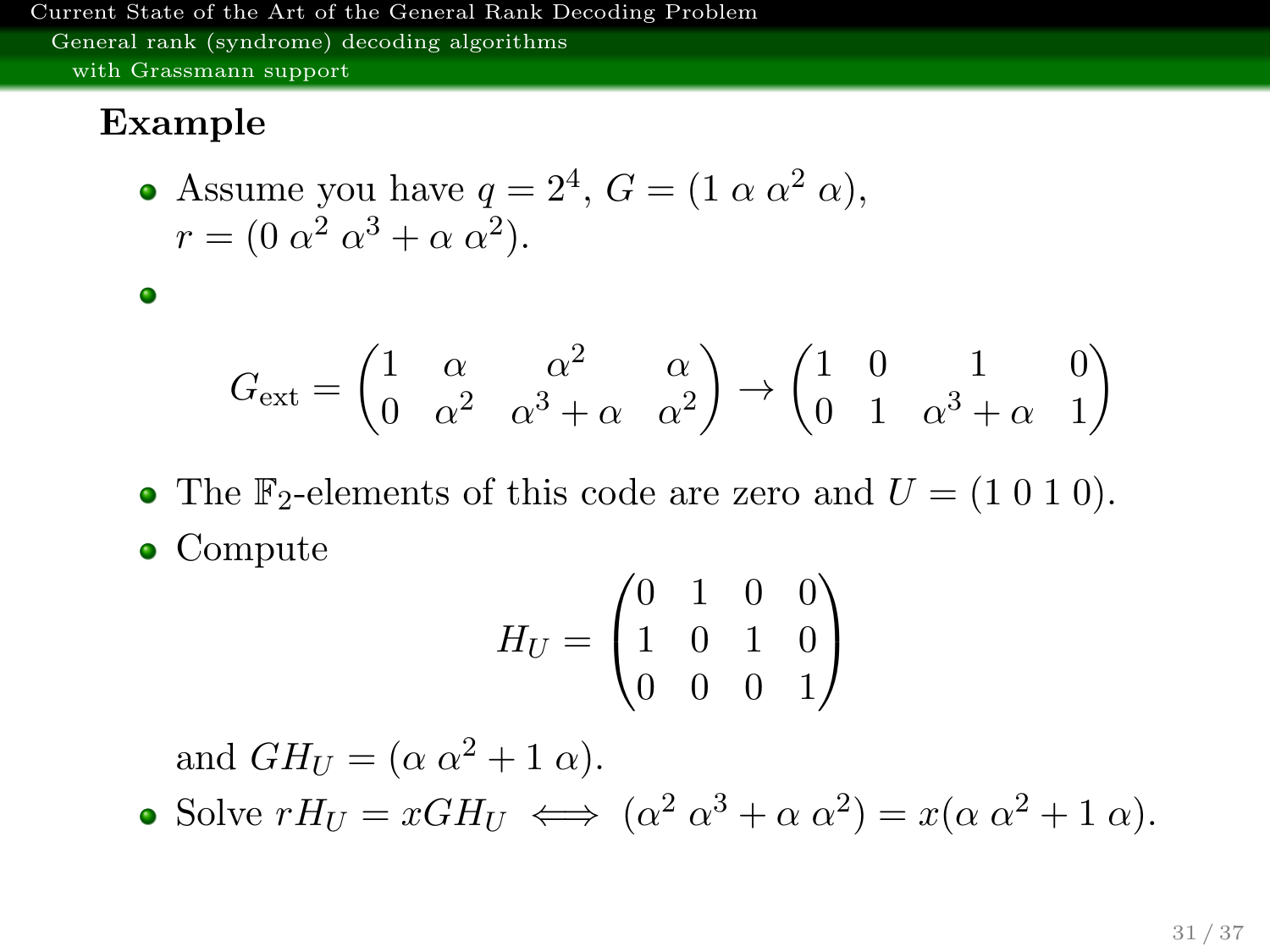### Example

 $\bullet$ 

• Assume you have 
$$
q = 2^4
$$
,  $G = (1 \alpha \alpha^2 \alpha)$ ,  
\n $r = (0 \alpha^2 \alpha^3 + \alpha \alpha^2)$ .

$$
G_{\text{ext}} = \begin{pmatrix} 1 & \alpha & \alpha^2 & \alpha \\ 0 & \alpha^2 & \alpha^3 + \alpha & \alpha^2 \end{pmatrix} \rightarrow \begin{pmatrix} 1 & 0 & 1 & 0 \\ 0 & 1 & \alpha^3 + \alpha & 1 \end{pmatrix}
$$

- The  $\mathbb{F}_2$ -elements of this code are zero and  $U = (1\ 0\ 1\ 0)$ .
- Compute

$$
H_U = \begin{pmatrix} 0 & 1 & 0 & 0 \\ 1 & 0 & 1 & 0 \\ 0 & 0 & 0 & 1 \end{pmatrix}
$$

and  $GH_U = (\alpha \alpha^2 + 1 \alpha)$ .

- Solve  $rH_U = xGH_U \iff (\alpha^2 \alpha^3 + \alpha \alpha^2) = x(\alpha \alpha^2 + 1 \alpha).$
- Solution:  $x = \alpha$ ,  $e = xU = (\alpha \ 0 \ \alpha \ 0)$  and  $c = (\alpha \ \alpha^2 \ \alpha^3 \ \alpha^2)$ .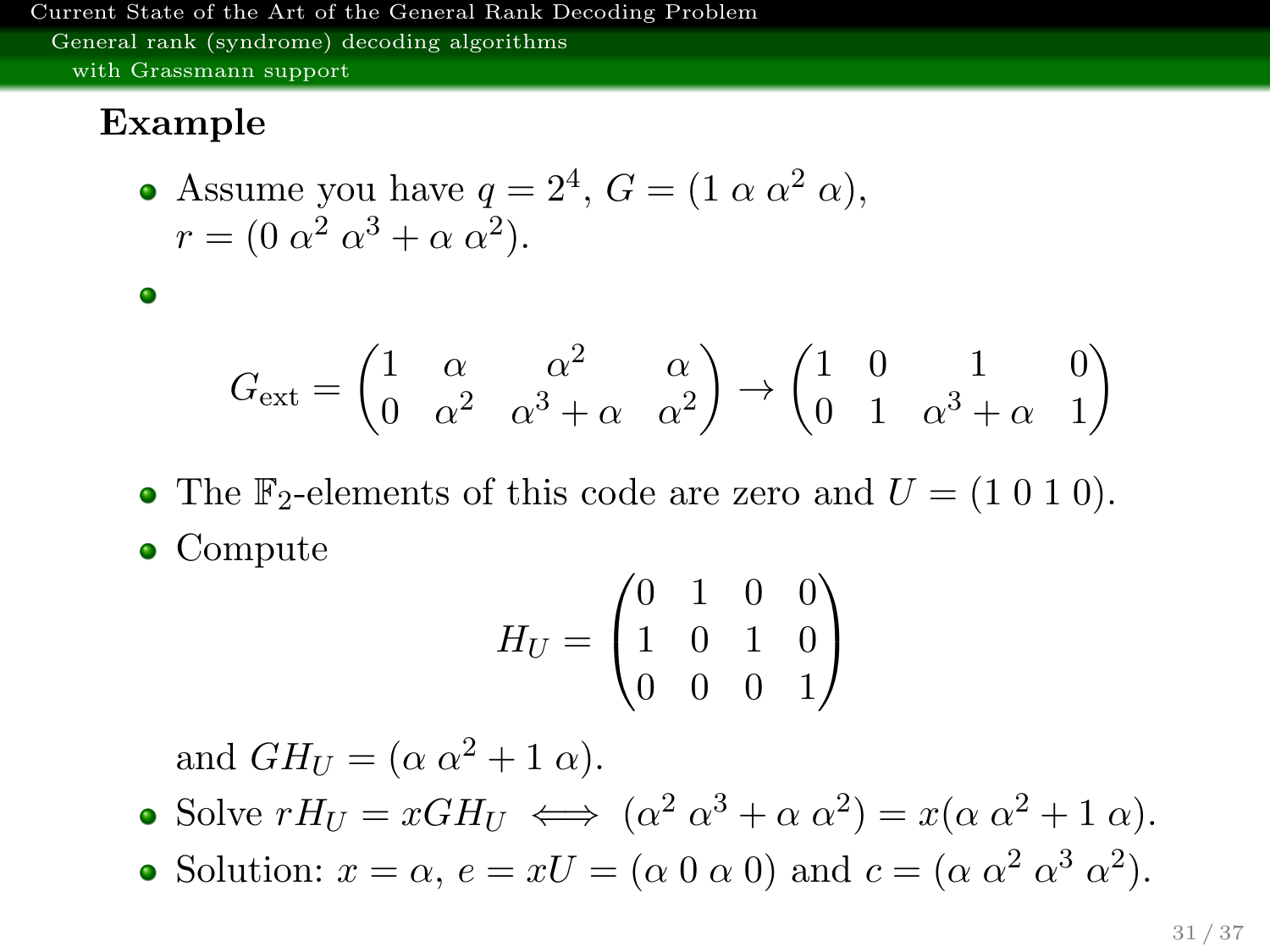## When do we get a unique solution?

- We need that  $GH_U^{\top}$  has full rank k.
- This is given if  $C \cap \mathcal{U} = \{0\}.$
- We can upper bound the dimension of  $\mathcal{U}$  as

$$
\dim(\mathcal{U}) \le \dim(\mathcal{C}_{\text{ext}}) \le (k+1)t - (t-1)\ell
$$

where  $\ell = \dim(C^{q^s} \cap C)$ .

- We need  $\dim(\mathcal{U}) \leq n k$  to have  $k \leq n \dim(\mathcal{U})$ .
- The above chain of inequalities is small, if  $\ell$  is large; therefore, probably large  $\ell$  works well.
- Also small  $k$  (low rate) is (probably) advantageous.
- However, these are not necessary conditions.
- $\implies$  Open question!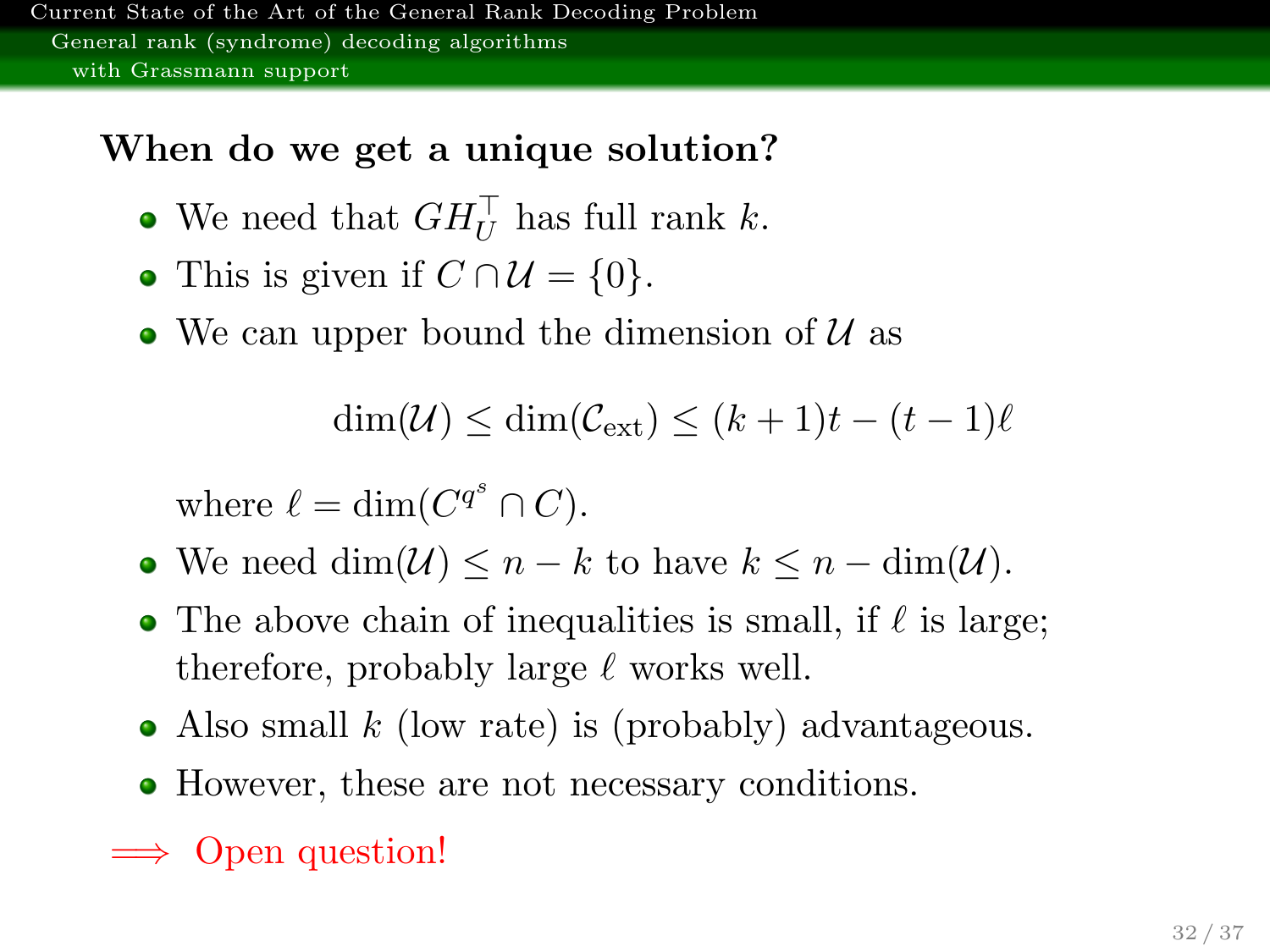## <span id="page-53-0"></span>Now a (completely) different approach – linearized polynomials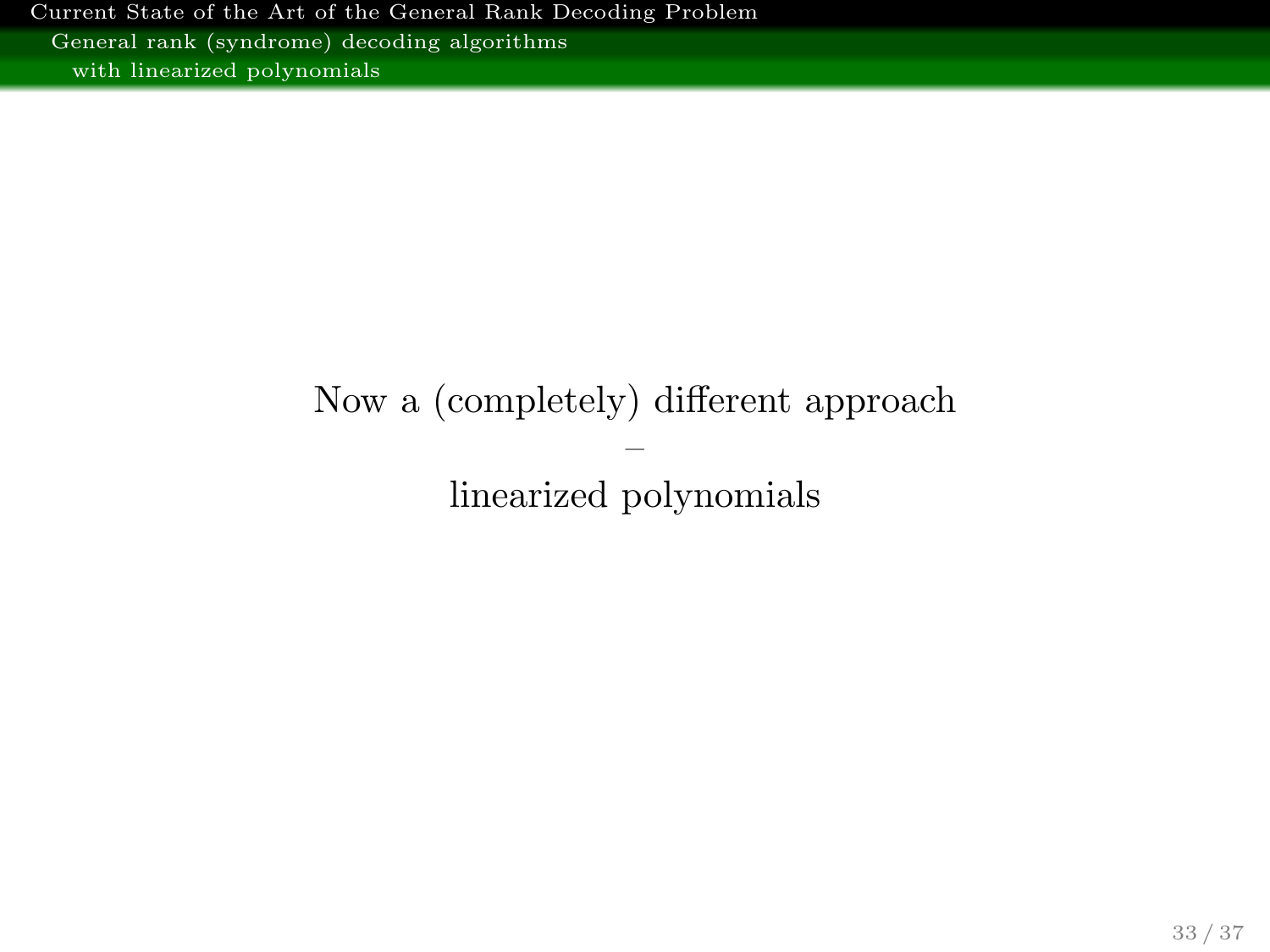### Error space and linearized polynomials

- As before let  $r = c + e$  with rank $(e) = t$ .
- Then there exists a (monic) linearized polynomial of  $q$ -degree  $t$

$$
f(x) = \sum_{i=0}^{t} f_i x^{q^i}
$$

with  $f(e_i) = f(c_i - r_i) = 0$  for all i.

• When we rewrite  $c = xG$ , then solving the system

$$
(\sum_{i=0}^{t} f_i(xG_1 - r_1)^{q^i}, \dots, \sum_{i=0}^{t} f_i(xG_n - r_n)^{q^i}) = (0, \dots, 0)
$$

would recover  $x$  (and equivalently  $c$ ).

Reference: Gaborit et al. '16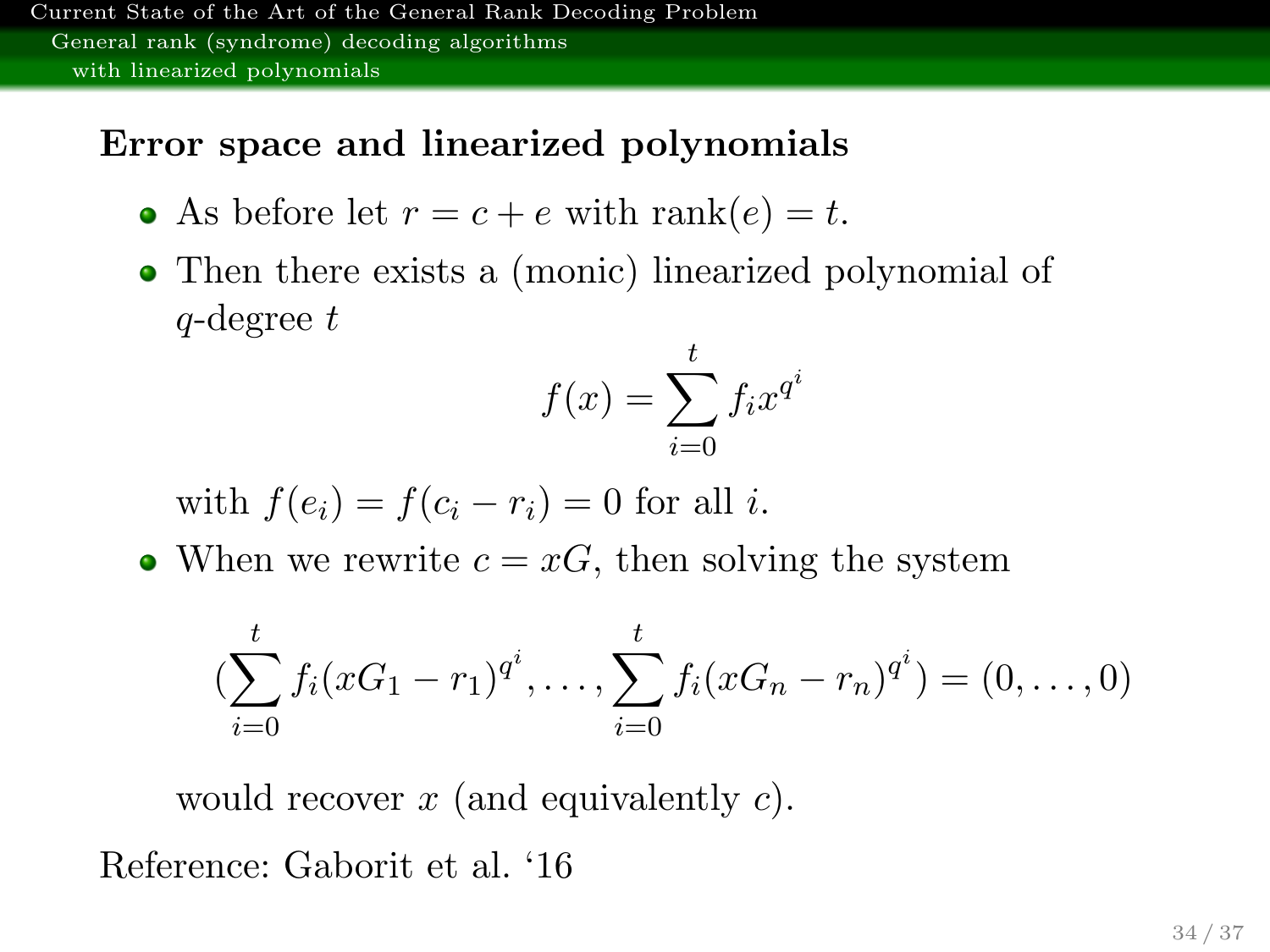### When is this system solvable?

• This system has *n* equations and  $k + t$  variables. Hence, we require

$$
k+t\leq n,
$$

which is always fulfilled.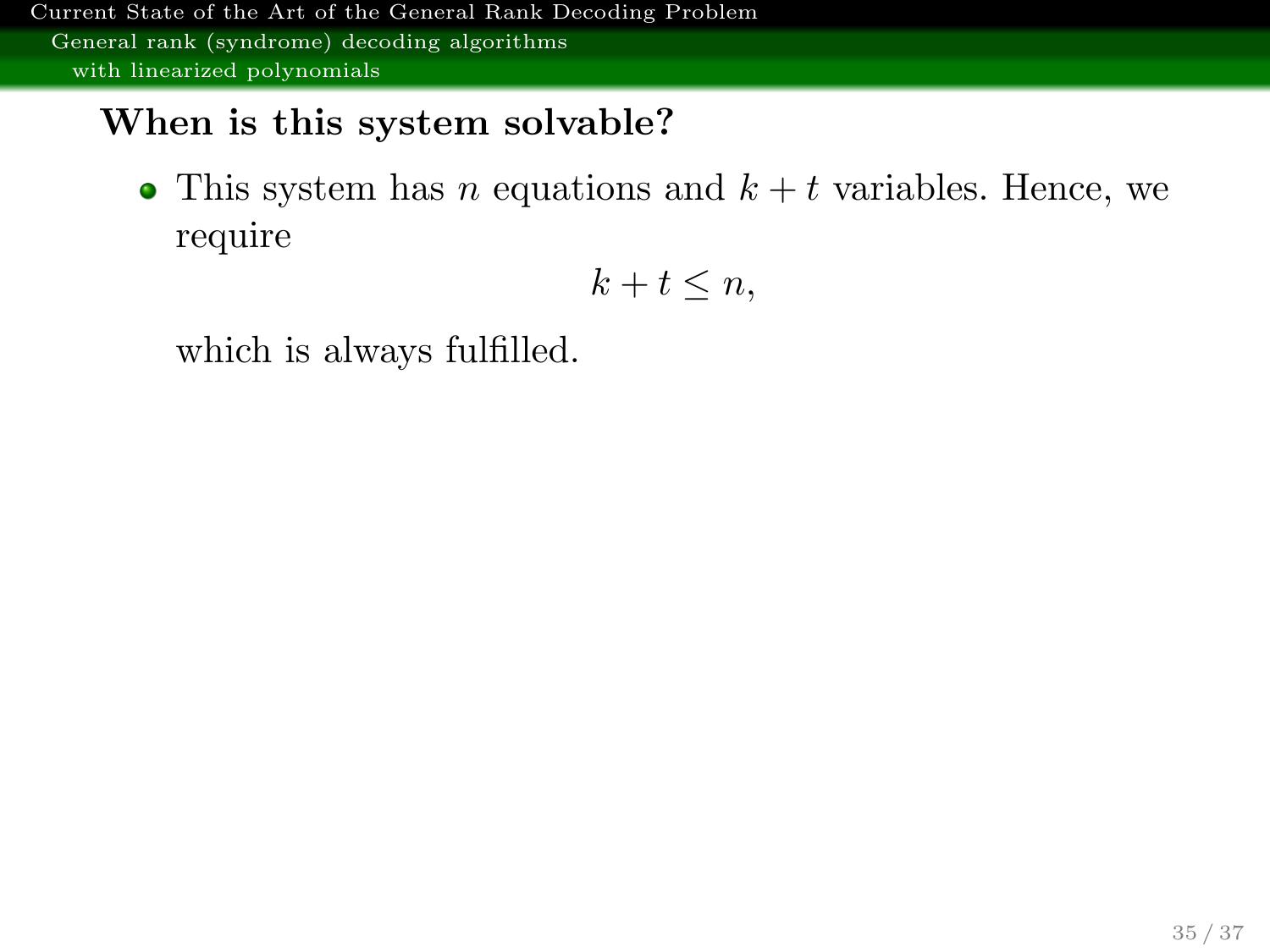### When is this system solvable?

• This system has n equations and  $k + t$  variables. Hence, we require

$$
k+t\leq n,
$$

which is always fulfilled.

- Problem: High degree polynomial equations, difficult to solve.
- Methods: Gröbner bases, linearization.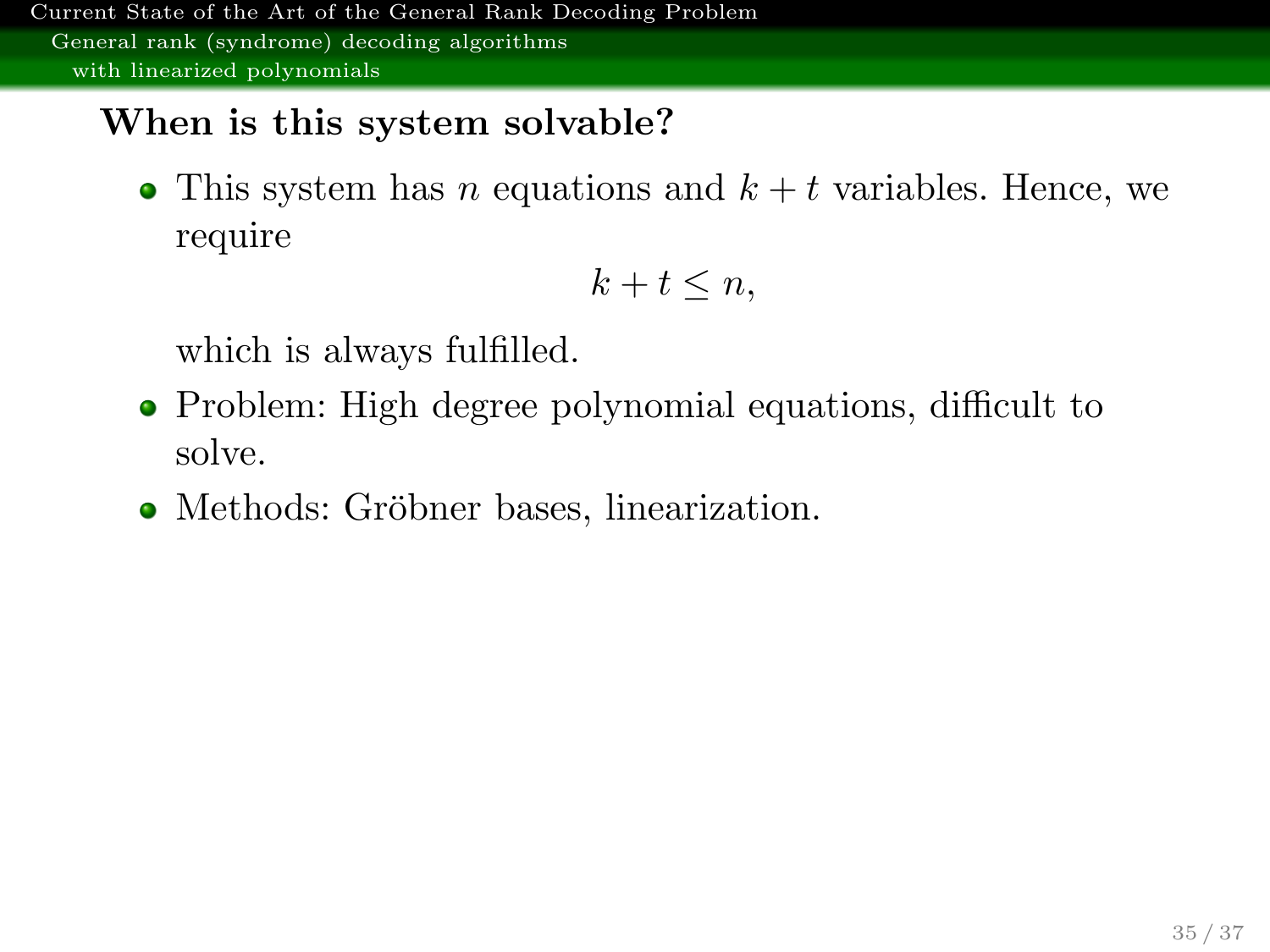### When is this system solvable?

• This system has n equations and  $k + t$  variables. Hence, we require

$$
k+t\leq n,
$$

which is always fulfilled.

- Problem: High degree polynomial equations, difficult to solve.
- Methods: Gröbner bases, linearization.
- Algorithm 4: If we view the products  $f_i x_i$  as separate new variables, then we get a system of linear equations with  $k + t + kt$  variables.
- In this case we need

$$
k + t + kt = (k + 1)(t + 1) - 1 \le n,
$$

which is a strong restriction.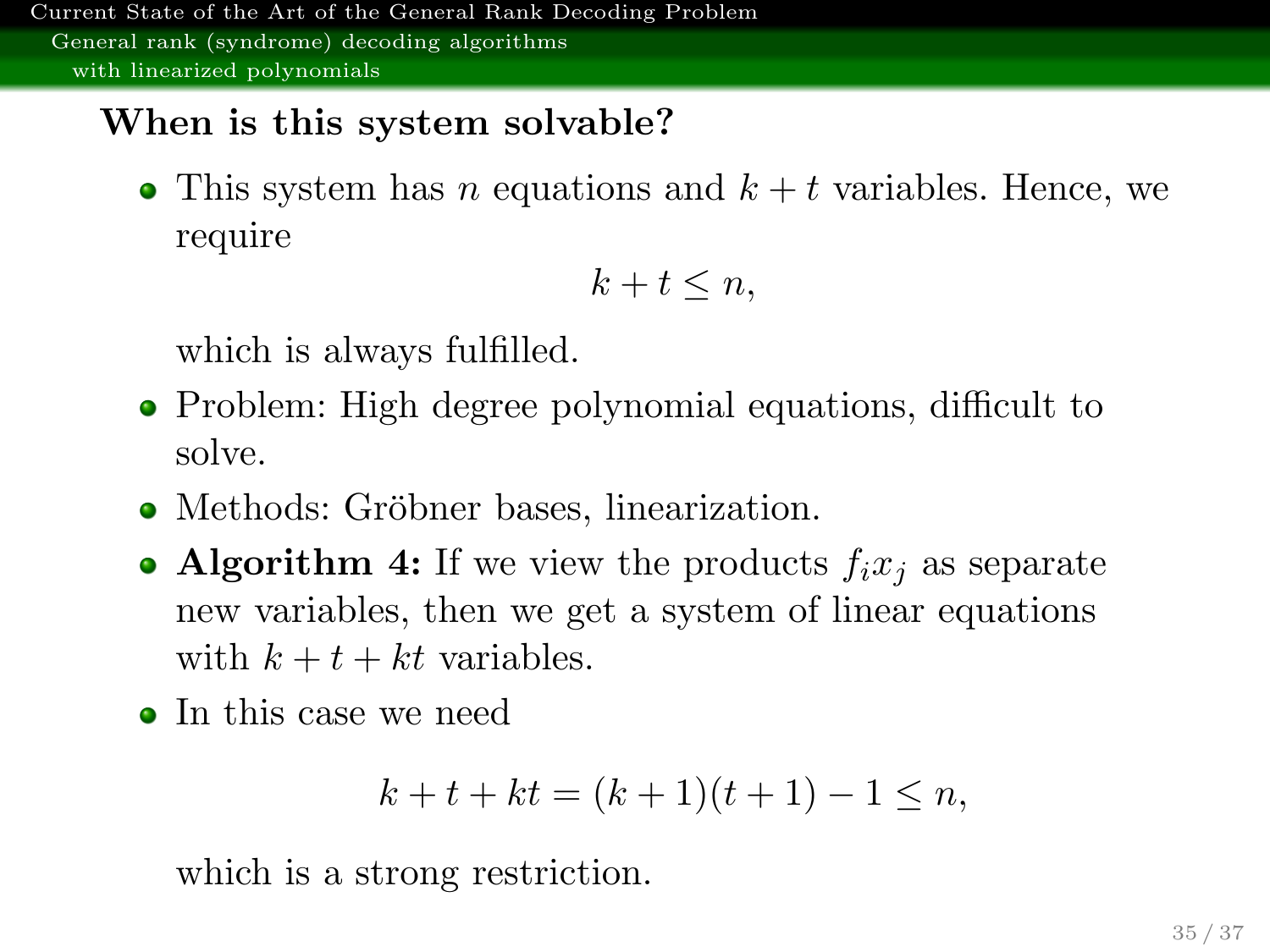## <span id="page-58-0"></span>1 [Why do we care? – Code based cryptography!](#page-2-0)

## 2 [General rank \(syndrome\) decoding algorithms](#page-16-0)

- [with error spaces](#page-17-0)
- [with Grassmann support](#page-38-0)
- [with linearized polynomials](#page-53-0)

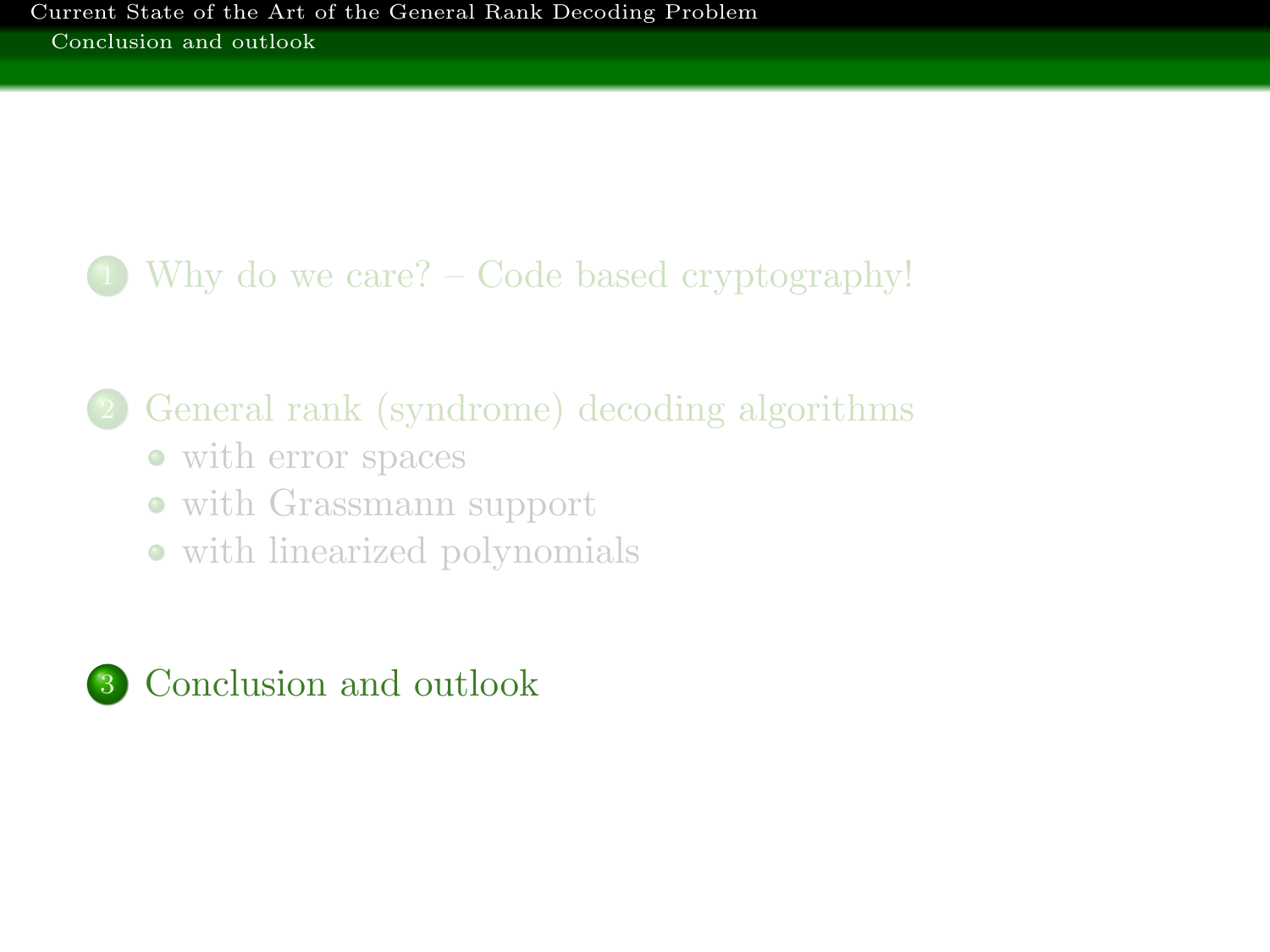## Conclusion

- The general decoding problem is particularly important for code based cryptography.
- In the Hamming metric information set decoding (ISD) is the most efficient for a random code.
- In the rank metric ISD is a lot less efficient.  $\implies$  Lower key size for same security level!
- Careful: other efficient decoding algorithms exist, if the random (public) code has certain properties.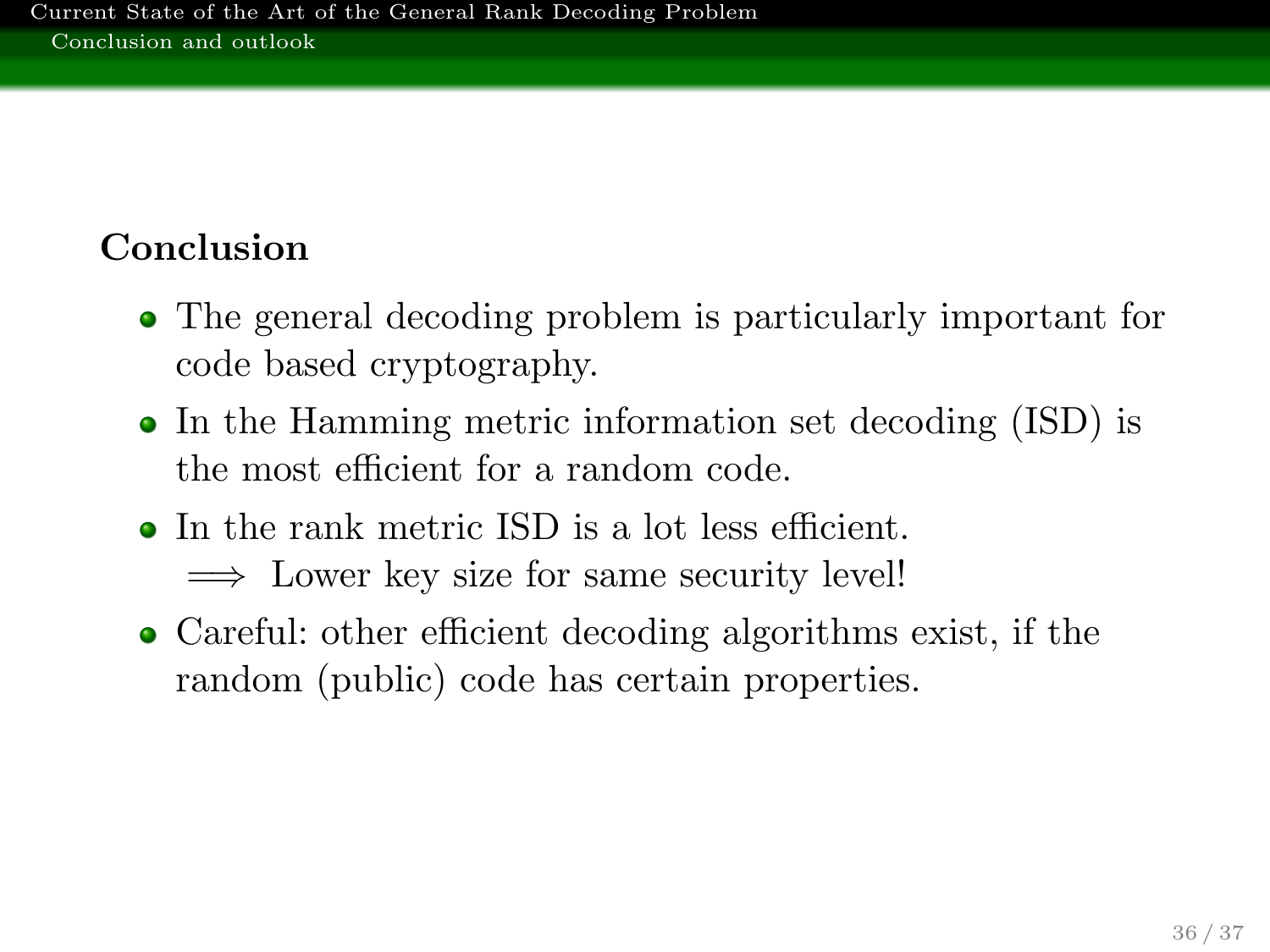## Outlook – What about other metrics?

- Subspace metric no good attack known, but also no good encryption possible.
- Lee metric ISD can be adapted to  $\mathbb{Z}_m$ , but is less efficient than over  $\mathbb{F}_q$ . (Weger - Horlemann)
- Euclidean metric this is basically lattice-based cryptography (closest vector problem  $\iff$  shortest vector problem).